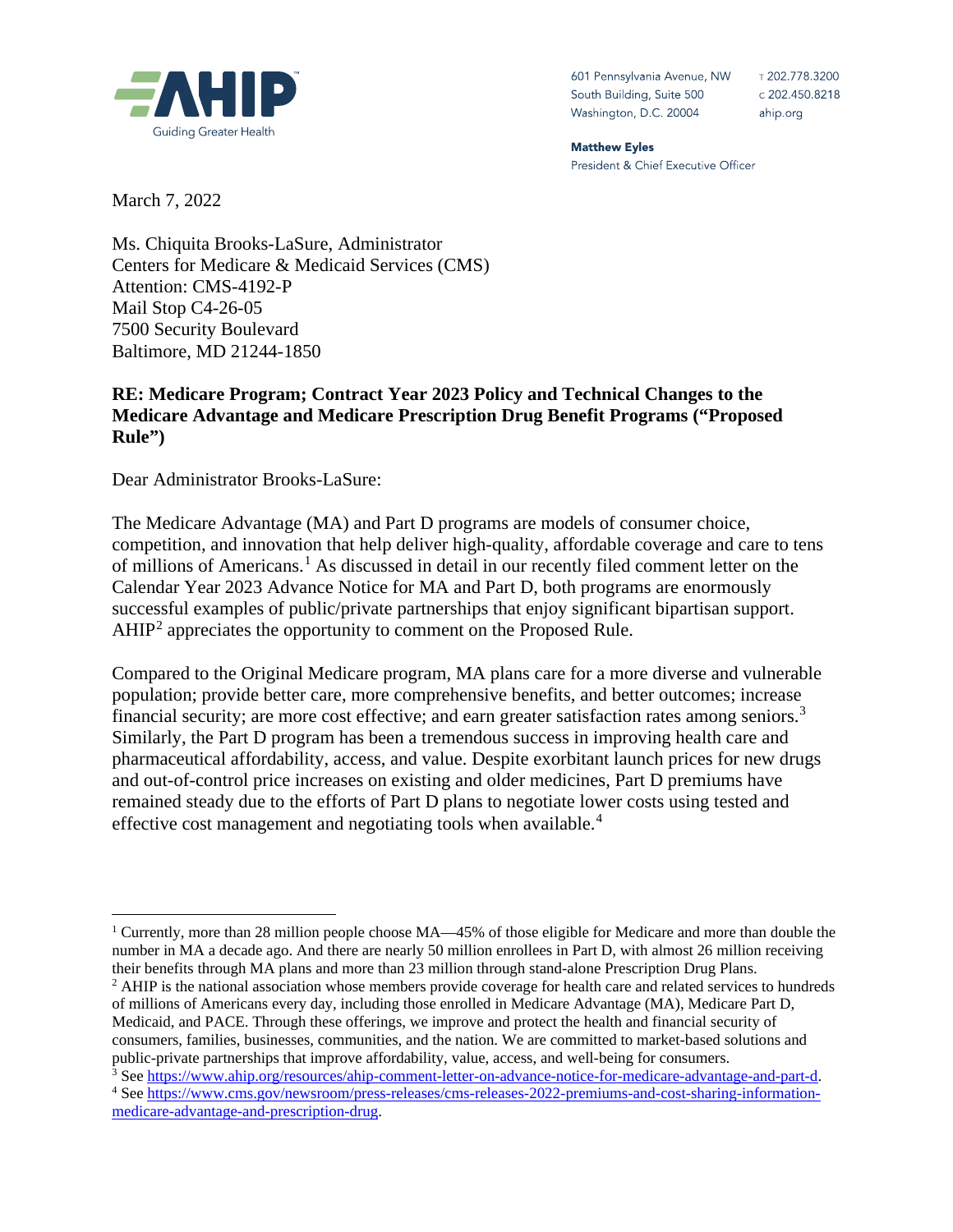**Given the success and popularity of MA and Part D, AHIP strongly supports regulatory provisions in the Proposed Rule that would further expand flexibility, choice, competition, and value for consumers.** In particular:

- *Certain D-SNP provisions.* We appreciate CMS' leadership on enhanced integration of Medicare and Medicaid through dual eligible special needs plans (D-SNPs). As CMS highlighted, research shows the value of integrated products for this population, including studies showing greater use of primary care physicians and home and community-based services, more effective quality improvement, lower inpatient hospital and emergency department use, high beneficiary satisfaction, and better performance than non-integrated plans on certain quality metrics.<sup>[5](#page-1-0)</sup> Accordingly, we support proposed changes that enhance such integration and improve the experience of people with Medicare and Medicaid. Such changes include proposals that codify sub-regulatory guidance relating to integrated plan appeal and grievance processes, and CMS' future plans to transition away from Financial Alignment Demonstrations into a more far-reaching and permanent D-SNP program. We also support the goals of several proposals, including those that better coordinate government approvals of integrated enrollee materials for certain D-SNPs, enhance access to data on enrollees' social needs, and ensure member engagement and input. However, in our detailed comments we highlight questions and offer recommendations on ways to improve these proposals and identify places where operational considerations require later effective dates to ensure proper implementation without disruption. Finally, we have serious concerns with certain D-SNP proposals that would limit flexibility and likely lead to reduced benefits. Those issues are discussed below.
- *We support certain proposals to clarify and improve the health care experience for consumers.* For example, we support CMS' clarifications regarding special requirements that apply to out-of-network services during disasters and emergencies. These requirements were triggered by the COVID-19 pandemic, and the proposal will help address potential questions or confusion during the remainder of the related public health emergency (PHE), and in the event of future disasters and emergencies.

We also appreciate CMS' requests for input on important issues relating to patient transfers from hospitals to post-acute care settings during the PHE, and behavioral health networks in MA plans.

# **At the same time, we are concerned that several key proposed changes would limit flexibility, choice, competition, and value for consumers**. For example:

• *Proposal to Require Pharmacy Price Concessions in Negotiated Prices Will Harm Part D and Authority is Questionable.* We urge CMS to withdraw the proposal to require all

<span id="page-1-0"></span><sup>5</sup> 87 Fed. Reg. 1842, 1849-50 (January 12, 2022).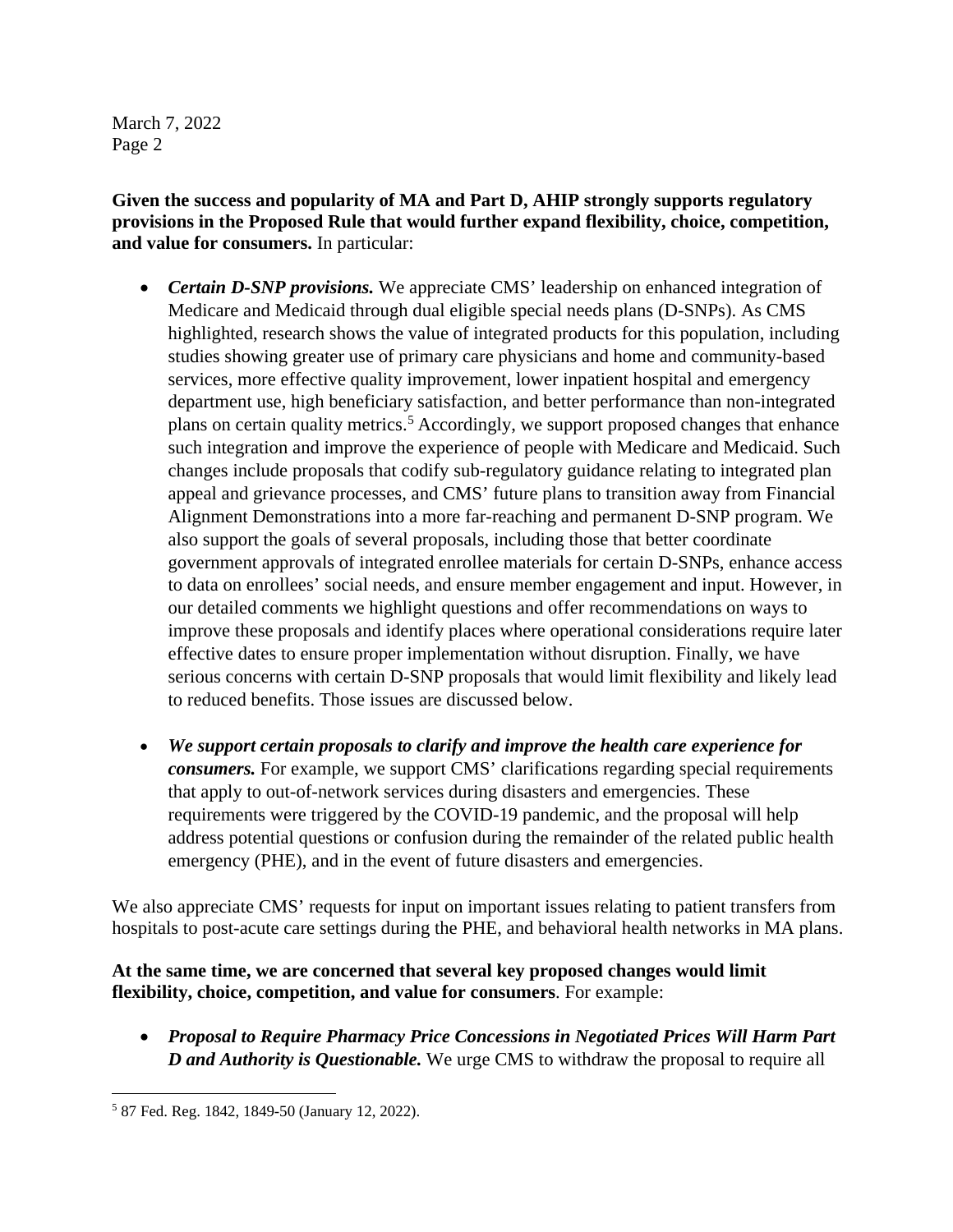possible pharmacy price concessions be included in a Part D plan's point-of-sale "negotiated price." The proposal would not address the root cause of high drug prices: pricing and market practices that are solely under the control of drug makers. It would increase premiums for all Part D enrollees, increase costs for taxpayers, and give windfalls to drug makers—with the impacts likely larger than CMS estimates. It would chill the use of evolving and innovative value-based pharmacy contracts that promote cost-effective generics, reduce the use of high-risk medications, and improve medication adherence. It would not comply with the statutory non-interference clause, a key linchpin of the Part D program's continued success and popularity. Finally, if CMS were to finalize the proposal, the 2023 effective date would be wholly unworkable. Speeding implementation would exacerbate the negative impacts of the proposal and dramatically increase the risks of serious program disruption. As a practical matter, any program of this nature could not possibly be implemented before 2024.

- *CMS' Proposed Regulation Fails to Account for the Ongoing Impacts of the COVID-19 Pandemic on 2023 Star Ratings.* We appreciate CMS' statement that it intends additional rulemaking in response to comments submitted to the March and September 2020 Interim Final Rules with Comments (IFCs). We continue to have serious concerns about 2023 Star Ratings given how the PHE affected the 2021 measurement year (including the spread of the Delta variant and the surge of the Omicron variant), and the potential impacts for provider and plan performance on a variety of measures across different geographies. We urge CMS, through an IFC, to extend its COVID-19 disaster relief policy and special rules to all applicable measures for 2023 Star Ratings. Extension of the COVID-19 special rules would provide needed stability to ensure plans, their network providers, and the affordable benefit offerings and options they provide to their enrollees are not adversely affected. We also remain concerned about the scheduled increase in weighting for the Consumer Assessment of Healthcare Providers and Systems (CAHPS) measures in 2023 Star Ratings, with serious questions about the potential impacts of the pandemic on survey response rates and other aspects. We renew our call for CMS to issue an IFC that maintains the weighting of patient experience/complaints and access measures at 2 for 2023 Star Ratings.
- *Proposal to Impose New Mandate in Calculating Maximum Out of Pocket (MOOP) Limits Can Reduce MA Plan Benefits.* The proposal would impose a new requirement on how all MA plans track out-of-pocket spending for purposes of the MOOP limit. Under the proposal, enrollee cost sharing covered by Medicaid and other third-party payers would be required to apply toward the MOOP limit, as would enrollee cost sharing that is owed but unpaid (e.g., because of Medicaid rules). We are concerned this proposal could significantly increase premium costs and/or limit available supplemental benefits. D-SNPs could be especially hard hit, but given that the proposal is broadly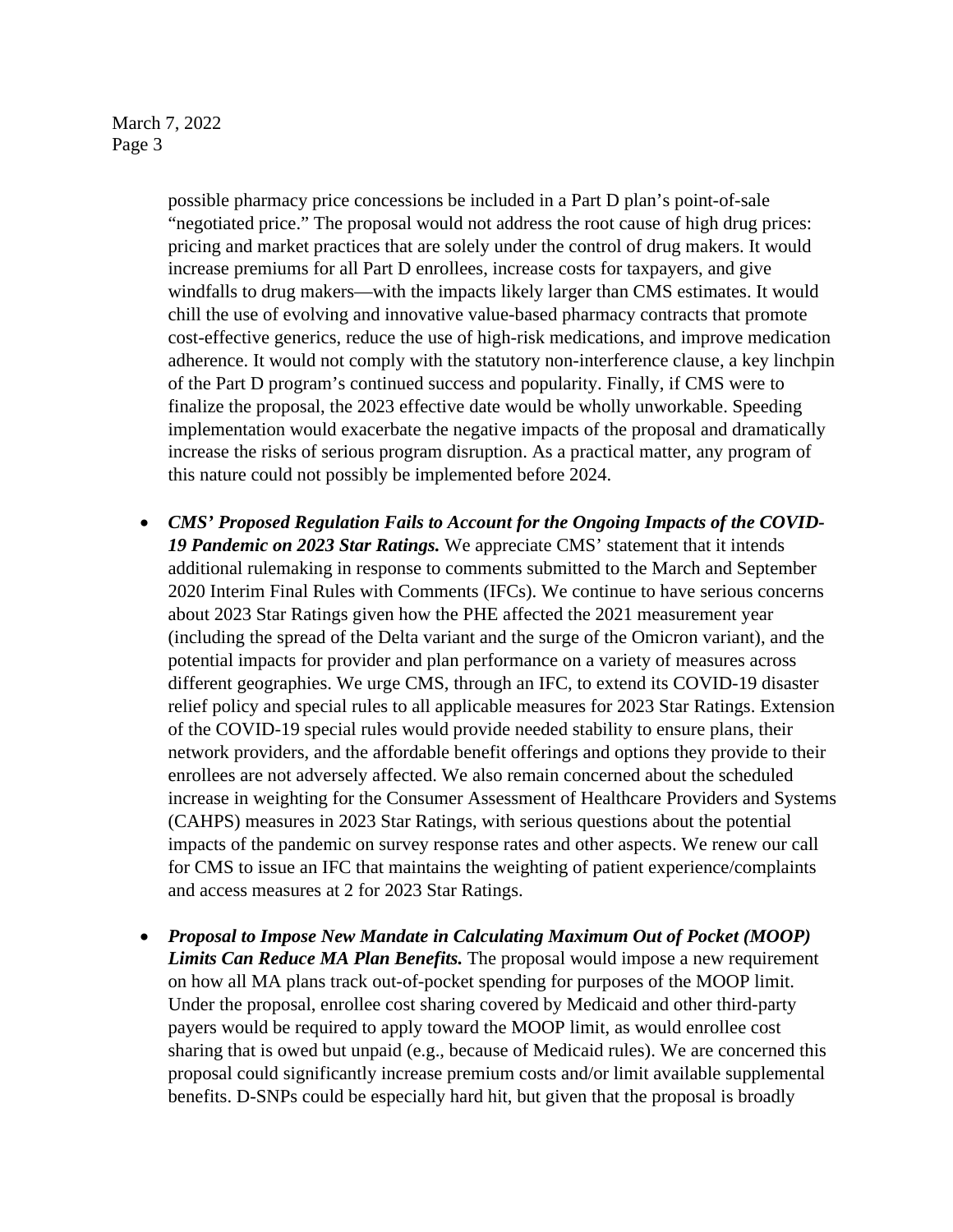> written, it could negatively affect premiums and supplemental benefits for all MA enrollees. We also note that CMS applied the MOOP limit to all MA plans without specific statutory authorization. We question CMS' authority to now make MA enrollees pay higher premiums or receive reduced benefits through expanded MOOP accruals in order to shift liability from Medicaid to Medicare, reduce state Medicaid costs, and increase Medicaid provider revenues.

- *Allowing States to Require "D-SNP only" Contracts Could Cause Operational Issues and Negatively Affect Premiums and Benefits.* We have significant concerns about the negative impacts of this proposal on the Star Ratings program and the potential impacts on the financial viability and robust benefits provided by D-SNPs. D-SNPs with low enrollment in their own contracts may be unable to report on many Star Ratings measures due to minimum sample size requirements. The proposal could also affect data reliability, increase volatility, and produce even less visibility into D-SNPs' local performance than under the current system. Moreover, the proposal could make it more challenging for D-SNPs to attain eligibility for quality bonuses that reduce premium costs and enhance supplemental benefits. We urge CMS to consider more effective, less disruptive alternatives such as supporting supplemental reporting on quality measures at the state level rather than separate contracts.
- *Proposed Change to Network Adequacy Rules Could Create Barriers to Enrollee Choice.* AHIP is concerned with CMS' proposal that would require MA plans to demonstrate that they meet network adequacy standards during the application process. There may be circumstances, particularly in rural and medically-underserved areas, where it would be challenging for a plan to have a full network in place in a new service area almost one year prior to the beginning of the contract year. Furthermore, we have expressed longstanding concerns about the ability of the current exceptions process to address legitimate network challenges in certain geographies. While we support the proposed credit CMS would apply to help satisfy network adequacy requirements during the application process, it would not be enough to address these concerns. If CMS were to move forward with the proposal, CMS at a minimum should provide plans with more flexibility (e.g., additional credits) and time to build their provider networks and work with stakeholders to improve the exceptions process.
- *Other Proposed Compliance Requirements.* The Proposed Rule includes a number of compliance-related provisions that raise concerns. Examples include more detailed Medicare Medical Loss Ratio reporting requirements that raise significant reporting challenges and could release competitively sensitive information that would harm competition; new criteria preventing plans from receiving CMS approval for service area expansions that raise a number of methodological and fairness concerns; and a proposal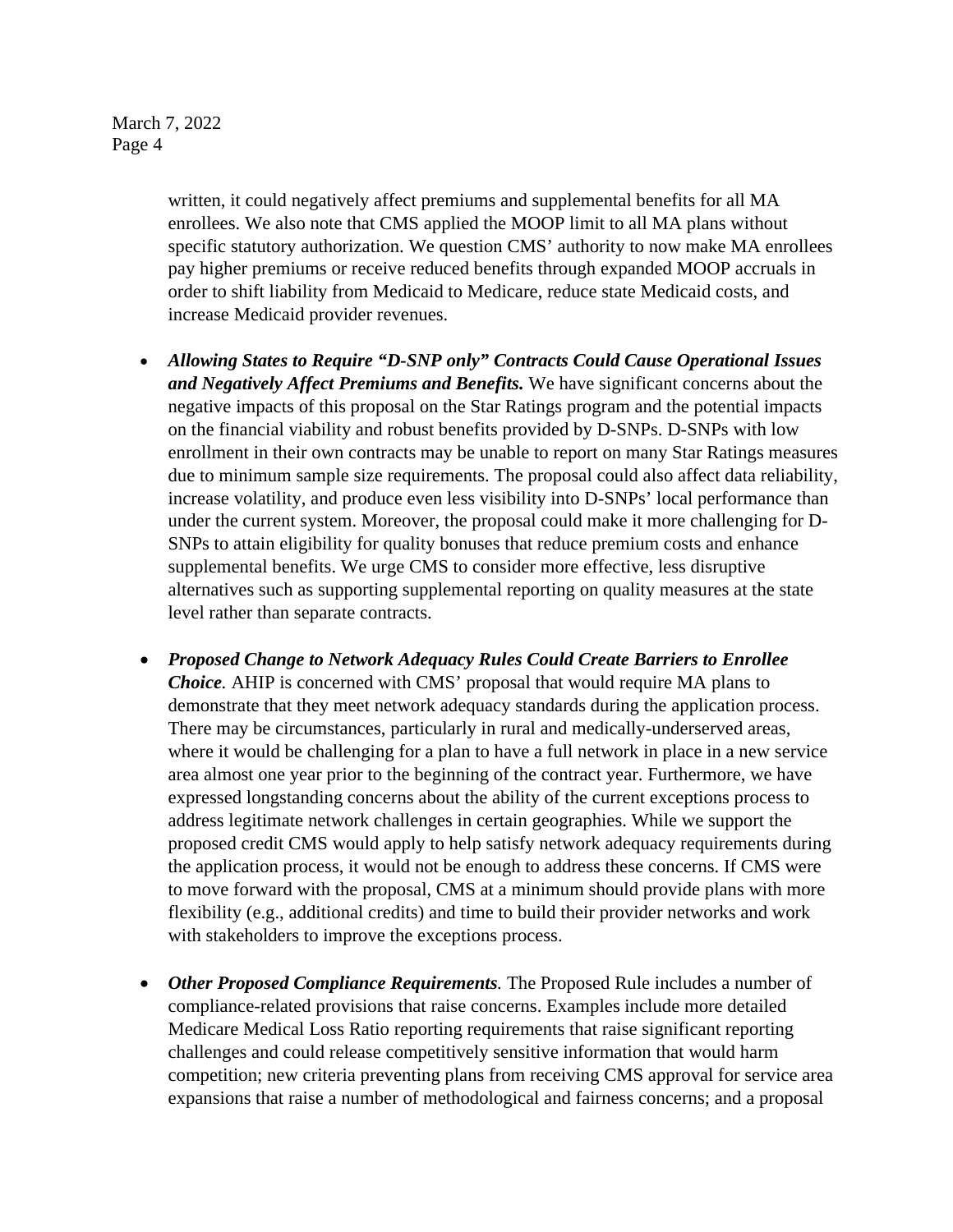> to hold MA plans liable for activities of Third Party Marketing Organizations (TPMO) with whom they do not contract. We discuss our concerns and related recommendations regarding these and other proposals in our detailed comments.

#### **Conclusion**

Again, we appreciate the opportunity to comment on the Proposed Rule and your continued commitment to partnership with MA and Part D plans. Attached are detailed comments on the foregoing proposals and other provisions in the Proposed Rule. Our recommended changes are designed to maintain and grow strong and stable MA and Part D programs so the millions of seniors and people with disabilities who rely on them continue to receive the high-quality, coordinated care they deserve. We look forward to continuing to work together on policies that ensure affordable and innovative choices in MA and Part D to improve the health and well-being of Americans.

Sincerely,

Matthew Eyles

Matthew Eyles President & Chief Executive Officer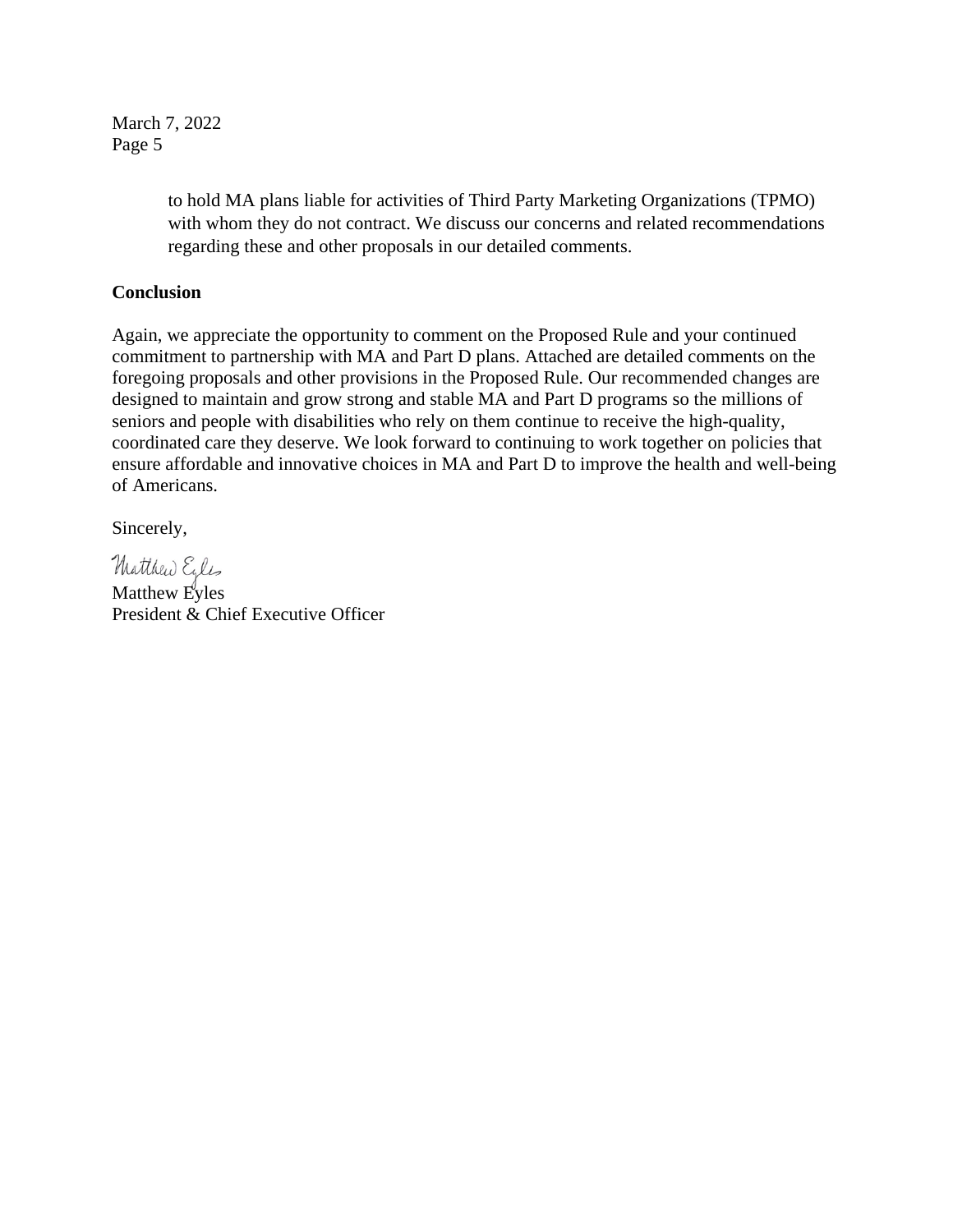## **AHIP Detailed Comments**

# **Medicare Program; Contract Year 2023 Policy and Technical Changes to the Medicare Advantage and Medicare Prescription Drug Benefit Programs**

# **I. Pharmacy Price Concessions in Negotiated Prices (§ 423.100)**

The proposal would remove the current regulatory provision that excludes contingent discounts from pharmacies that cannot reasonably be determined at the point-of-sale (POS) from the definition of Part D "negotiated price." Under the proposal, the negotiated price would have to reflect the lowest possible reimbursement a network pharmacy or other network dispensing entity will receive for a drug, taking into account price concessions including all contingent discounts. Part D requirements based on the negotiated price, including provisions relating to enrollee cost sharing and bidding, would be determined based on this new definition. CMS says additional payments that could be made to a pharmacy, e.g., as an incentive to encourage efficient drug choices such as higher generic dispensing, would still be permitted. Those contingent amounts would be excluded from the negotiated price and instead would be reported as negative direct or indirect remuneration (DIR) during the Part D reconciliation period. CMS further proposes a definition of "price concession" to mean "any form of discount," whether a direct or indirect subsidy or rebate received by a Part D sponsor or its intermediary that serves to decrease the costs incurred under the plan by the Part D sponsor.

**Discussion and Recommendations: AHIP has very serious concerns with this proposal and urges CMS to withdraw it.** The proposal would:

- **Fail to address the root cause of high drug prices**: drug manufacturers set prices for drugs that often have limited competition, raise them repeatedly, and engage in numerous schemes to increase their revenues at the expense of patients and taxpayers;
- **Exacerbate these problems by increasing premiums and overall costs for enrollees and taxpayers**—likely more than CMS concedes in the preamble—**while providing windfalls to drug manufacturers**;
- **Weaken the tools available to sponsors to promote quality and cost effectiveness**;
- **Expand CMS' role in private contracting arrangements in an unprecedented way, inconsistent with the intent of the non-interference clause** in section 1860D-11(i) of the Social Security Act (SSA); and
- **Fail to provide plans and their contracted pharmacy benefit managers (PBMs) with enough time** to adequately reflect these changes in bids, modify contracts and make system changes needed for the proposed 2023 effective date, thereby further increasing costs, confusion and disruption.

Successive Administrations have considered but repeatedly rejected similar proposals in the past, given the negative impacts on Medicare beneficiaries and the broader Part D program. **CMS**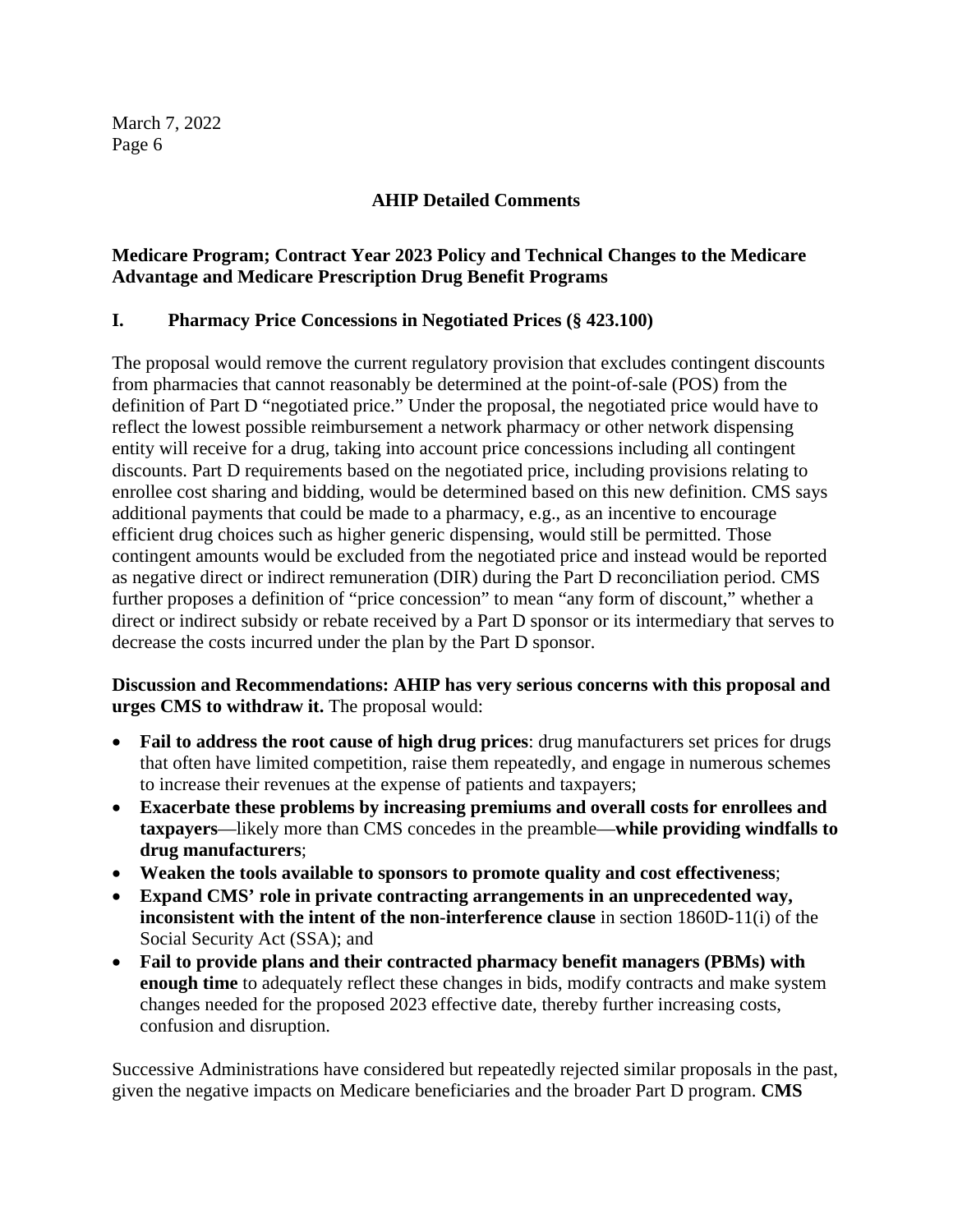**should once again withdraw the proposal and instead work with all stakeholders on alternative approaches** that address any concerns CMS might have about current DIR arrangements without compromising the ability of plans to drive value, keep premiums low, and ensure accountability from pharmacy network participants on behalf of beneficiaries and the Medicare program. **However, if CMS moves forward, the effective date must be delayed until at least 2024 so that the changes can be operationalized while minimizing disruption for enrollees as much as possible.**

Our concerns with this proposal are discussed in detail below.

• **The proposal does not address high drug pricing.** Any changes to address how pharmacy pricing is used in Part D should be part of a broader package designed to address the sole driver of pricing: the fundamental lack of market competition for the manufacturers of many drugs, and gaming of the system by drug makers that are blocking patient and consumer choice.

AHIP has previously submitted recommendations on a package of proposals that could slow the increase of or reduce drug prices. They include stopping drug maker patent games that limit entry by new generic and biosimilar competitors; ensuring federal rules promote the availability of interchangeable biosimilars; revising market exclusivity periods and orphan drug incentives; providing more transparency and timely information about drug and biologic patents to promote greater generic drug and biosimilar competition; requiring drug makers to publish true research and development costs and explain price setting and price increases; disclosing list prices in direct-to-consumer advertisements; informing patients and physicians on effectiveness and value; allowing plan sponsors maximum flexibility to employ utilization and formulary management; and eliminating barriers to value-based pricing.

Without such comprehensive efforts, CMS' negotiated price proposal would simply shift around funds, thereby resulting in the premium increases, government cost, and manufacturer windfalls described below.

• **The proposal would increase premiums and government costs and would provide financial windfalls to drug manufacturers.** Under current rules, Part D plans can use savings from projected contingent pharmacy price concessions that are not reflected in POS prices to reduce the net Part D drug costs in their bids. This allows plans to offer coverage at lower premiums and/or offer enhanced options at the same premium amount. The preamble notes that when contingent price concessions from pharmacies are not passed on to the enrollee at the POS, they are passed on through lower premiums.<sup>[6](#page-6-0)</sup> By requiring Part D plans to include all potential price concessions from pharmacies in calculating cost sharing, the cost of providing the Part D benefit will increase. That means fewer dollars will be available

<span id="page-6-0"></span><sup>6</sup> 87 Fed. Reg. 1842, 1913 (January 12, 2022).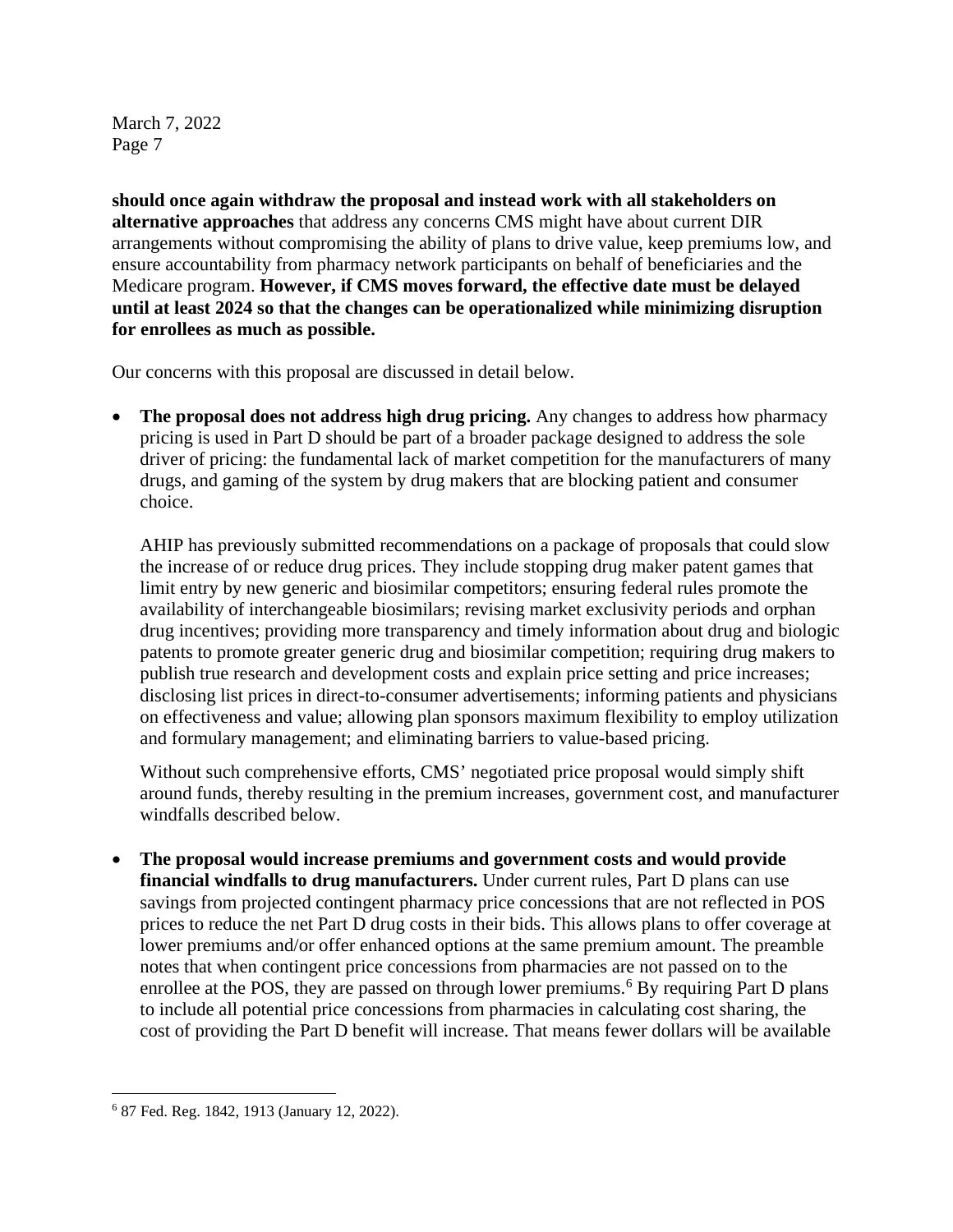> to apply toward reduced premiums or enhanced coverage. It will also increase the cost to the government of subsidizing Part D premiums.

Moreover, the proposal will "reward" drug manufacturers with a CMS-projected multibillion-dollar windfall over the next ten years – due primarily to slowing the enrollee's progression through the Part D benefit and reducing the total number of enrollees entering the coverage gap phase, where makers of brand drugs pay 70% of a drug's cost under the coverage gap discount program. [7](#page-7-0) CMS of course does not speculate that manufacturers would pass on those savings by lowering list prices or offering greater discounts on their products. Based on their price hikes and other gaming at the expense of beneficiaries and taxpayers, we would fully expect drug makers to pocket the savings.

**While these premium, government, and drug maker impacts are not in dispute, we are concerned that CMS' projections understate the likely impacts.** Specifically, CMS estimates that under its proposal, government spending would increase \$40B over the next ten years; [8](#page-7-1) beneficiary premiums would increase an estimated \$12B or 5 percent in that same timeframe; [9](#page-7-2) and manufacturer windfalls would be at least \$14.6B over ten years. However**:** 

- The proposal by its terms requires POS pricing for contingent pharmacy discounts in all phases of the Part D benefit except with respect to applicable drugs in the coverage gap. **We have significant concerns that Part D plans, their contracted PBMs and pharmacies could not operationalize a process that effectively changes the methodology for calculating the negotiated price depending on where the enrollee is in the benefit.** In addition to the technical issues, it would be extremely complicated to explain to enrollees and pharmacies. We also have concerns about how this could be effectively communicated in Medicare Plan Finder files, with greater potential for errors and confusion among enrollees. And even assuming these issues can be overcome, it likely could not happen in time for the proposed 2023 effective date. While we appreciate the opportunity for flexibility to offset the impacts of this proposal, and support retaining that flexibility if the proposal is finalized, we question its operational feasibility. As a result, we think the actual impact on enrollee premiums, government costs and manufacturer windfalls would be significantly higher than CMS' estimates shown in Tables 17 – 19 of the preamble. Those estimates suggest: **Government spending would increase by \$50.7B over the next ten years; beneficiary premiums would increase an estimated \$15.2B in that same timeframe; and the projected manufacturer windfall would increase to \$17.9B in that same timeframe.**
- **We are concerned that the proposal could end up changing negotiation dynamics in a way that increases overall net payments to pharmacies, and thus increases the cost**

<span id="page-7-0"></span><sup>7</sup> 87 Fed. Reg. at 1947.

<span id="page-7-1"></span><sup>8</sup> Id. at 1849.

<span id="page-7-2"></span><sup>9</sup> Id. at 1947.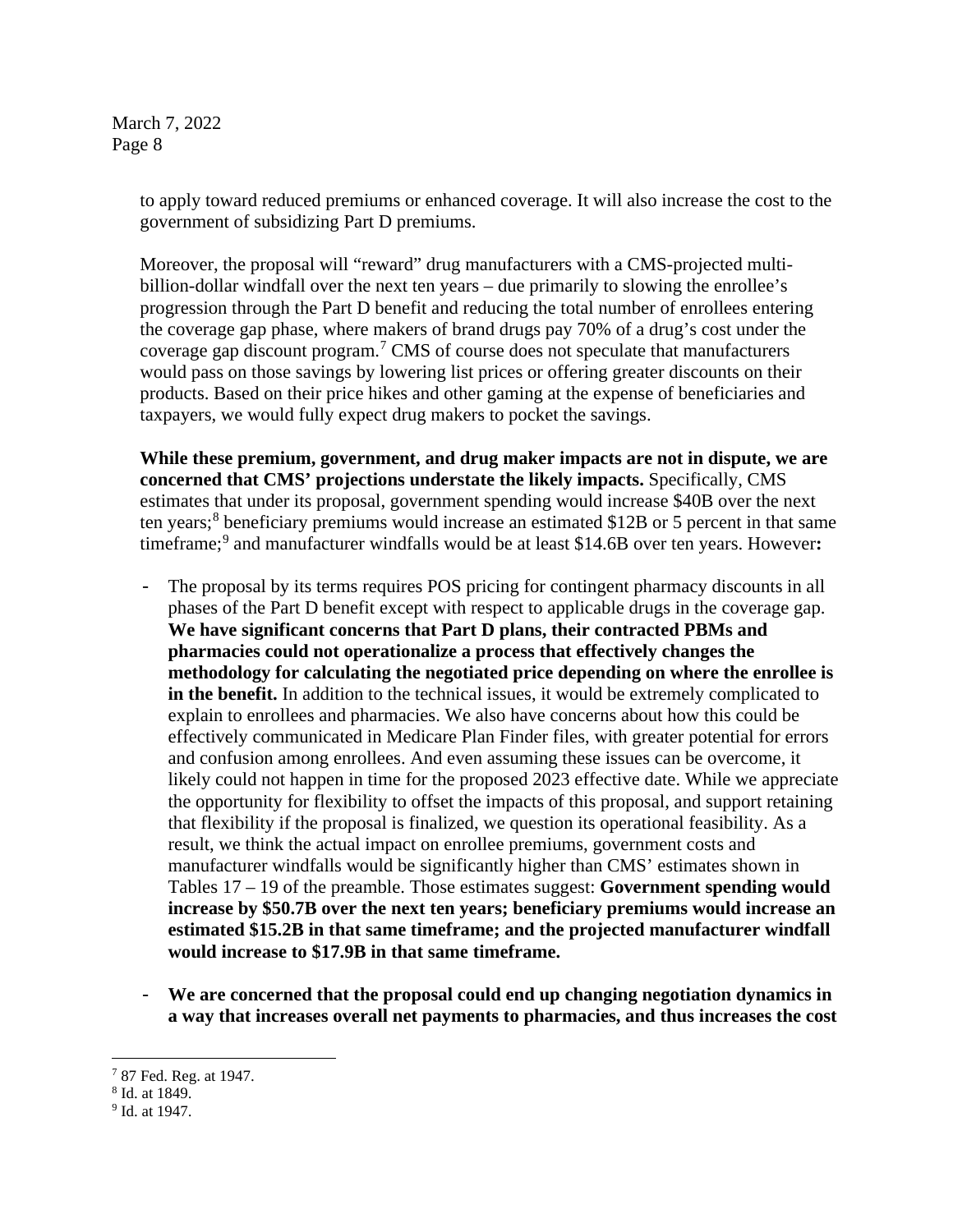> **impacts even more.** In CMS' estimates regarding premium and government costs, the agency includes "a modest potential indirect effect on pharmacy payment as a result of pharmacies' independent business decisions." CMS goes on to say:

"Specifically, our estimates assume that *pharmacies will seek to retain 2 percent of the existing pharmacy price concessions they negotiate with plan sponsors and other third parties* to compensate for pricing risk and differences in cash flow and we assume that these business decisions will result in a slight increase in pharmacy payments of 0.1–0.2 percent of Part D gross drug cost."<sup>[10](#page-8-0)</sup> (emphasis added).

We agree with CMS that this proposal could change the negotiating dynamic between plans and pharmacies and thereby result in fewer net discounts and higher pharmacy payments. Having the parties focus discussion on payments that "assume the worst" could, for reasons of cash flow and other reasons, make it more difficult to reach agreement on a worst-case level that approximates the discounts that could be obtained without CMS interference. In fact, we think there is a significant risk that CMS is underestimating this impact. We note that when considering the impact of the proposed anti-kickback rule for manufacturer discounts in the prior Administration, CMS estimated that manufacturers could keep 15 percent of current rebate dollars as additional revenue in the transition to the new "chargeback" system contemplated in that rule. **If the redefining of "negotiated price" in the proposed rule caused similar impacts, it would mean far higher premiums and government costs.** Given these risks, we believe CMS must analyze and solicit input from stakeholders on the premium, government cost, and manufacturer windfall implications before moving forward with finalizing the proposal.

• **The proposal would chill current value-based designs and limit future innovations in value-based contracting with pharmacies.** Plans use contingent pharmacy price concessions as a critical tool in creating high-quality pharmacy networks. Programs that tie pharmacy payment to quality and efficiency targets, such as increasing generic dispensing rates, reducing the use of high-risk medications, and improving medication adherence, help improve beneficiary health outcomes and drive cost-effective drug purchasing that saves money for enrollees and taxpayers. These programs have kept premiums low and provided consistently high satisfaction rates for Part D enrollees. More generally, the Administration has strongly advocated for increased use of value-based payments in Medicare and other programs.

We recognize the proposed change to the definition of negotiated price does not expressly bar plans from establishing incentive programs relating to quality and other performance measures. However, **the proposal would create serious barriers to how such programs** 

<span id="page-8-0"></span><sup>10</sup> Id. at 1944.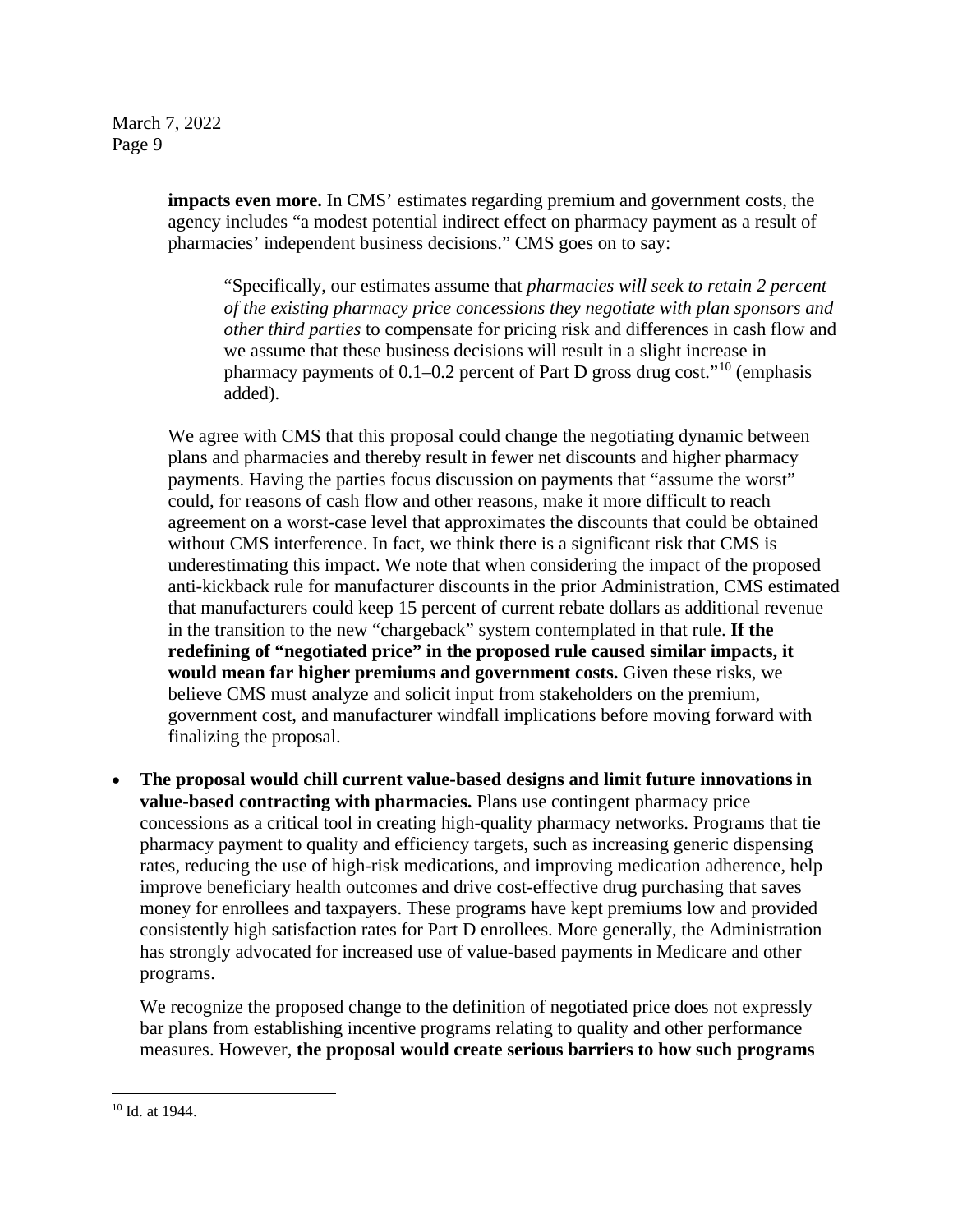> **could be designed and implemented, thereby raising costs, reducing quality outcomes for enrollees, and undermining a key Administration goal of increasing the use of valuebased arrangements.**

- **If the proposal is adopted, it could be extremely difficult for parties to design and agree to value-based programs that offer both upside gains when performance targets are met and downside risk when performance targets are not met.** It would require using one POS negotiated price for enrollee payments and a different POS negotiated price for pharmacy payments and incentives. Parallel tracking systems would be needed to distinguish and reconcile these different approaches. The practical complexities of that program could effectively eliminate two-sided risk arrangements in favor of arrangements that mirror the proposed CMS negotiated price rule, i.e., the only incentive offered would be additional funding or "bonus" payments for reaching performance targets. It is well established that programs that use two-sided risk have the greatest impact on improving performance.<sup>[11](#page-9-0)</sup> Accordingly, the proposal could significantly inhibit the programs that have saved money for enrollees and taxpayers while enhancing medication adherence.
- **The proposal could also limit even the** *acceptance* **of bonus-only programs.** Retrospective analysis and reconciliation based on assessment of a pharmacy's actual performance is a complex yet critical feature of value-based arrangements. These programs typically rely on population-based metrics that are only stable with sufficient volume. And while individual data points informing some metrics (e.g., generic dispensing) can be measured at the pharmacy counter, others (such as medication adherence for enrollees with chronic conditions, or the awarding of improvement points) require assessment over a period of time. CMS effectively is requiring that discounts built on population-level performance be incorporated real-time into individual enrollee pricing. **We are concerned this will add additional complexities and confusion around the design and metrics for these programs and could generate a push to abandon critical population-based goals.** And as noted above, the parties would have to "assume the worst" even for pharmacies that typically meet performance metrics or have invested significant resources to improve performance. **This could discourage some pharmacies from entering into quality programs at all.** They instead may opt to negotiate for higher up-front pricing (without the potential for additional bonuses) to increase cash flow and limit risk – a result wholly at odds with the goals of value-based contracting.
- **The proposal does not provide information that would enhance enrollee choice**. CMS argues that the revised definition of negotiated price as proposed will allow enrollees to better compare plan cost sharing and premiums, and that requiring a consistent approach that

<span id="page-9-0"></span><sup>&</sup>lt;sup>11</sup> The Future of Value-Based Payment: A Road Map to 2030 - Penn LDI (upenn.edu); available at: [https://ldi.upenn.edu/our-work/research-updates/the-future-of-value-based-payment-a-road-map-to-2030/.](https://ldi.upenn.edu/our-work/research-updates/the-future-of-value-based-payment-a-road-map-to-2030/)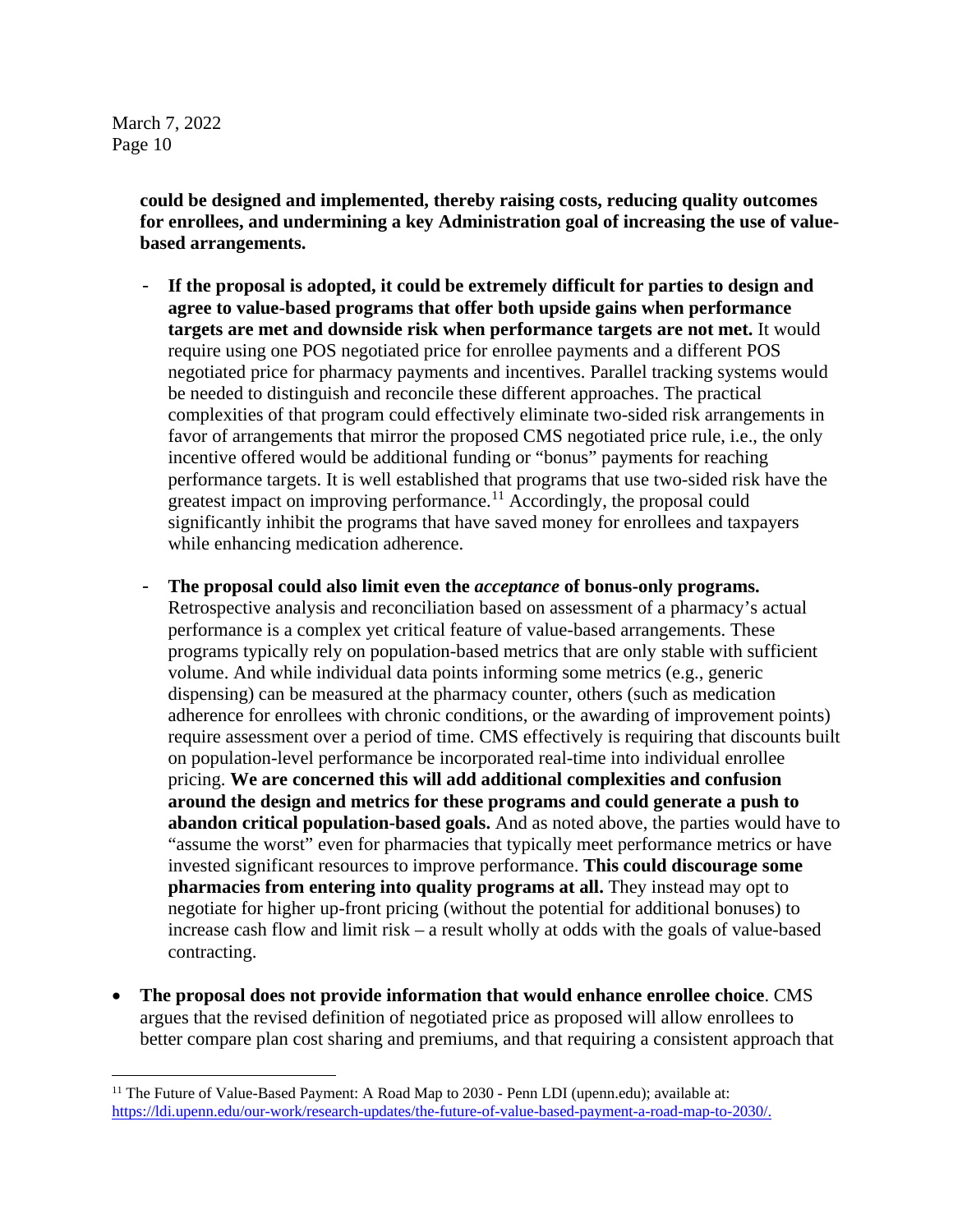incorporates contingent discounts into the negotiated price would allow for more consistent comparisons that increase plan competition. Moreover, CMS asserts that this approach better reflects section  $1860D-2(d)(1)(B)$  of the SSA—only now, seventeen years into the program's existence. AHIP strongly disagrees with the conclusions CMS offers to support this proposal.

First, the Part D program is already highly competitive; the proposal is clearly unnecessary to enhance something that demonstrably exists. Second, rather than help enrollees make comparisons, we think the proposal could actually increase complexity and create more confusion among both prospective and current plan enrollees. Medicare Plan Finder already provides key comparative metrics that helps enrollees select a plan that best meets their needs, including cost sharing, premiums, formulary coverage, pharmacy participation, quality ratings, and integration or non-integration with MA plans. Creating a single approach to calculating "negotiated price" would fail to simplify those assessments further, and in fact could divert attention from more important considerations for individual enrollees. Moreover, to the extent CMS envisions adding additional explanations in Medicare Plan Finder or elsewhere about how contingent pricing is reflected in negotiated prices, it seems far more likely to confuse rather than inform. The current process indisputably simplifies the comparison of prescription drug price information between plans while incenting pharmacies to provide high quality services while keeping premiums lower than what would be offered under the proposed system. The proposed changes will undo this already effective Medicare Plan Finder feature to the detriment of enrollees.

Finally, CMS states that its previous interpretation of SSA section  $1860D-2(d)(1)(B)$  means ". . . that some, but not all, price concessions must be applied to the negotiated price. . ." was permissible, but that now ". . . our initial interpretation may have been overly definitive . . . [and] that a proper reading of the statute supports requiring that all pharmacy price concessions be applied at the point-of-sale. $\overline{N}$ <sup>[12](#page-10-0)</sup> AHIP questions how—more than seventeen years into the program's existence—the previous interpretation that had been repeatedly supported by past, bipartisan, Administrations could now be characterized as not "proper." Moreover, as we discussed above, the proposed changes will not improve the program in any measurable way for enrollees but could substantially hamper efforts by plans to improve the quality of care provided by pharmacies or drive efficiency and value in the benefit. We therefore reiterate our recommendation that CMS not proceed with finalizing this new interpretation of section  $1860D-2(d)(1)(B)$  that changes the definition of negotiated price.

• **The proposal is not needed to address alleged bidding issues.** One of the justifications CMS puts forward for the proposal is that pharmacy price concessions are not being appropriately estimated in Part D plan bids. However, the Part D bidding process is subject to rigorous oversight and, ultimately, approval by the CMS Office of the Actuary (OACT). If there is a systemic issue with how contingent pharmacy discounts are being estimated in

<span id="page-10-0"></span><sup>12</sup> 87 Fed. Reg. 1915.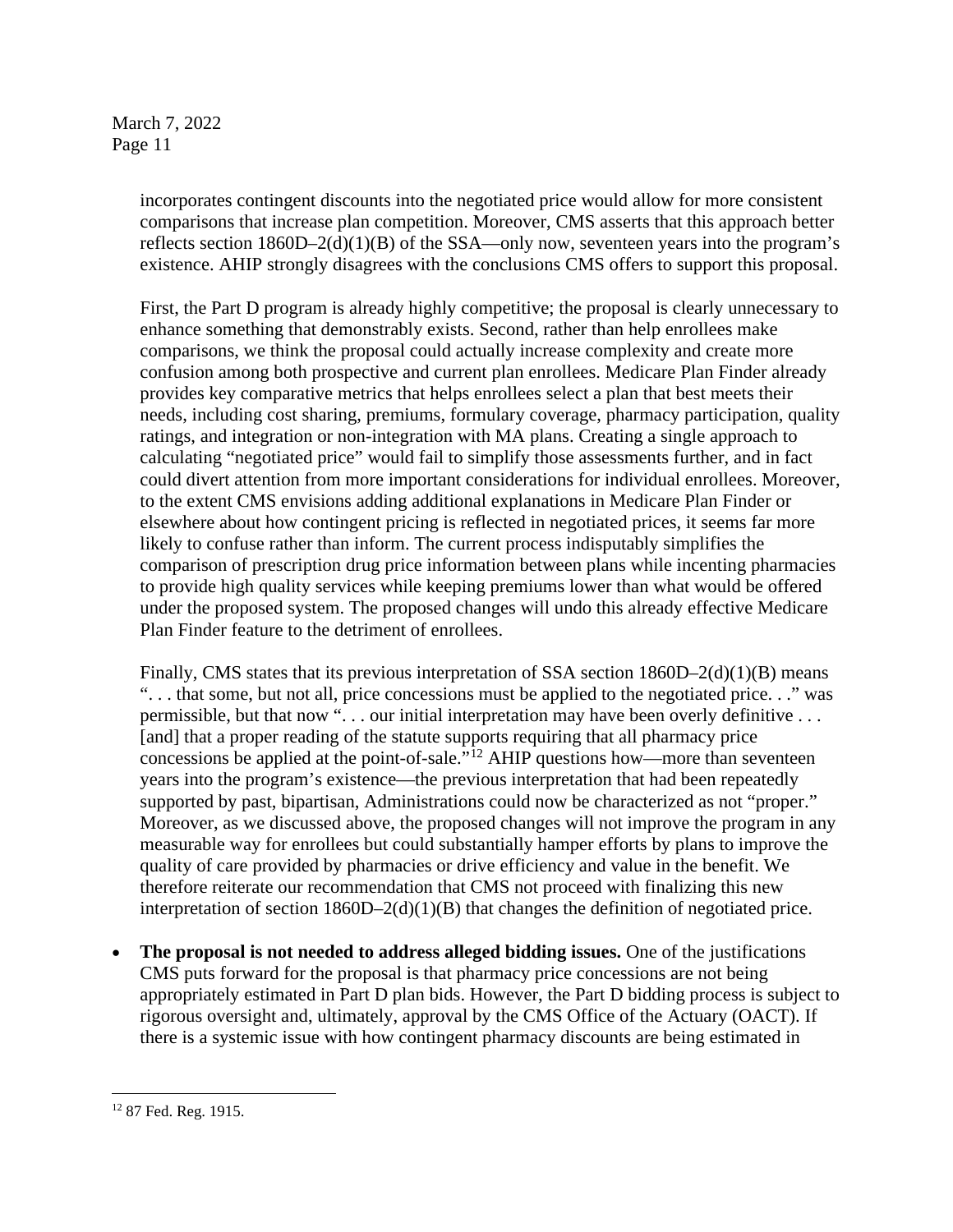> bids, CMS has the information necessary to address it through the bid review and approval process.

• **AHIP strongly believes the proposal runs afoul of the non-interference clause.** If CMS finalizes this proposal, it will materially reinterpret the non-interference clause in SSA section 1860D-11(i), constructively rewriting and ultimately undermining a key linchpin that plays a significant role in the program's continued success and popularity.

The statutory provision specifies that in order to promote competition under Part D, the Secretary is prohibited from "interfering with the negotiations between drug manufacturers and pharmacies and [prescription drug plan] sponsors," and from requiring a particular formulary or instituting a price structure for the reimbursement of Part D covered drugs. CMS has regularly interpreted the non-interference clause as being applicable to negotiations between any combination of the three parties listed above, including negotiations between Part D sponsors and pharmacies. This interpretation is evidenced in the preamble discussions in the agency's August 2004 proposed rule and January 2005 final rule promulgating the original Part D program regulations. Further, in the preamble to CMS' final rule containing revisions to the MA and Part D Prescription Drug Benefit programs for CY 2012 published on April 15, 2011, the agency explicitly stated that CMS was "prohibited from interfering with negotiations between Part D plans and pharmacies."<sup>[13](#page-11-0)</sup>

CMS anticipates our concern about this potential conflict with the non-interference clause by stating that the proposal does not interfere with negotiations because contracts could continue to provide for performance-based payment adjustments and the proposal does not dictate the amount or timing of payments. **However, the statutory language prohibits interference with negotiations, not just CMS prohibitions or specifications. Clearly the proposal interferes with negotiations between Part D plans (or their contracted PBMs) and pharmacies.**

- As discussed above, the proposal would alter negotiation dynamics between plans and pharmacies, leading to higher overall net payments to pharmacies and barriers to implementing effective value-based programs in the pharmacy space.
- It would also inhibit the ability of a plan and pharmacy to negotiate over incorporating contingent discounts into that pharmacy's point of sale prices in exchange for reduced payments, as a part of an incentive for plan enrollees to choose the pharmacy.
- Moreover, the purpose of the non-interference clause in Part D is to promote competition by and among the key parties—plan sponsors, drug manufacturers, and pharmacies. CMS' interpretation would not only affect negotiation dynamics between plans and pharmacies; it would also affect competition between pharmacies and negotiations

<span id="page-11-0"></span><sup>&</sup>lt;sup>13</sup> See Changes to the Medicare Advantage and the Medicare Prescription Drug Benefit Programs for Contract Year 2012, 76 Fed. Reg. 21432, 21529 (Apr. 15, 2011) ("As provided in section 1860D-11(i) of the Act, we are prohibited from interfering with negotiations between Part D plans and pharmacies.").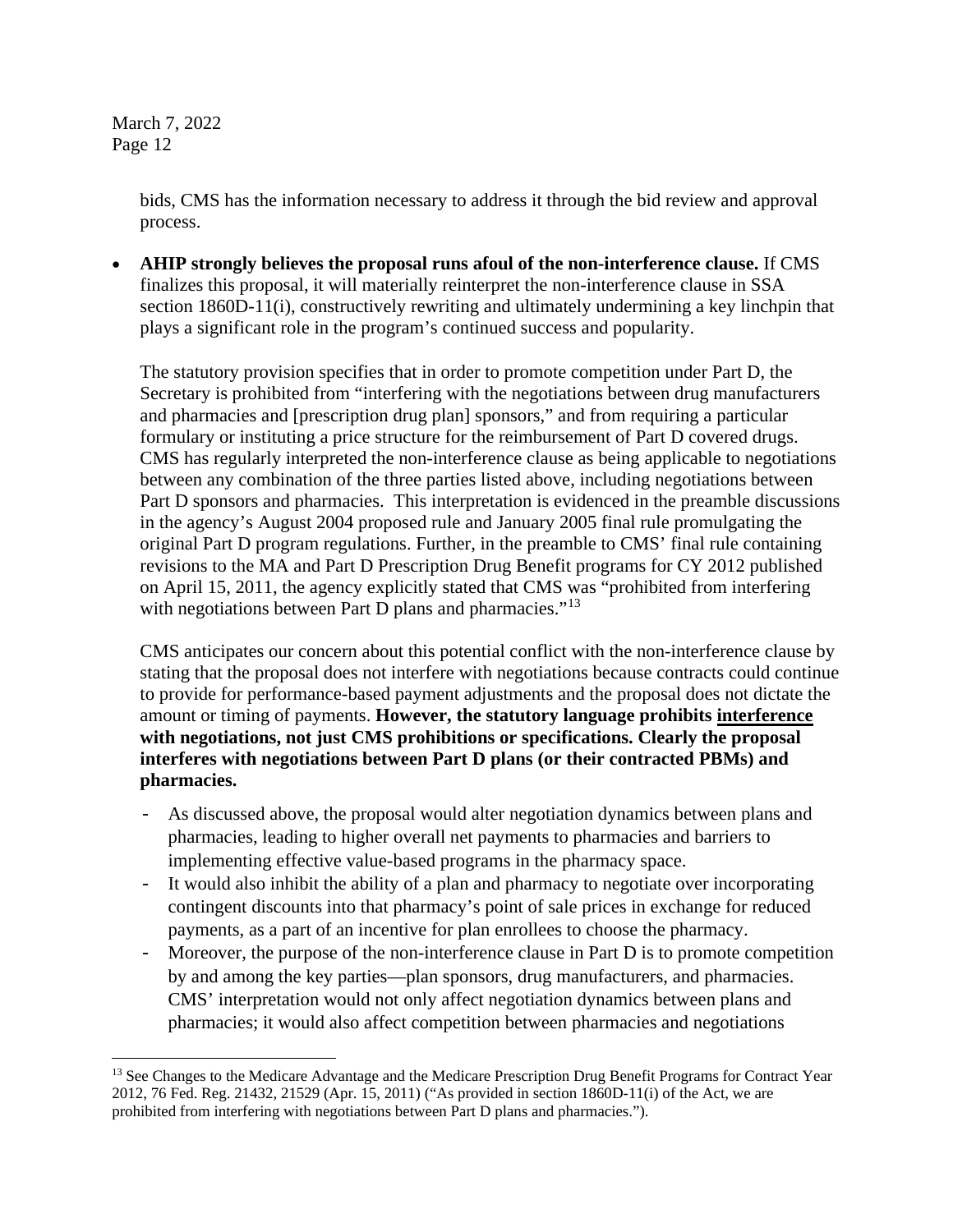> throughout the drug supply chain. It would inhibit the ability of Part D plans to use mechanisms including value-based contracts and contingent discounts to incent pharmacies to obtain drugs at the lowest possible price from drug makers or wholesalers, in a manner that adapts with frequent market fluctuations in drug prices.

We recognize there are certain current program requirements that affect negotiations (e.g., any-willing-pharmacy provisions); however, CMS should be required to ensure any new proposal does not create additional impediments to plan/PBM negotiations with pharmacies. This proposal clearly fails the test.

The proposed interpretation of the non-interference clause poses another type of threat to the long-term success of Part D. It could clear a path for future changes to other key aspects of the program that have relied on negotiation and competition. Introducing this type of risk and uncertainty can undermine the stability and predictability that has allowed Part D plans to keep program costs low, with consequences ultimately borne by beneficiaries. For this reason and the others noted, AHIP recommends that CMS continue to permit the existing flexibility for sponsors to establish post-POS pharmacy price concessions that may be reported as DIR in reconciliation.

• **Finally, if the proposal were to be finalized, it would not be possible to operationalize the changes for the proposed 2023 effective date, and thus would create significant risks of disruption**. Even if CMS chooses to proceed with adopting this proposal, the 2023 effective date is unworkable operationally for Part D plans along with their contracted PBMs and would introduce significant risks of disruption to the program and ultimately, beneficiaries.

The proposal would require, among other things: renegotiation of thousands, or even tens of thousands, of pharmacy contracts; implementation of systems changes to operationalize these provisions; development of processes to ensure accurate information is posted on Medicare Plan Finder; and assessment and incorporation of the cost impacts in bids that (for a 2023 effective date) would be due in only three months from the comment deadline date. The likely result would be even higher premiums and greater drug manufacturer windfalls than CMS estimates. It would create massive cost and resource burdens for plans and PBMs that even now may need to develop alternative bids while awaiting a final rule. And there is the serious risk of widespread confusion and compliance problems heading into the open enrollment period in October 2022.

AHIP is concerned that the proposed changes to negotiated prices could potentially expose sponsors to compliance issues and challenges relating to the estimation of aggregate price concessions and then assignment of such payments to specific dispensing events. Also, similar to previously shared concerns involving the past proposal addressing manufacturer rebates, we are concerned about the administrative costs and challenges in incorporating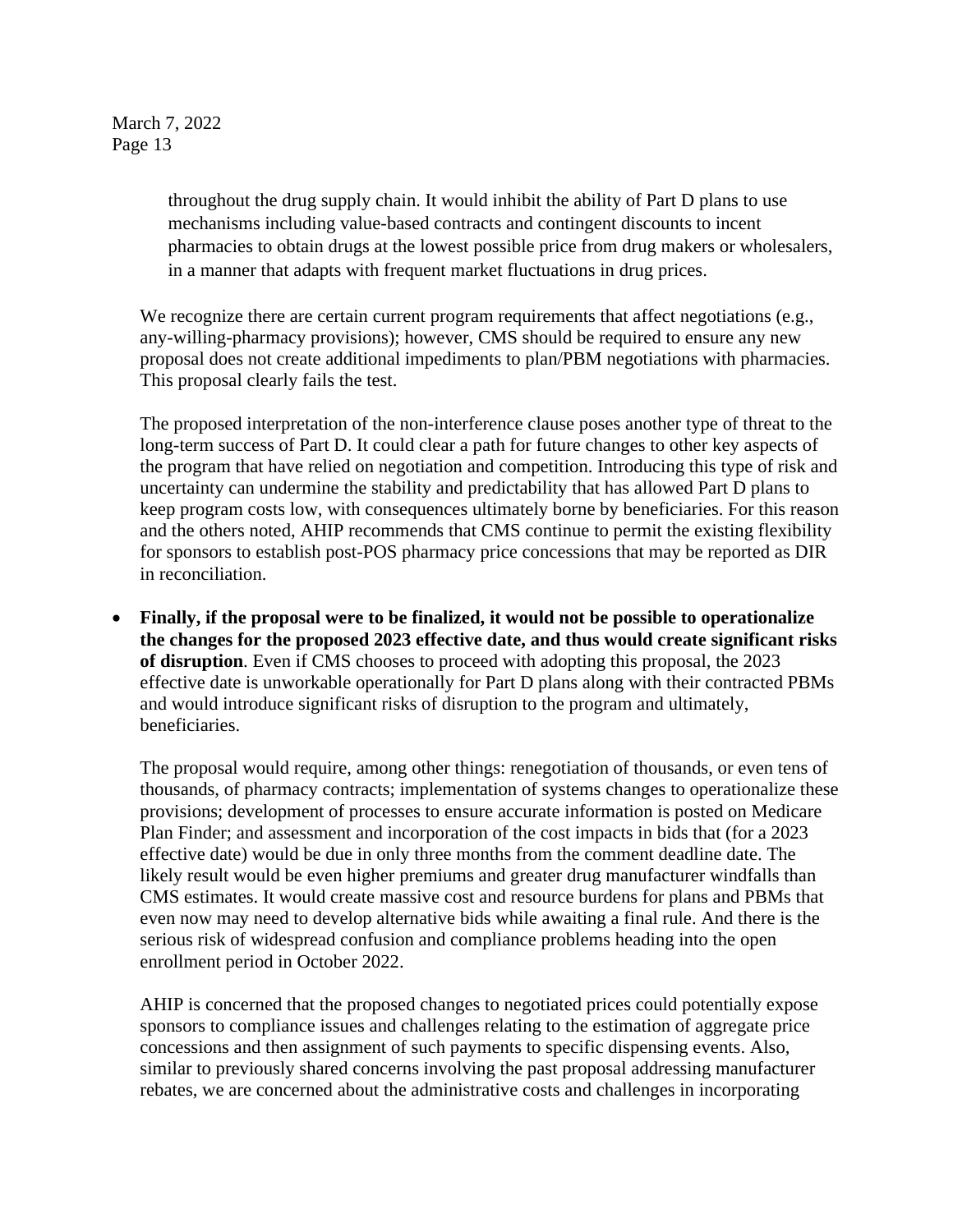> pharmacy concessions at POS. For example, the cost and resources required to update all pharmacy network contracts would likely take significant time for plan sponsors and their contracted vendors to complete.<sup>[14](#page-13-0)</sup> Further still, as noted above, we are concerned about the ability to operationalize "turning off" the POS pass-through of pharmacy price concessions once an enrollee enters the coverage gap phase of the Part D benefit.

We therefore strongly advise CMS to allow as much time as possible—with implementation delayed until at least 2024—so plans can develop and test the costly new systems and capabilities required by this proposal, take into account the resource-intensive changes to the multitude of existing contracts, and act on the range of other operational steps that must take place before disruptions that could affect enrollees and other stakeholders are implemented in the Part D program.

# **II. Improving Experiences for Dually Eligible Individuals**

Medicare and Medicaid play critical roles in the lives of millions of Americans. Medicare pays for health care for about 64 million people and Medicaid provides care and services to more than 80 million. More than 12 million people are entitled to coverage under both programs, but in many cases their care is uncoordinated and fragmented between two federal health programs that were not designed to work together. As compared with typical Medicare enrollees, these "dual eligibles" have more chronic conditions, greater levels of disabilities, mental and physical impairments, and are more likely to need nursing home care.

Managed care plans serve dual eligible individuals through several delivery models that integrate Medicare and Medicaid benefits, such as D-SNPs and Medicare-Medicaid Plans (MMPs). These service delivery models have emerged as major forces in promoting integration of Medicare and Medicaid, in improving health outcomes and simplifying the experience of care for dual eligible enrollees. In 2022, 295 MA plans are offering D-SNPs serving over 4 million dual eligibles in 48 states.

AHIP and its member plans are long-term advocates for the integration of Medicare and Medicaid through integrated service delivery models. AHIP member plans have participated as MMPs in the Financial Alignment Demonstrations and have been persistent supporters of permanent authorization for D-SNPs. We commend CMS for its leadership on dual eligible

<span id="page-13-0"></span><sup>&</sup>lt;sup>14</sup> Another aspect of this renegotiation process that is difficult to quantify but deserves acknowledgement, is how the loss of DIR use as a tool for plans to negotiate with pharmacies will impact the bargaining dynamics between these two parties—significantly in favor of the latter. By eliminating contingent discounts based on performance, this proposal, when combined with pharmacy geo-access requirements plans must meet when assembling their provider networks, shifts significant bargaining power to pharmacies that are likely to manifest in higher "base" reimbursement rates. Neither the preamble or the Regulatory Impact Statement sections of the Proposed Rule address this potential behavioral change and the cost impacts it will have in addition to the projected cost increases already identified and described within.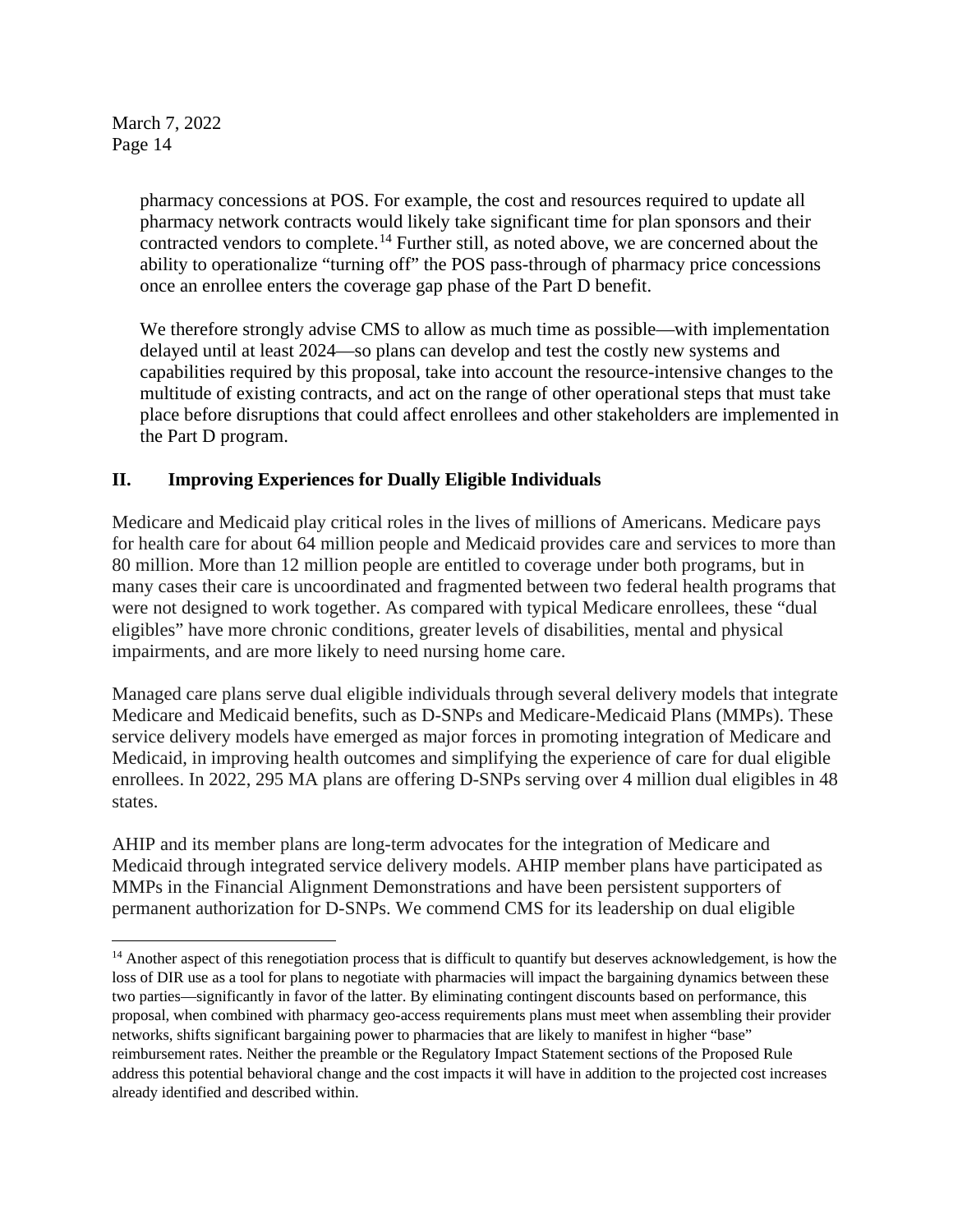issues and recognition of the value that these integrated models provide, and we appreciate that CMS has devoted considerable portions of this rule to proposals that it views as further advancing the integration of Medicare and Medicaid. Following are our comments and recommendations relating to various proposals.

## *A. Enrollee Participation in Plan Governance (§ 422.107)*

CMS proposes that MA organizations (MAOs) offering one or more D-SNPs in a State must establish and maintain one or more enrollee advisory committees (EACs) to solicit direct input on enrollee experiences. The EAC must include a reasonably representative sample of D-SNP members, based on parameters such as geography, service area, and member demographics. The EAC must solicit input from members on topics such as ways to improve access to covered services, coordination of services, and health equity for underserved populations. CMS is not proposing federal requirements regarding the frequency, location, format, participant recruiting and training methods, or other parameters for these committees, and is providing MAOs with flexibility in how they structure their EACs. CMS audit protocols for D-SNPs would include documentation of EAC meetings.

**Discussion and Recommendations:** We support the principles of member engagement and input, as AHIP members already use a variety of methods including EACs to actively solicit and incorporate input from their D-SNP enrollees to improve enrollee experience. However, we are concerned that EACs may not always provide the most effective or valuable means for obtaining enrollee input. While we appreciate that CMS' proposal offers MAOs the flexibility to structure their EACs to best meet their members' needs, we urge CMS to consider additional flexibilities if this requirement is included in the final rule.

In particular, it could be difficult for SNPs that have low enrollment and/or operate in rural service areas to solicit participation of enough members to operate an EAC effectively and with a representative sample of SNP enrollees, especially given potential variations in members' ability to participate given their health status and access to communications. In January 2022, CMS' SNP Comprehensive Report<sup>[15](#page-14-0)</sup> indicates a total of 730 D-SNPs in operation. Of the 730 total D-SNPs, 59 (7.9%) have fewer than 100 enrollees; 166 (22.7%) have fewer than 500 enrollees; and 252 (34.5%) have fewer than 1,000 enrollees. We are concerned that it could be challenging for D-SNPs with low enrollment to engage enough enrollees to ensure sustained participation and a reasonable representation of membership.

In light of these considerations, **we recommend that CMS adopt a reasonable D-SNP enrollment threshold of 1,000 or more members in applying the EAC requirement.** This would increase the likelihood of good representation of a reasonable cross-section of D-SNP

<span id="page-14-0"></span><sup>15</sup> [https://www.cms.gov/Research-Statistics-Data-and-Systems/Statistics-Trends-and-](https://www.cms.gov/Research-Statistics-Data-and-Systems/Statistics-Trends-and-Reports/MCRAdvPartDEnrolData/Special-Needs-Plan-SNP-Data)[Reports/MCRAdvPartDEnrolData/Special-Needs-Plan-SNP-Data.](https://www.cms.gov/Research-Statistics-Data-and-Systems/Statistics-Trends-and-Reports/MCRAdvPartDEnrolData/Special-Needs-Plan-SNP-Data)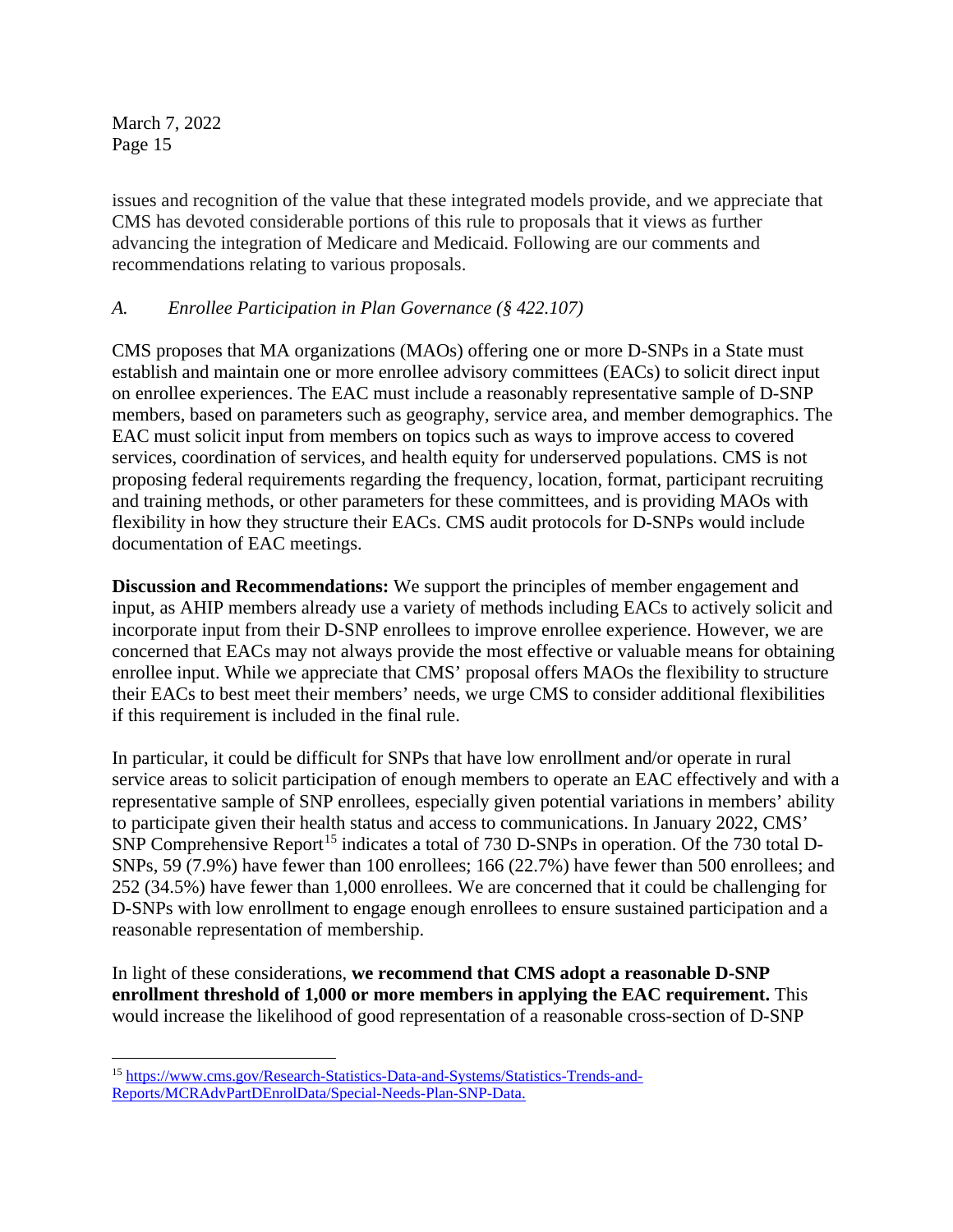#### enrollees. **D-SNPs with fewer than 1,000 members should be permitted to obtain enrollee input through focus groups, surveys, or other reasonable methods.**

In addition, if the EAC proposal is finalized sometime in 2022, many D-SNPs will need time to assess the requirement, develop outreach strategies and ensure effective cross-sectional representation. It could be extremely challenging to do this by January 2023. **Therefore, we recommend that the compliance date be no earlier than 2024.**

# **Finally, if the EAC proposal is finalized, we request that the final rule or other CMS guidance address a number of operational/compliance questions.** For example:

- Can operation of the EAC be delegated to a first tier, downstream or related entity (FDR)?
- Can D-SNPs compensate their enrollees for participation on an EAC (e.g., through a meeting stipend, reimbursement of expenses, or lunch and transportation)?
- What specific EAC documentation requirements will be added to the CMS audit protocols?
- *B. Standardizing Housing, Food Insecurity, and Transportation Questions on Health Risk Assessments (HRAs) (§ 422.101)*

CMS proposes to require that all SNPs (C-SNPs, D-SNPs, and I-SNPs) include one or more standardized questions on housing stability, food security, and access to transportation as part of their HRAs, with specific questions to be specified in sub-regulatory guidance. Enrollee responses would support the comprehensive risk assessments SNPs are required to conduct through HRAs, results of which are used in developing enrollee comprehensive individualized plans of care. CMS considered proposing to require that HRAs address the domains (for example, housing) without specifying standardized questions, but concluded that the benefit of flexibility was outweighed by purported difficulties for interoperability, comparability and reporting if different questions were used by SNPs across the country. This requirement would not be enforced until contract year 2024, but CMS said it is considering a later date, such as contract year 2025, to allow more time for the new questions to be incorporated into existing SNP HRAs.

**Discussion and Recommendations:** We strongly agree that access to data on enrollees' social needs can better inform care, remove barriers to care and healthy living, reduce disparities, and advance health equity. We also recognize that standardization of social needs data can make it easier for CMS and others to aggregate and analyze data and make "apples to apples" comparisons across organizations and programs. **However, we recommend CMS consider alternatives to standardized questions that could achieve CMS' goals, be more effective in addressing enrollee needs, and reduce burden on a wide range of stakeholders.**

• **Standardized Coding of Responses Rather than Standardized Questions.** For years, many states, health providers, and health plans have been investing resources to collect standardized data on their members' social needs, drawing on social determinants of health (SDOH) screening tools and toolkits such as PRAPARE (National Association of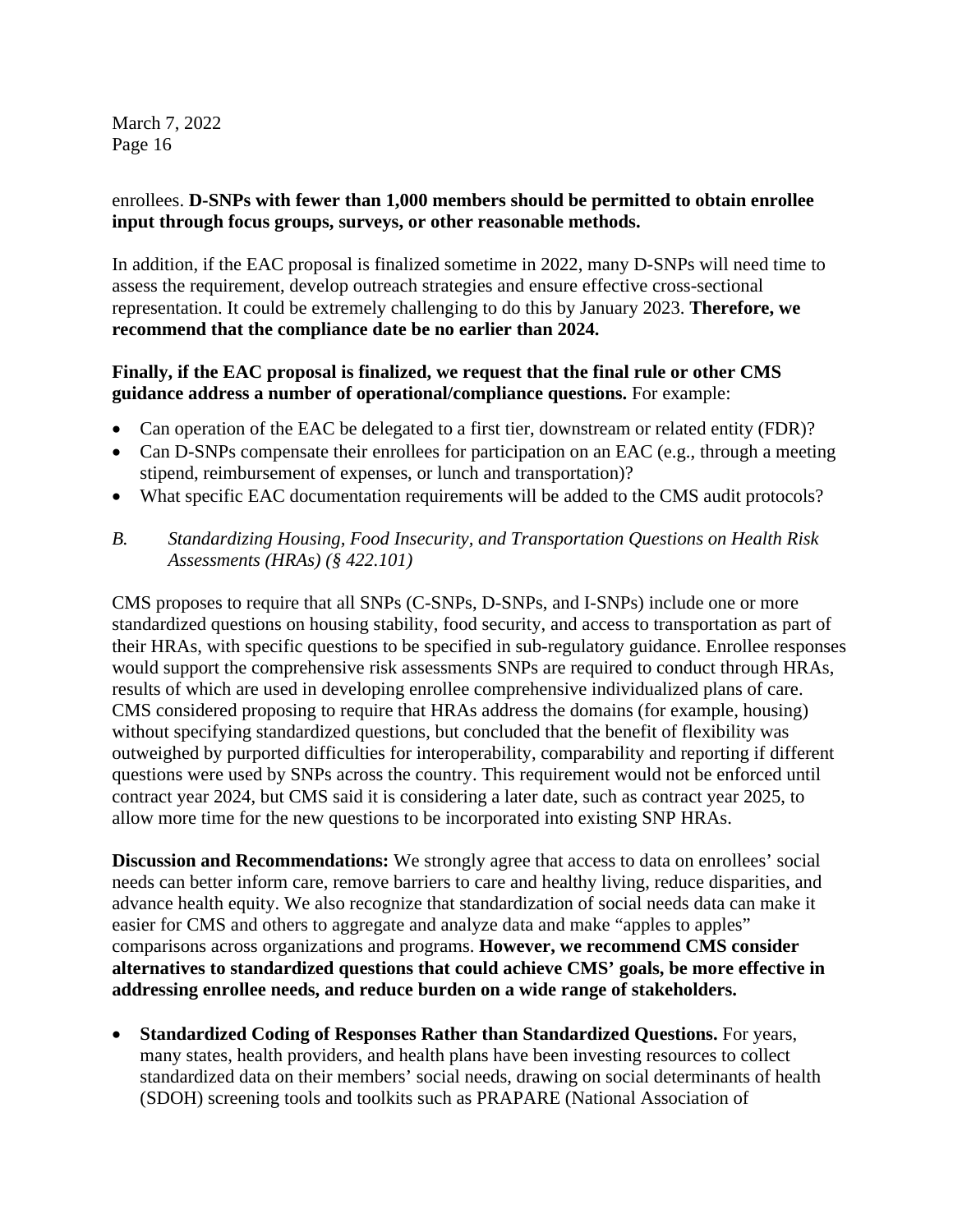> Community Health Centers and Association of Asian Pacific Community Health Organizations), WellRx, We Care, American Academy of Family Physicians EveryOne Project, Accountable Health Communities SDOH Tool, or others. These tools focus on similar SDOH domains (including food insecurity, housing instability, and transportation issues) but the questions may differ slightly. An organization may use one of these tools in its entirety or select certain questions from one tool and other questions from another tool, as CMS appears to be suggesting they might do in the sub-regulatory guidance. Accordingly, a robust data collection environment has already developed. In addition, payers and providers may have interoperable systems that encode social needs questions in HRAs and electronic health records (EHRs). The CMS proposal could therefore require multiple organizations to modify data collection and IT systems and have significant spillover impacts into provider EHRs. It could disrupt the continuity of existing assessments; jeopardize linkages to historical data and related analytics; and prevent organizations from using validated questions they have determined work best to elicit information that is most effective in developing individualized plans of care for their enrollees.

> Another key consideration is that SNP enrollees speak multiple languages. Given the nuances of translations to ensure cultural appropriateness and the many varied dialects inherent within languages, it may be difficult to ensure standardized questions remain the same across different translated languages.<sup>[16](#page-16-0)</sup> Accordingly, not only are we concerned about the burdens and effectiveness of requiring standardized questions, we question whether the questions themselves could truly be considered "standardized" given these translation considerations.

> While we acknowledge the value of standardization, CMS should consider an alternative that would require SNPs to report to CMS specific, standardized interoperable codes for social needs identified through their HRAs. This would place the focus on *standardized enrollee responses* to questions, rather than the questions themselves. This would align with CMS' process to "allow each SNP to develop its own HRA as long as it meets the statutory and regulatory requirements" (see discussion on page 1858 of the Proposed Rule). This approach could be more easily scaled by utilizing existing systems and infrastructure. It would allow organizations to focus on needs and person-centered approaches that best meet the needs of their members. And crucially, it would still promote standardization and interoperability for data analysis and comparisons on social needs.

> **Recommendation: If CMS finalizes a proposal to require HRAs to focus on housing stability, food security, and access to transportation, we recommend that CMS consider approaches that focus on standardizing how SNPs characterize enrollees'** *needs* **rather**

<span id="page-16-0"></span><sup>&</sup>lt;sup>16</sup> Cultural appropriateness of translations may require both a qualified professional translation company to do the initial translations and a community-engaged review process where native speakers for each language review and field test the translations, score the translations in terms of accuracy, appropriateness, and ease of understanding, and provide revisions to ensure translations use colloquial or conversational language rather than "high" or formal language. See., e.g., the PRAPARE SDOH tool's translation process [\(https://prapare.org/the-prapare-screening](https://prapare.org/the-prapare-screening-tool/)[tool/\)](https://prapare.org/the-prapare-screening-tool/).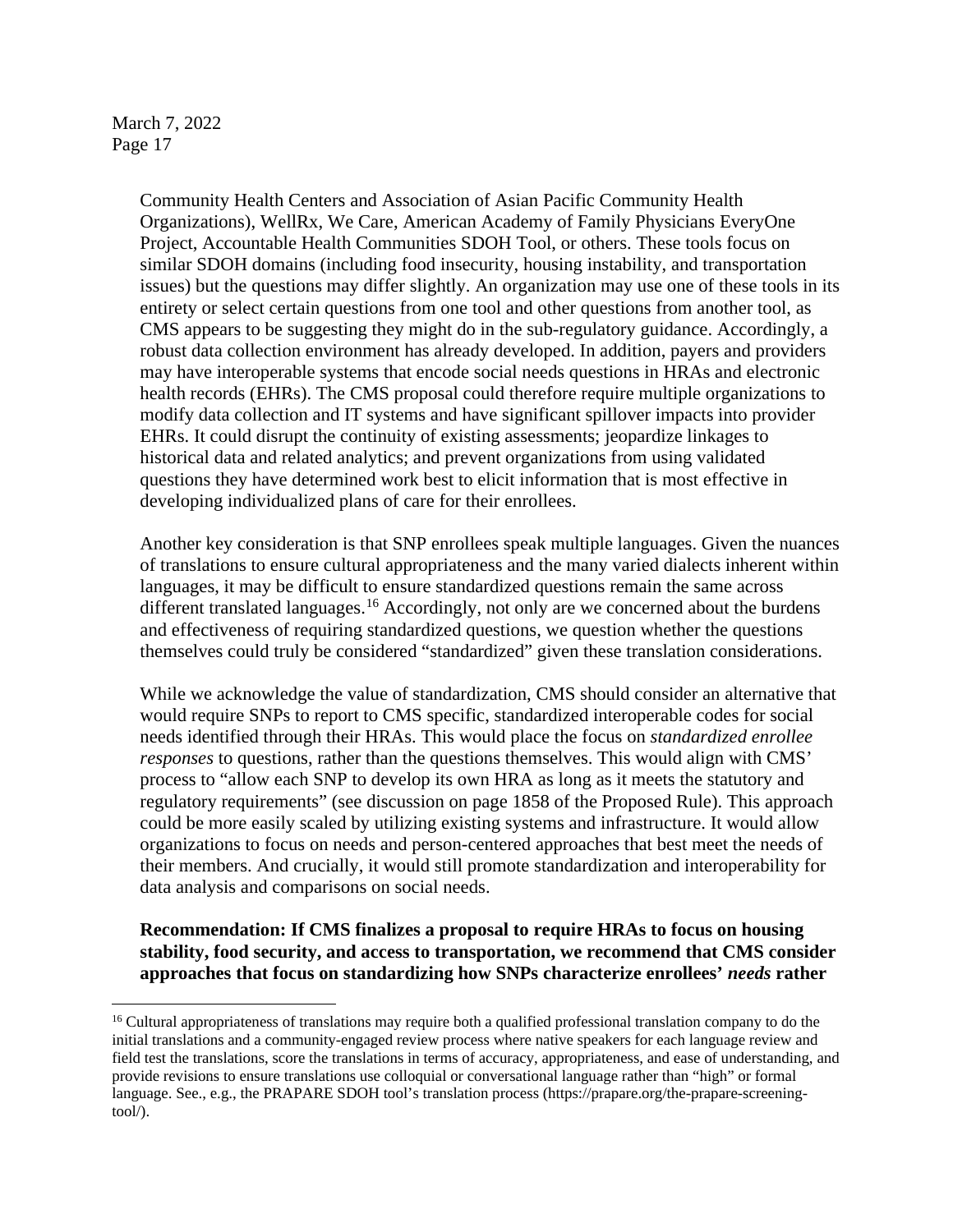> **than the** *questions*. As an example, CMS could look to the Gravity Project<sup>[17](#page-17-0)</sup> for standardized value sets, interoperable codes, and HL7 technical standards to document standardized data on social needs. Interoperable codes could include codes from ICD-10 Z codes, LOINC codes, and/or SNOMED code sets, among others. For additional safeguards, CMS could specify which SDOH screening tools are permissible to ensure SNPs use questions from validated and vetted tools that have been tested by different communities to ensure they are person-centered and sensitive.

• **Include Questions on Enrollee Choice.** Some individuals with social needs may be reluctant to answer questions about those needs or not welcome assistance to address them. They may not feel comfortable sharing information with SNPs about these types of personal circumstances; for example, they might question their relevance in addressing specific health conditions. Requiring that enrollees answer these questions as part of their health plan enrollment could have unintended consequences and require diversion of limited resources. Even in the absence of HRA questions, SNPs may be able to obtain this information from other sources, such as reports from caregivers and observations from in-home assessments.

**Recommendation:** In the interest of enhancing the actionability of social needs data and minimizing potential enrollee concerns, **we recommend that CMS revise its proposal to allow SNPs to ask whether the individual wants help or assistance with any of their social needs.** Additionally, CMS could include a "I choose not to respond" answer choice to each of the proposed questions. This would allow the person to maintain personal autonomy and choose not to disclose their personal information while also allowing SNPs to record their choice in a standardized response.

**Limit Number of Questions.** CMS states that it would require "one *or more*" questions on each of the three social risk factors. We are concerned about the potential burdens on key stakeholders if too many questions are mandated. As further addressed below in the discussion on effective dates, States, SNPs, and other organizations will need to design, align, implement, test, evaluate, and revise their processes. If CMS focuses its proposal on housing, food security and access to transportation, and limits the number of questions that could be required on these topics, it will enhance the likelihood that the provisions could be successfully implemented.

**Recommendation: CMS should start small with just a few social needs questions and/or interoperable codes relating to housing, food, and transportation.** Consideration should be given to potentially adding additional questions, or expanding to other social needs topics, only when the new social needs questions or codes have been implemented successfully in normal operations.

<span id="page-17-0"></span><sup>17</sup> [https://thegravityproject.net/.](https://thegravityproject.net/)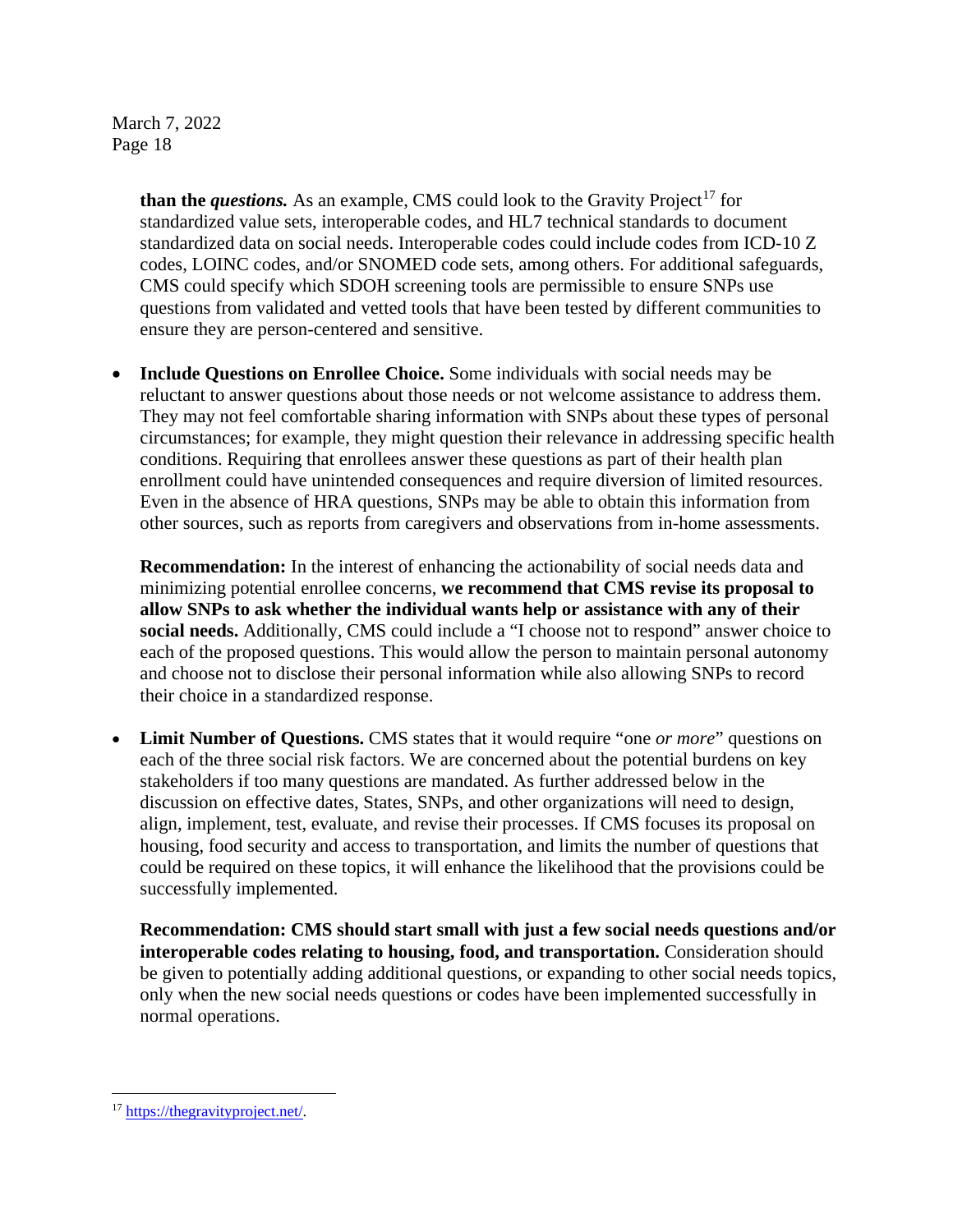• **Convene Expert Panel to Consider Use of Social Needs Pre-Screeners.** We agree with CMS that food insecurity, housing instability, and lack of access to transportation are common social risk factors that can directly influence an individual's physical, psychosocial, and functional status. However, some populations may not have those specific needs depending on individual circumstances or geographic location. At the same time, an exclusive focus on these three social needs could miss other critical social needs that are more relevant. The relevance of different social needs questions will vary depending on individual circumstances, geographic location, populations served, and resource availability, among other factors. Focusing on just three SDOH domains could lead to unnecessary data burden on populations who may not have those specific needs while also missing other critical social needs.

Rather than focusing on just three SDOH domains that may or may not have as much relevance for a SNP, an inclusive one-to-two question pre-screener could ask individuals about their needs or challenges across a wider range of social needs (covering topics such as social isolation, employment, safety, legal needs, assistance with utilities, issues with a person's living or home environment, material security, and digital access, in addition to housing, food and transportation). While we recognize that social needs pre-screeners have not been widely used or vetted, pre-screeners could allow for a more holistic assessment of member needs, which can then be followed up by additional questions if needed and be used to better inform care. This approach is similar to the process for depression screening with a "first-step" approach that involves administering a shorter PHQ-2 pre-screener, followed by a more detailed PHQ-9 version if individuals answer affirmatively to the two-question pre-screener. An inclusive social needs pre-screener could include the most relevant health related social needs (including housing, food, transportation, social isolation, work situation, safety, legal needs, assistance with utilities, issues with living or home environment, material security, digital access, among others). Individuals who indicate that they are struggling in certain areas can be flagged for follow-up to ask additional questions to inform care on those specific areas. It should be noted that a social needs pre-screener has not been widely used or vetted.

**Recommendation: Apart from CMS' proposal to require HRAs include standardized questions or responses on housing, food and transportation, we recommend that CMS also convene a technical expert panel of relevant stakeholders, such as MA plans, SNPs, SDOH screening tool developers like the PRAPARE team or Accountable Health Communities technical expert panel, and others to consider research on the comparative effectiveness of existing social needs screening tools, and develop and test a social needs pre-screener as a way to operationalize social needs screening at scale in a less burdensome and more efficient and actionable way.**

• **Effective date/implementation timeline.** Once CMS' proposals are finalized, SNPs and state Medicaid agencies (in the case of D-SNPs) will need adequate time to assess the federal requirements, take steps to align state and federal requirements with the HRA questions and response codes, modify HRA-related software, and potentially modify state MCO contracts where needed. SNPs and states will need additional guidance from CMS on specific details,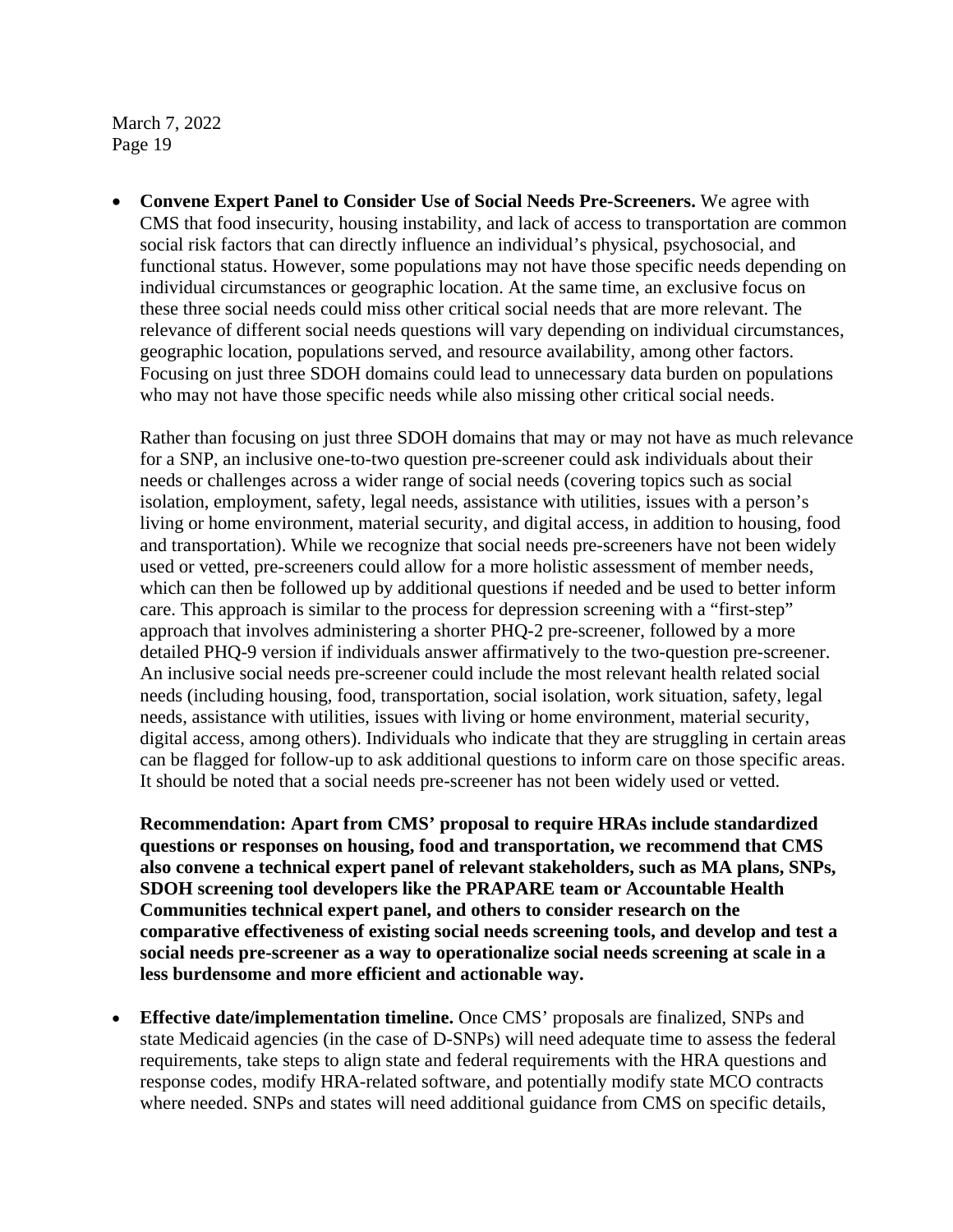> including clarity relating to the documentation and reporting requirements. In the long run, this will help minimize additional assessment burdens on SNP members, providers, and plans. Accordingly, we agree with CMS that 2023 is too soon to apply the requirement. In addition, while additional time would be required even if the final rule adopted our recommendation for standardized coding of responses combined with plan flexibility on questions, even more time would be needed if CMS instead were to require standardized questions. That approach would require time to obtain input from multiple stakeholders on the specific questions, address concerns about clarity and usability, develop translations into multiple languages, etc., and then require the types of implementation and IT work referenced above. And the more questions that are required, the more time that will be needed to prepare and implement the process.

**Recommendation: If CMS finalizes a requirement relating to the three social needs topics on HRAs, we would support a 2024 effective date if the rule focused on standardized response codes and the domains of questions to be included in HRAs while allowing SNPs some flexibility as discussed above. If CMS moves forward with the standardized question requirement, we urge an effective date no earlier than 2025, with the specific date dependent on the scope and complexity of questions developed in final guidance.** 

• **Responsibility of SNPs to Address Social Needs.** While the purpose of HRAs is to inform care, SNPs may be limited in their ability to address social needs identified in their HRAs. An organization's ability to address its members' social needs depends on many factors, including their geographic location, resource availability in their communities, the extent and complexity of needs in the populations served by the organization, whether the organization is allowed and has capacity to offer benefits and services to address social needs of all beneficiaries with those needs, and various levels of policy (whether local, state, or federal) that contribute to social needs, among others.

**Recommendation: Notwithstanding the proposal to require SNPs to include questions on social barriers in their HRAs, we request that CMS clarify that SNPs are not required to address all of the social needs potentially identified in HRAs, given that much that contributes to social needs lies outside the control of health plans.** SNPs are one part of the overall solution to addressing social needs but meeting those challenges requires a much broader initiative and investments across many local, state, and federal stakeholders.

# *C. Refining Definitions for Fully Integrated and Highly Integrated D-SNPs (§§ 422.2 and 422.107)*

CMS proposes to revise the definitions of *fully integrated dual eligible SNPs* (FIDE SNPs) and *highly integrated dual eligible SNPs* (HIDE SNPs) on the basis that such changes would help people with Medicare and Medicaid differentiate among the various types of D-SNPs and clarify their coverage options. The revised definitions would become effective beginning in 2025.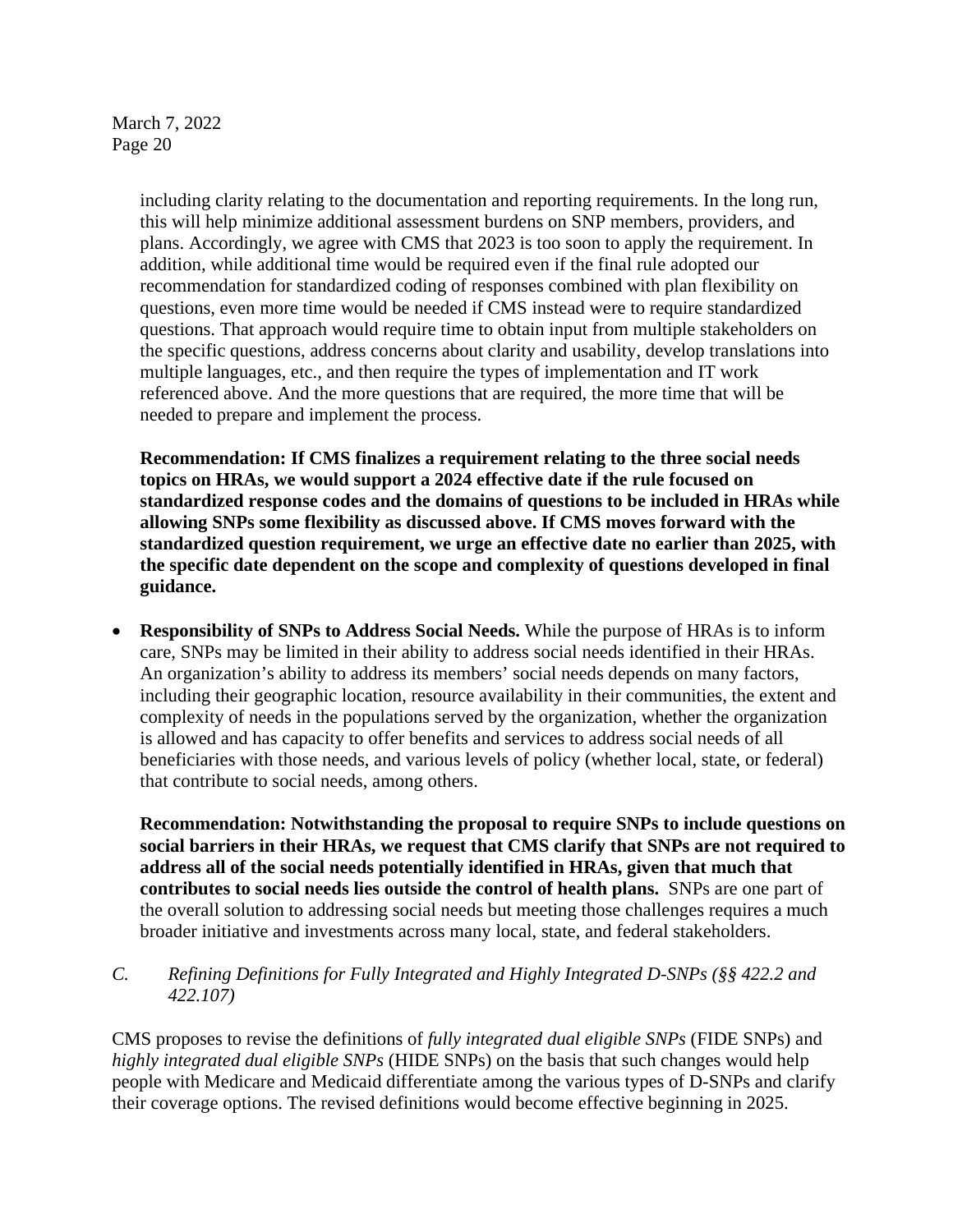- FIDE-SNPs would be required to have exclusively aligned enrollment and cover Medicaid primary and acute services, long-term services and supports (LTSS), Medicaid home health, durable medical equipment, and behavioral health services through a capitated contract with the state Medicaid agency. In addition, FIDE SNPs would cover all Medicare cost-sharing for full-benefit dually eligible enrollees.
- The capitated contract between a FIDE or HIDE SNP and its state Medicaid program would have to apply to the D-SNP's entire service area.
- CMS also proposes to codify limits on benefit carve-outs relating to LTSS and behavioral health for FIDE and HIDE SNPs. In general, the proposal would allow such carve-outs if they: (1) apply "primarily to a minority of beneficiaries eligible to enroll in the D–SNP" who use the LTSS or behavioral health benefit, or (2) constitute a small part of the total scope of LTSS or behavioral health provided to the majority of beneficiaries eligible to enroll in the D–SNP.

**Discussion and Recommendations:** AHIP understands that the proposed revisions to the definitions are intended to enhance the level of integration in FIDE and HIDE SNPs. We have consistently supported legislative and CMS efforts to increase integration in ways that improve the SNP experience for dual eligibles. We also have supported CMS proposals that provide flexibility to states in order to minimize disruption and account for different state resources and capabilities. In this regard, we request that CMS consider accommodating certain conditions that vary across states, and provide additional clarifications regarding the capitation requirement, if these elements of the Proposed Rule are finalized.

For example, we are aware that some states impose an enrollment cap or limit on the number of Medicaid enrollees (including dual eligibles) who receive LTSS. In such states, a HIDE or FIDE SNP's enrollment likely would consist of a mix of dual eligibles who receive Medicaid LTSS and those who do not receive Medicaid LTSS due to a state-imposed limit. **CMS should clarify how such limits would apply under the carve-out language of the proposal.**

Further, in some cases a capitated contract with a state Medicaid agency is held by a D-SNP's parent company or sister company, while in other cases the D-SNP entity itself may hold the contract. In the latter situation, Medicaid rules are not as clear as they should be about the application of the Medicaid actuarial soundness requirements at 42 CFR §438.4 to the Medicaid benefits covered by those capitated contracts. Specifically, 42 CFR §438.4 applies to managed care organizations (MCOs) with comprehensive Medicaid contracts, prepaid inpatient health plans (PIHPs), and prepaid ambulatory health plans (PAHPs). Neither that rule nor the current CMS *Medicaid Managed Care Rate Development Guide* refer to dual eligible SNPs or provide guidance on the applicability of Medicaid actuarial soundness standards to Medicaid services provided by D-SNPs. **We therefore request that CMS formally clarify that capitation rates developed pursuant to state Medicaid agency contracts (SMACs) with D-SNPs are subject to the actuarial soundness requirements of 42 CFR §438.4.**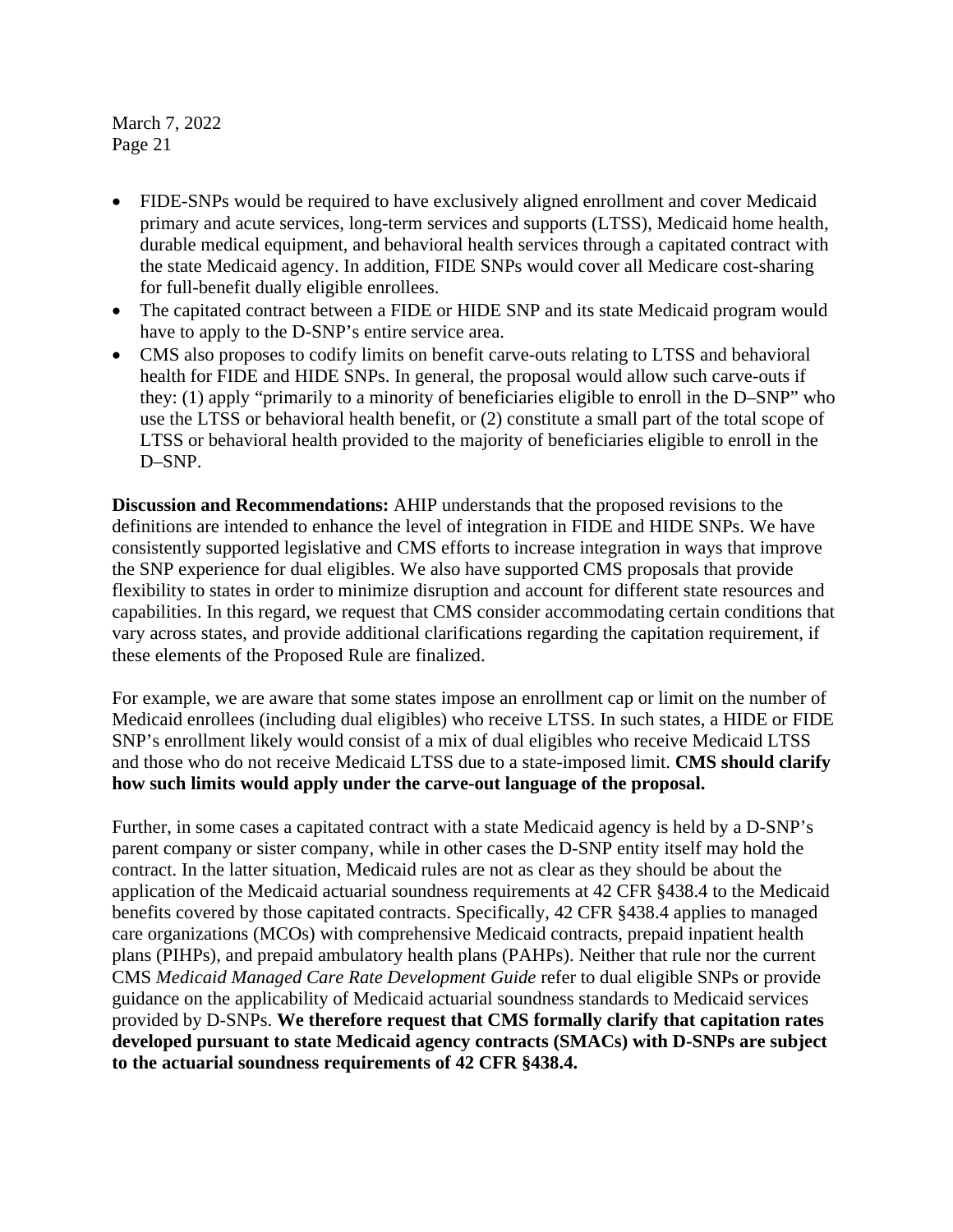• **Capitated Medicare Cost-Sharing for All D-SNPs.** CMS requests feedback on the feasibility, implementation, estimated time to enact, and impact of requiring Medicaid coverage of Medicare cost-sharing in capitated contracts with states for all D-SNPs, to inform future rulemaking.

**Discussion and Recommendations:** We appreciate that there would be potential benefits to enrollees in D-SNPs that are not FIDE SNPs, and to their providers, if states made capitation payments for Medicare cost sharing to all D-SNPs. Potential benefits would include streamlined claims processing and limiting potential erroneous balance billing of enrollees.

However, we also agree with CMS that there are complications in extending this requirement beyond FIDE SNPs. For example, we are concerned that some states that authorize non-FIDE SNPs may lack the resources and/or expertise to implement capitation for cost sharing. This would increase the risk that such states would reject SNPs altogether or retain dual eligibles in their FFS programs in reaction to the requirement. **We recommend that CMS very carefully evaluate these risks before moving forward with such a proposal in the future.** 

# **We also recommend that CMS consider several policy and operational issues and the need for additional guidance before proposing to expand this proposal beyond FIDE SNPs:**

- − CMS should consider developing a set of **informational materials** that would anticipate and help address state questions and concerns with capitating D-SNPs for Medicare cost sharing. These materials would likely be needed in a number of states, e.g., so Medicaid staff can educate other stakeholders in state government.
- − States would likely need **technical assistance and a model playbook** to follow. Some states already capitate SNPs for Medicare cost sharing but in different ways. CMS could consider using a demonstration or pilot program in development of the model playbook.
- − **Guidance will be needed on the actuarial soundness of cost-sharing capitation** CMS should ensure consistency between capitation payments and D-SNP costsharing projections and experience as reflected in MA bids. Without clarity on this issue, states may not offer capitation rates that are adequate to fund the D-SNPs' cost sharing obligations. For example, a plan's payments of Medicare cost sharing would be projected and valued in the plan bid according to the Medicare bid rules, but the state's capitation or reimbursement to the SNP could be calculated using the Deficit Reduction Act of 2005 (DRA) "lesser of" methodology.
- − States may need substantial lead time to design, test, and implement their approaches. As part of any such proposal, **CMS should allow at least three years for implementation following publication of a final rule.**
- **State Medicaid Data Exchanges with D-SNPs.** CMS requests feedback on the pros and cons of requiring state Medicaid data exchanges to provide real-time Medicaid FFS program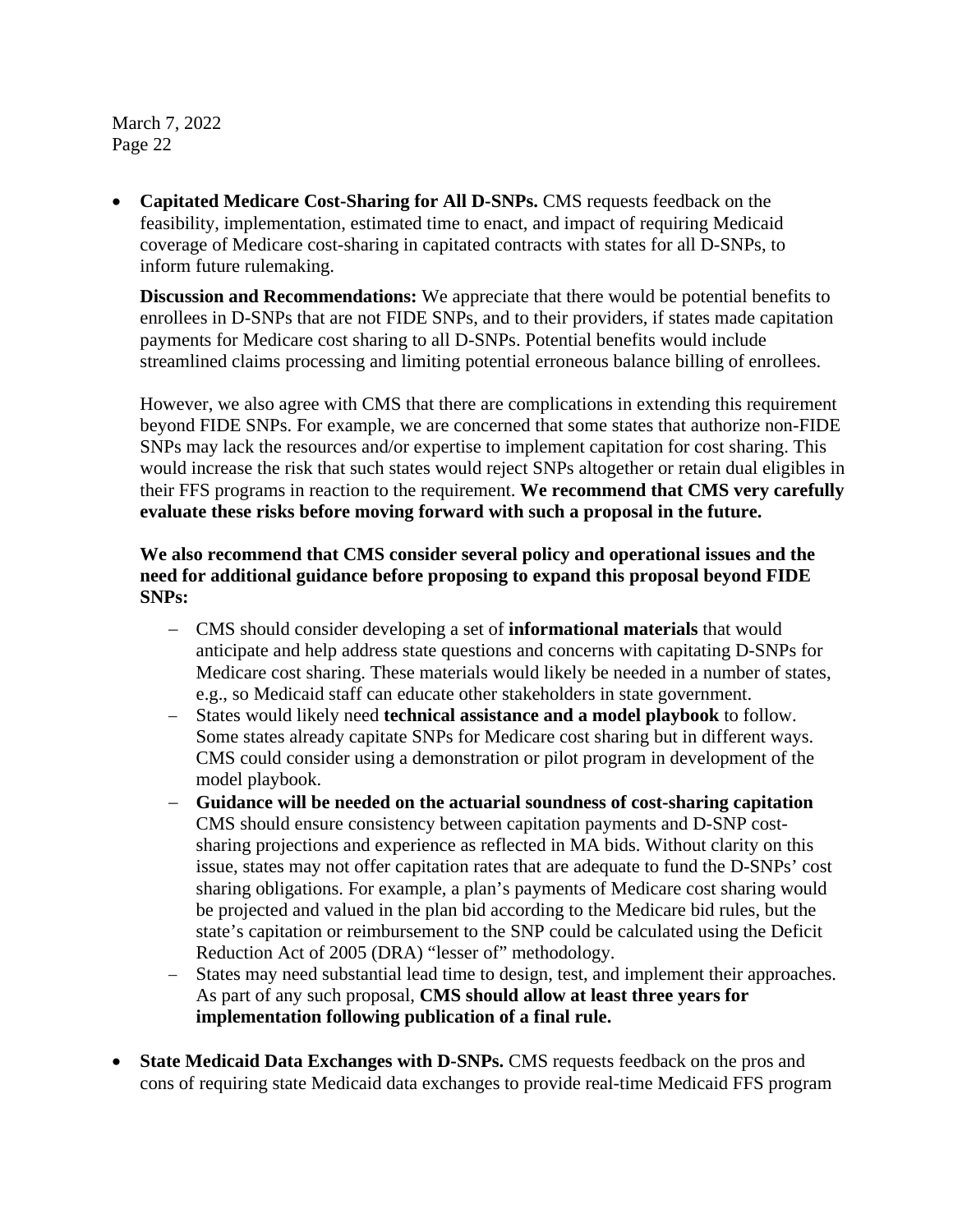> and Medicaid managed care plan enrollment data with D-SNPs, and the impact of such a requirement on states, Medicaid managed care plans, D-SNPs, providers, and enrollees.

**Discussion and Recommendations:** Improved access to real-time Medicaid enrollment information would support further operational integration of Medicare and Medicaid benefits and coordination of services for dual eligible enrollees. We recognize that this could be a significant incremental requirement for some states in terms of IT system enhancements and project prioritization. **We therefore recommend that CMS convene a technical expert panel of states and plans to further develop the concept and identify considerations, obstacles and design and implementation solutions**.

*D. Additional Opportunities for Integration through State Medicaid Agency Contracts (§ 422.107)*

CMS proposes to codify new options that states can use in their state Medicaid contracts to require that certain D-SNPs with exclusively aligned enrollment: (a) integrate enrollee plan materials and notices; and (b) establish MA contracts that only include one or more D-SNPs within a state. CMS also would provide new mechanisms to improve coordination of state and CMS monitoring and oversight of certain D-SNPs when a state has elected these options, including granting the state access to certain CMS information systems.

• **Integrated Member Materials**. In the preamble, CMS notes that D-SNPs with exclusively aligned enrollment must comply with all MA, Part D, and Medicaid plan rules for communicating information to enrollees and potential enrollees. Enrollees in D-SNPs with exclusively aligned enrollment benefit from receiving one set of plan communications that integrate all required content. For states that elect to have D-SNPs with exclusively aligned enrollment, CMS is proposing to codify a pathway for coordination of federal and state processes for SNP Summaries of Benefits, Formularies, and combined Provider and Pharmacy Directories that integrate Medicare and Medicaid content. CMS indicates its activities could include coordination with states on potential template materials, identification of potential conflicts between federal regulatory requirements and state law, and establishment of a process for joint or coordinated review and oversight of the integrated materials. CMS also indicates it is considering including the Evidence of Coverage and Annual Notice of Change (ANOC) documents as part of the minimum scope of integrated materials but says it may be better to assess integration of these materials at a later date.

# **Discussion and Recommendations: Before formalizing this proposal as an option for states, we recommend that CMS work through and provide adequate lead time and additional guidance on practical operational considerations, such as:**

− How should states and SNPs address differences in timing of changes in MA program and Medicaid benefits and processes? For example, in states with July to June Medicaid contract years (e.g., Ohio and North Carolina), a D-SNP potentially would have to revise,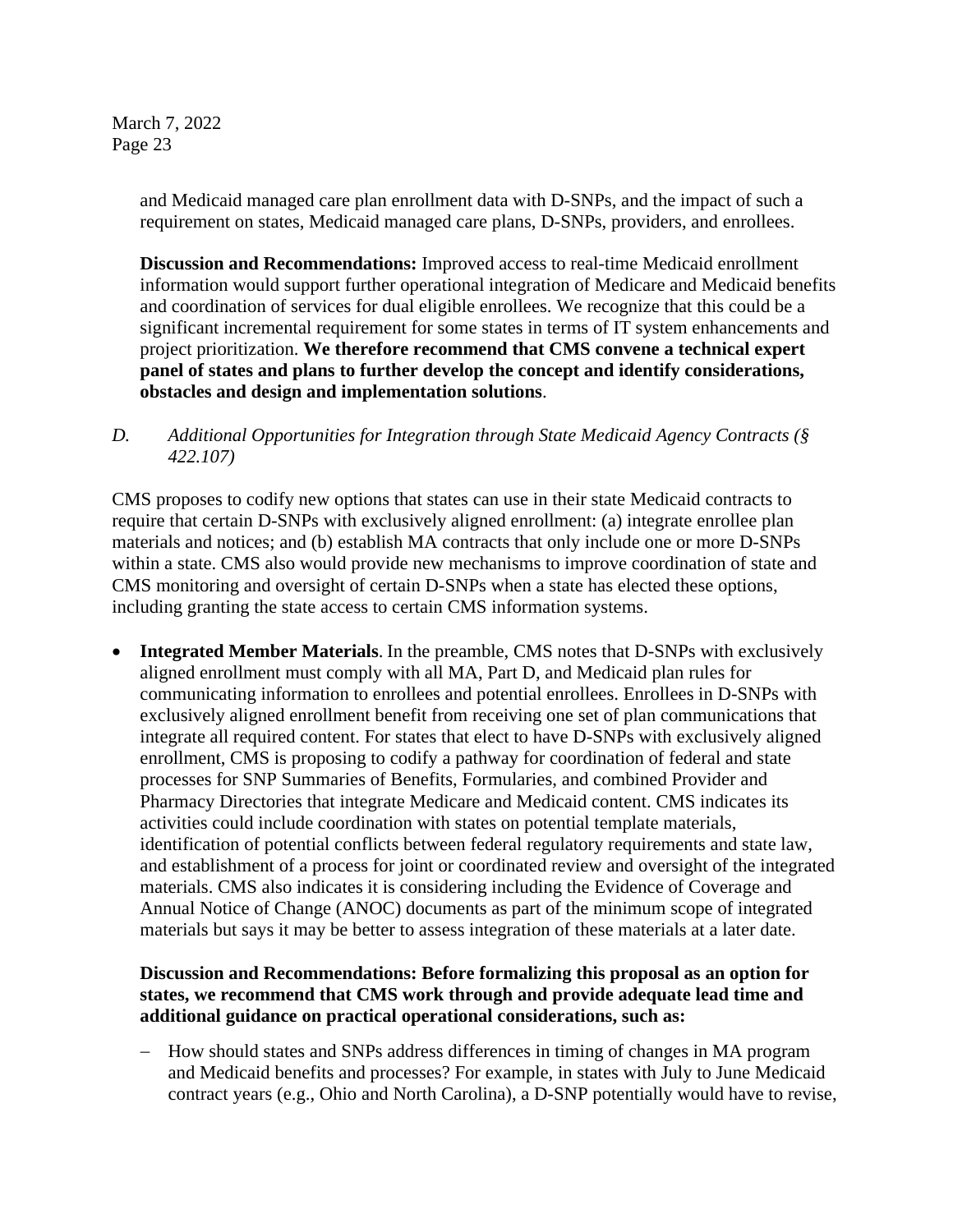> retranslate, reprint, and redistribute integrated member materials twice a year to appropriately reflect Medicare and Medicaid benefit and process changes: once for the January 1 Medicare plan year and again for the July 1 Medicaid plan year.

- − How and on what schedule would states and SNPs be required to modify integrated materials to account for impacts of new state legislation or significant changes in Medicaid enrollee coverage groups and benefits? For example, a new state law could be passed in January requiring the Medicaid program to begin providing dual eligibles with managed LTSS benefits beginning on September 1.
- − CMS should also clarify that changes in Medicaid benefits would not be regarded as midyear benefit changes for purposes of Medicare bids.

**Additionally, we request that CMS work with states that elect to require integrated member materials to ensure that those states are aware of and committed to the federal MA schedule and deadlines for review and approval of plan member materials.** We also strongly encourage CMS to provide model integrated materials and guidance to states to maximize consistency and uniformity across state programs.

• **"D-SNP Only" Medicare Contracts.** The discussion in the preamble suggests that the primary driver for the "D-SNP only" contract proposal is to allow states to evaluate SNP performance separately from other MA plans. At the same time, CMS requests comments on consequences that would result from the proposal in terms of benefits and problems for MAOs, states, and dually eligible individuals. CMS believes that few states would elect the "D-SNP only contract" contract option but that there is no guarantee that would be the case.

#### **Discussion and Recommendations: We have very serious concerns with this proposal.**

− **Uncertainty about Ability to Use Existing Entities.** CMS' current policy limits the number of MA contracts a legal entity can hold to one contract for each product type (e.g., local HMO, local PPO, regional PPO). We assume that CMS would make an exception to its "one contract" policy for D-SNPs with exclusively aligned enrollment that would become subject to this proposal, but the proposal is not explicit on that point. Without such an exception, the repercussions of the proposal would be substantial and potentially limit the viability of some D-SNPs. A state could require a small MAO with a state FIDE SNP contract to house the FIDE SNP in a new MA contract, meaning that the MAO would have to create a new legal entity. The costs for a new entity would be significant, including legal expenses for incorporation, a new state insurance license, meeting state risk-based capital deposit requirements, obtaining new or modifying existing IT systems to ensure data integrity of the new entity, and applying to CMS for a new MA contract. In addition, the MAO's entire current provider network and ancillary vendor arrangements likely would have to be re-contracted with the new entity. Further, some MA plans currently have a single MA contract that includes multiple D-SNPs operating in multiple states; the costs of standing up new entities and contracts for those plans would be multiplied.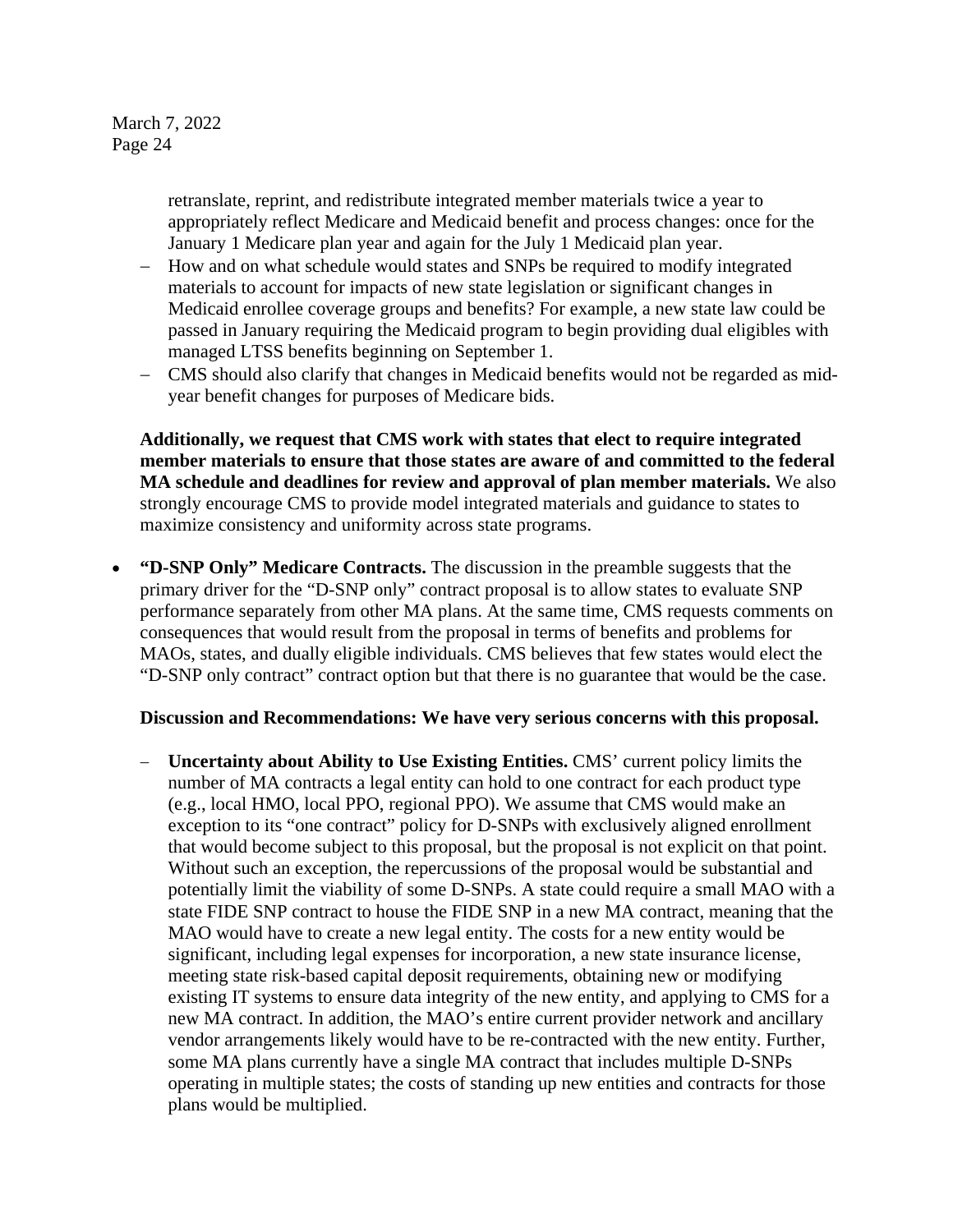- − **Star Ratings Data Issues.** Star Ratings are reported at the MA contract level. As CMS references in the preamble, D-SNPs in "D-SNP only" contracts could experience sample size issues. Many D-SNPs with low enrollment could be prevented from reporting on many of the Star Ratings measures due to minimum sample size requirements for CAHPS, Healthcare Effectiveness Data and Information Set (HEDIS) and Health Outcomes Survey (HOS) data. This would result in reliability and volatility impacts and produce even less visibility into D-SNPs' local performance than with the current system. If FIDE SNPs were removed from the current Star Ratings system as a result of this proposal, baselines and cut points would need to be recalculated, and a new set of baselines and cut points may need to be established for the "D-SNP only contract" group. Impacts of CMS' proposal on other methodological issues such as the Categorical Adjustment Index (CAI) must also be assessed. In summary, the implications for the current MA Star Ratings system would be significant.
- **Potential Impacts on Rebate Amounts.** A likely consequence of placing D-SNPs with exclusively aligned enrollment in "D-SNP only" contracts is that their Star Ratings would decrease. Lower Star Ratings can reduce benchmarks and rebate percentages under the MA quality bonus program, thereby reducing the funding available for MA supplemental benefits that can be offered to enrollees. It could also increase premiums or reduce the supplemental benefits that the MA plans will cover through Medicare benefits, thereby raising costs for state Medicaid programs.

**We urge CMS to withdraw this proposal. We also recommend that CMS evaluate other available options that would be more effective and less obtrusive.** We believe that the objectives CMS seeks to achieve with the "D-SNP only" contract proposal may be better accomplished through other means with fewer negative collateral impacts.

- − We are aware of certain states that already require enhanced reporting from their D-SNPs with exclusively aligned enrollment. **CMS should evaluate the extent to which the goals of the "D-SNP only contract" proposal could be accomplished through supplemental reporting at the state level rather than separate contracts.** This could accomplish the objectives of the proposal in a much more straightforward manner and with fewer collateral impacts.
- − Alternatively, CMS currently captures three SNP-only Star Ratings measures: Special Needs Plan Care Management and two Care for Older Adults measures: Medication Review and Pain Assessment measures at the PBP level (as opposed to the MA contract level) based on HEDIS data.<sup>18</sup> CMS could consider the feasibility of expanding the **number of SNP-only measures reported at the PBP level to gain insights into D-SNP performance without implementing the separate D-SNP contract proposal.**

<span id="page-24-0"></span><sup>18</sup> [https://www.cms.gov/files/document/2022-star-ratings-technical-notes-oct-4-2022.pdf.](https://www.cms.gov/files/document/2022-star-ratings-technical-notes-oct-4-2022.pdf)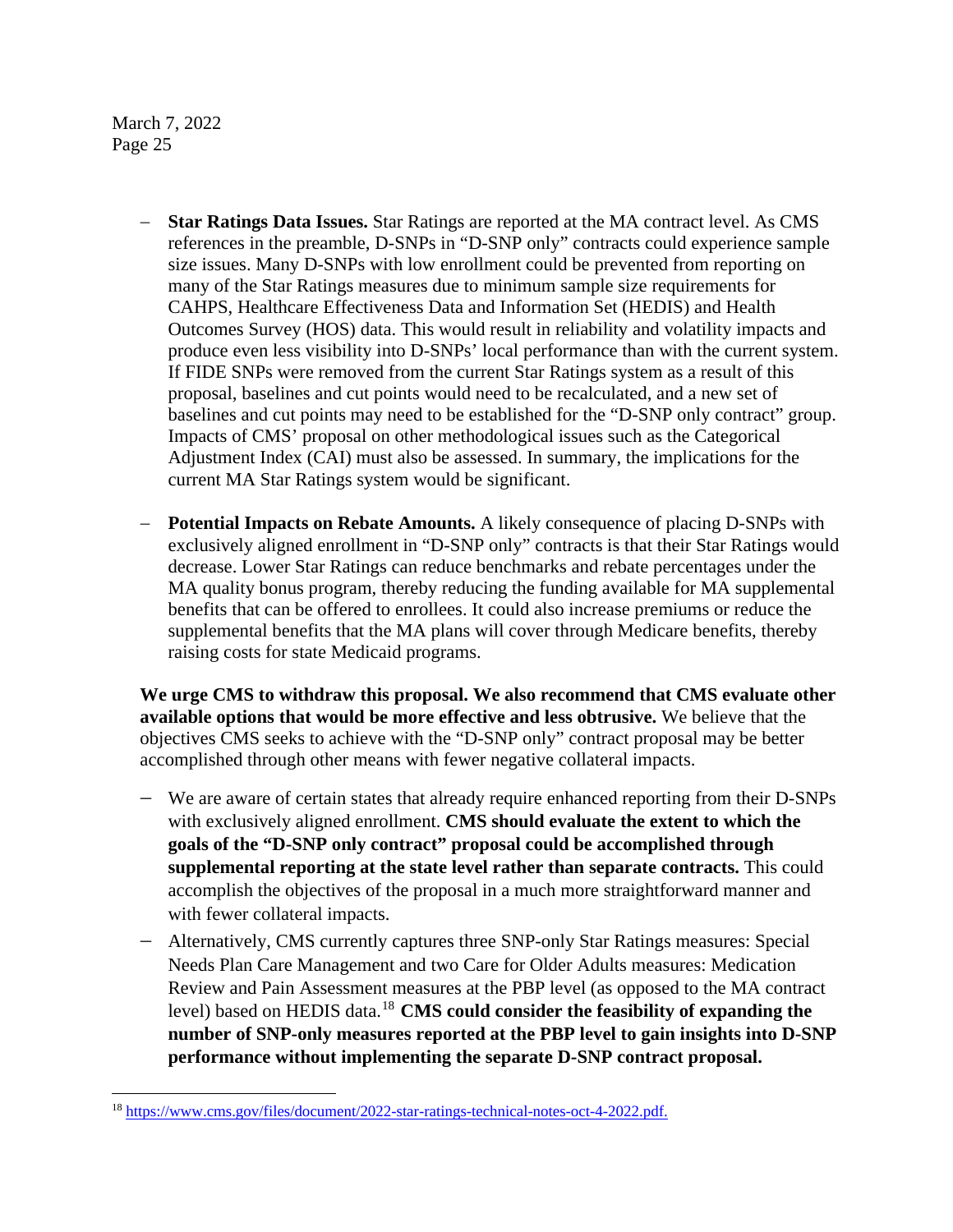> **We urge CMS to fully evaluate the implications for quality measurement and reporting before finalizing the proposal, and we recommend that CMS engage with AHIP, our members, and states in that evaluation and to consider other solutions for ensuring that quality reporting needs for D-SNPs are met.**

> **In the alternative, if CMS determines that "D-SNP only" contracts are the only way to gain greater visibility into D-SNP performance, CMS should revise its "one contract of a type per entity" policy to establish D-SNPs as a separate contract type generally, or at least make an exception to the current policy.**

*E. Requirements to Unify Appeals and Grievances for Applicable Integrated Plans (§§ 422.629, 422.631, 422.633, and 422.634)*

CMS proposes to codify existing sub-regulatory guidance requiring applicable integrated plans (AIPs) to unify certain aspects of their Medicare and Medicaid appeals and grievance processes, for example, continuation of benefits, integrated notices, guiding enrollees on presenting evidence, the roles of assignees and representatives, and time frames for processing payment requests and issuing authorizations.

**Discussion and Recommendations:** We support the proposal as a key component of integrated service delivery for dual eligible enrollees. However, 2023 would be too soon for states and AIPs to understand and modify their administrative systems and processes to meet the requirements. Additionally, even with the codified guidance, we believe states and D-SNPs would benefit from additional explanatory materials and other information given the complexities involved in moving toward greater integration on appeals and grievances.

**We therefore recommend that CMS delay this requirement until CY 2024 to allow time for states and AIPs to understand and modify their administrative systems and processes to meet the requirements.**

**In addition, we recommend that CMS develop a "Unified Appeals and Grievances" guide or playbook.** It could explain the general requirements of the proposal and explore operational issues and best practices for aspects of integrated appeals and grievances such as continuation of benefits, integrated notices, guiding enrollees on presenting evidence, integration with state Medicaid representation rules, the roles of assignees and representatives, proper handling of appeals involving episodes of care that combine services contracted through the plan with services provided outside the plan, time frames for processing payment requests and issuing authorizations, and integration of requests for reconsideration. This would be a valuable resource for both states and D-SNPs to ensure a streamlined enrollee experience and promote a common understanding of and compliance with the requirements.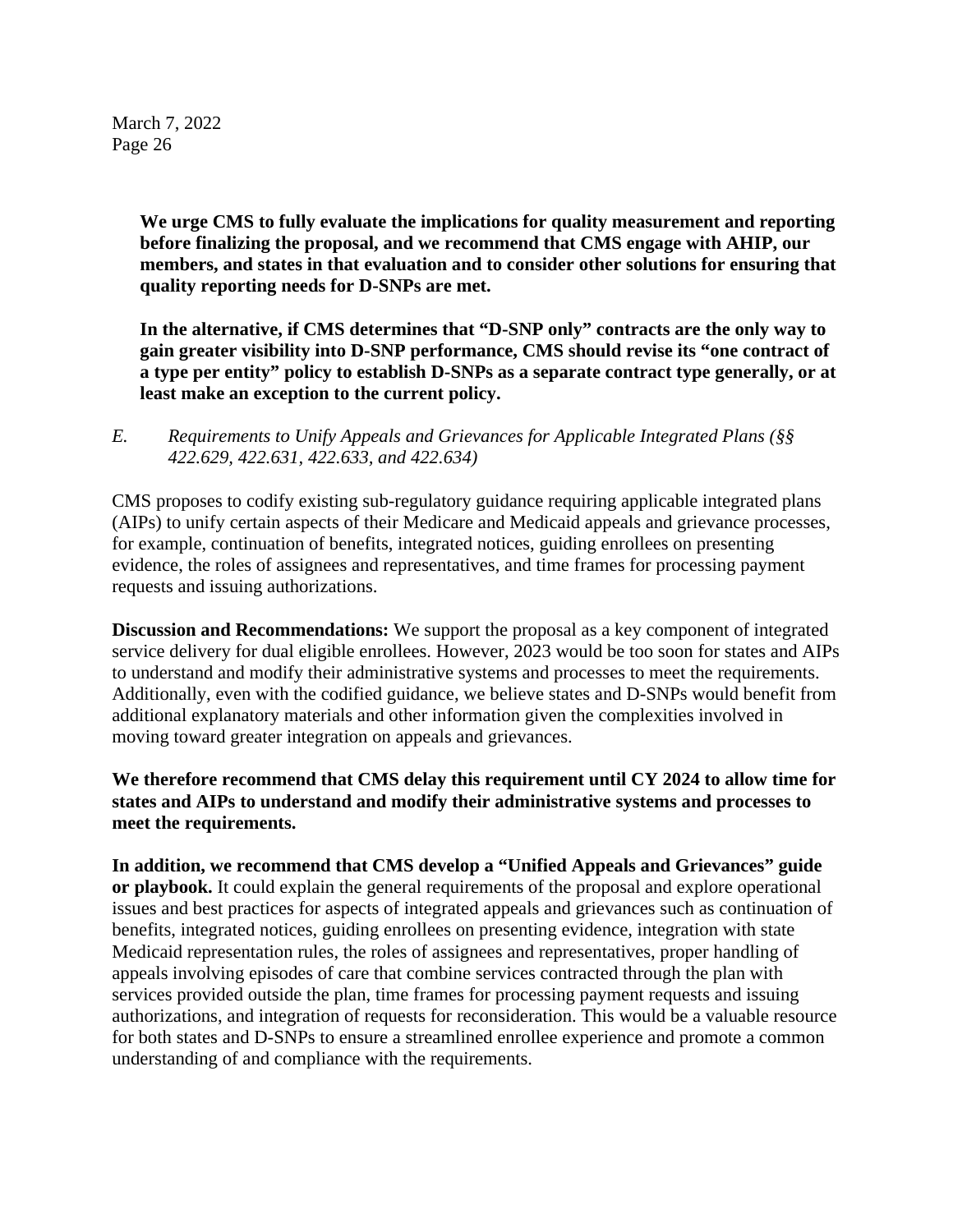## *F. Attainment of the Maximum Out-of-Pocket Limit (§§ 422.100 and 422.101)*

CMS proposes to revise the regulations on MOOP limits for MA plans, beginning in 2023. The proposal would require that all costs for Medicare Parts A and B services *accrued* under the plan benefit package count towards an enrollee's MOOP limit. CMS explains that the proposal would require MA plans to apply toward the enrollee's MOOP limit: 1) cost-sharing paid by any applicable secondary or supplemental insurance (e.g. Medicaid, employer(s), and commercial insurance) and 2) any cost-sharing that remains unpaid because of limits on Medicaid liability for Medicare cost-sharing. Those Medicaid cost-sharing limits include state Medicaid "lesser-of" secondary payment policies (which cap state cost-sharing payments to providers for certain Medicaid beneficiaries when Medicare and other payments exceed the Medicaid payment rate for a particular service); and cost-sharing protections that prohibit providers from billing unpaid Medicare cost-sharing to certain dually eligible individuals. In addition to tracking each enrollee's accrued out-of-pocket spending, MA plans would also be required to alert the enrollee and contracted providers when an enrollee's MOOP limit is reached.

This proposal would apply to all MA plans. Moreover, while the focus of the preamble discussion is on dual eligible enrollees, the language of the proposal would apply to all MA enrollees and cover all circumstances in which cost sharing is accrued but not actually incurred by the enrollees.

**Discussion and Recommendations:** Counting unpaid cost sharing amounts toward the MOOP limit will speed up the point in the plan year after which the MA plan pays 100 percent of the cost of covered Part A and B services for each enrollee. CMS' primary goals in putting forward the proposal appear to be: (1) reducing State Medicaid costs since the state agency would no longer be billed for any Medicare cost-sharing once an enrollee reaches the MOOP; and (2) allowing providers to increase their revenue as they would no longer be limited in their ability to collect cost sharing under a state's Medicaid "lesser-of" payment policy. CMS also provides additional justifications, such as providing "equal treatment" under the MOOP for dual eligibles and other MA enrollees; potentially increasing the willingness of providers who treat dual eligibles to participate in plan networks; and having a more uniform approach to calculating the MOOP across plans.

For the reasons discussed below, **we have very serious concerns with this proposal and we strongly urge CMS not to finalize it.** It could have adverse cost impacts on all MA plans, but those impacts would be particularly significant for D-SNPs. Those costs would result in higher premiums and/or reduced supplemental benefits that enrollees have come to rely on, including supplemental benefits that may not be available through an enrollee's Medicaid program and that can help overcome social barriers to health, provide adult dental coverage, etc. We also have serious questions about CMS' authority for imposing this requirement. In the following discussion, we provide detailed comments on the implications of the proposal for MA enrollees, providers, state Medicaid programs, MA plans and D-SNPs. **Again, we strongly urge CMS not to finalize it.**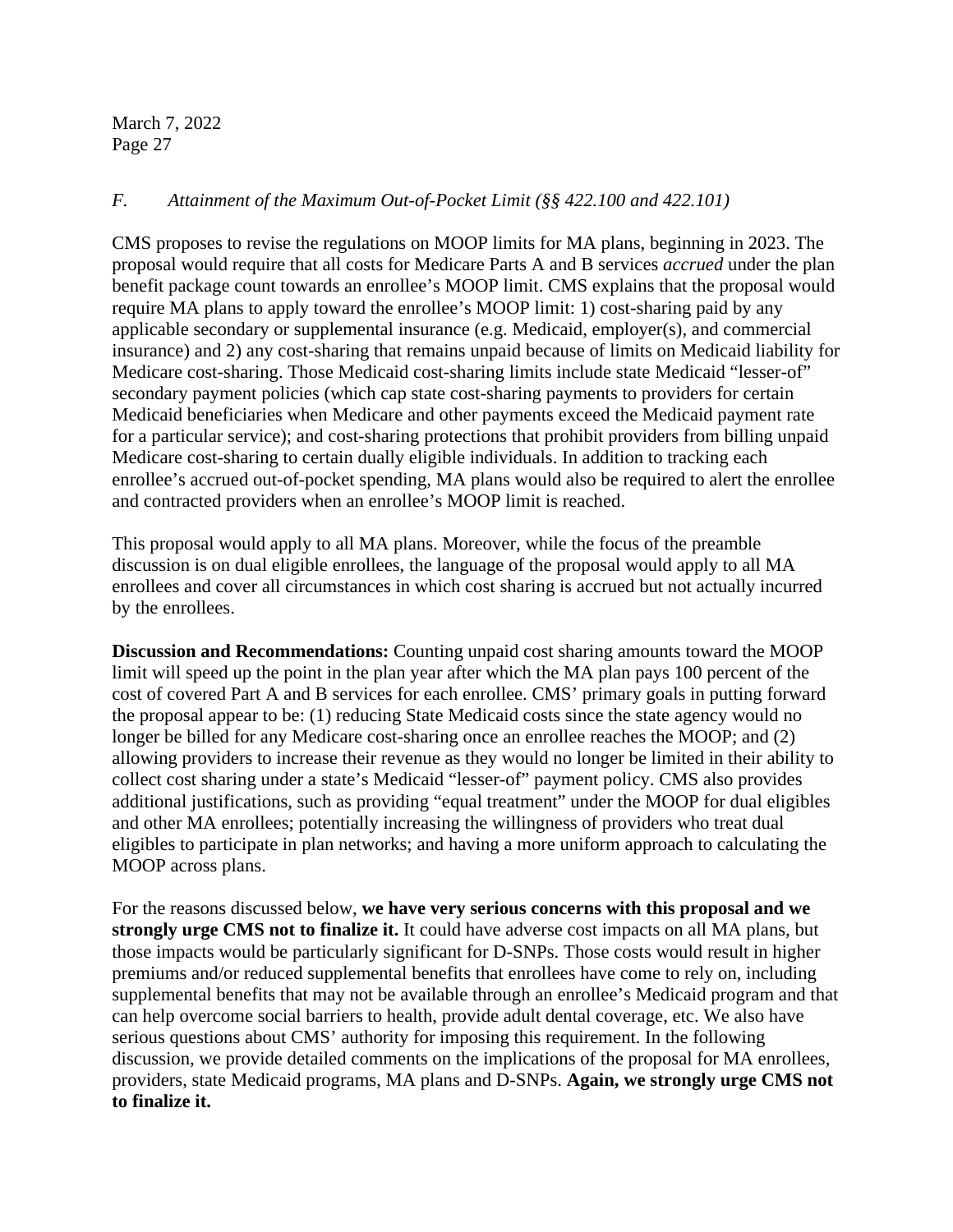• **Implications for MA Enrollees.** CMS estimates presented in Table 12 of the preamble project that implementation of the MOOP proposal would increase MA bids by \$12.4 billion over ten years. The agency projects that it would increase Medicare program costs by \$3.98 billion while creating estimated savings of approximately \$2.7 billion for the federal share of Medicaid funding.

Based on input from our members, we are concerned this may underestimate the actual impact on MA plans. As noted, the proposal is not limited to D-SNPs, nor is it limited to Medicaid cost sharing. It is broadly written, applying to all secondary or supplemental insurance that pays cost sharing for all enrollees.<sup>[19](#page-27-0)</sup> We have significant concerns about the unknown risks and the range of potential unintended consequences that may result from such a broadly worded proposal. The result could be higher bids that reflect greater uncertainty about the cost of providing Medicare coverage because enrollees could progress more rapidly than expected to the MOOP limit. This would reduce rebate amounts available to all MA plans to fund supplemental benefits and reduce member cost sharing, with the result that all Medicare beneficiaries enrolled in MA plans would likely experience increases in their premiums and cost sharing and/or reductions in supplemental benefits. Also, the proportion of dual eligibles and MA enrollees with other secondary coverage in an MA-only plan can vary, so national averages could mask significant adverse impacts for certain plans serving larger populations of dual eligibles in certain geographies.

The impacts on D-SNPs would be even more pronounced. Wakely Consulting Group analyzed the impacts of the CMS proposal on a sample of 2022 D-SNPs and concluded that their costs of Medicare Part A and B benefits in 2022 alone would increase by \$23.90 PMPM  $(2.3\%)$ .<sup>[20](#page-27-1)</sup> As with regular MA plans, the proposals would increase the cost of Part A and B benefits relative to a D-SNP's service area benchmarks, thereby reducing rebate savings. In D-SNPs, the reduction in rebate savings would decrease the amount and value of supplemental benefits available to enrollees. In addition, the Wakely analysis points out that the reductions in rebate savings would also make it more difficult for D-SNPs to reduce their Part D premiums. Many MA plans and most D-SNPs apply rebate savings to reduce their Part D premiums to an amount less than the Low-Income Premium Subsidy Amount (LIPSA), which ensures that their dual eligible enrollees do not have to pay a Part D premium. A D-SNP that could not achieve enough rebate savings to reduce its Part D premium to the LIPSA level would have to charge a premium, which would make that SNP unviable as a plan choice for dual eligibles from a competitive standpoint. It is not clear from the preamble that CMS has taken this impact into account.

As noted above, CMS supports the proposal by indicating it would provide dually eligible MA enrollees with equal treatment as compared with how MOOP limits apply to Medicare-

<span id="page-27-1"></span><span id="page-27-0"></span><sup>&</sup>lt;sup>19</sup> CMS indicates that its estimate in Table 12 was based on an analysis of data for dual eligible enrollees. <sup>20</sup> Wakely Consulting Group analysis of CMS MOOP proposal conducted for AHIP; February 2022.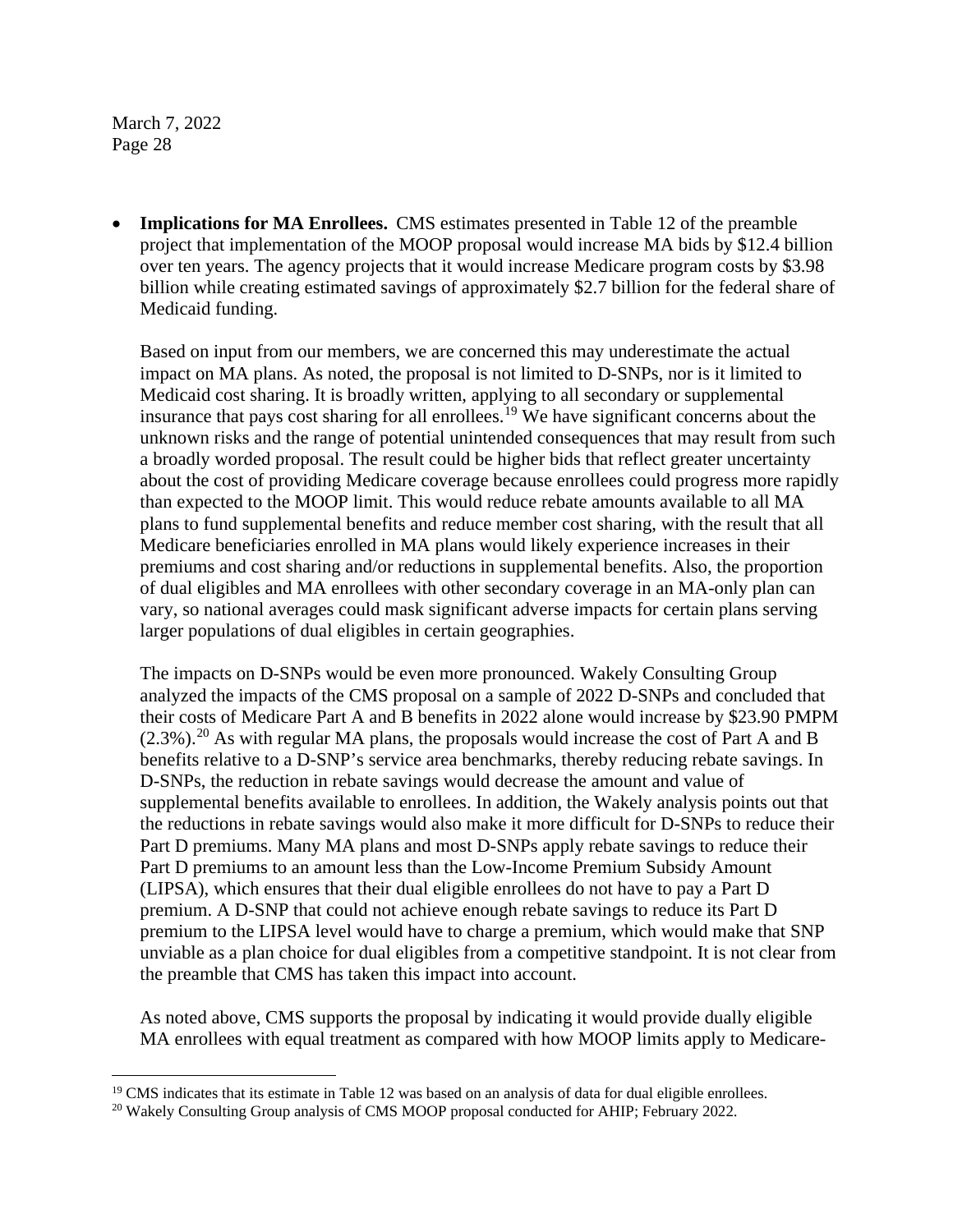> only enrollees. However, dual eligibles in MA plans are in fact treated differently than other MA enrollees under federal law. For dual eligibles, Medicaid pays for the cost sharing that other MA enrollees are required to pay and holds dual eligibles harmless from balance billing for amounts not paid by the state or its delegates. Given their lack of cost sharing obligations, dual eligibles receive little or no direct benefit from the MOOP provision. Accordingly, we see no reason why "equal treatment" with respect to the MOOP limit justifies the proposal.

• **Implications for Providers.** As noted, a key goal of the proposal is to increase revenue for providers that serve dual eligible enrollees by increasing services covered exclusively under a SNP's Medicare benefit and thereby reducing services for which providers cannot collect enrollee cost sharing due to state Medicaid limits. CMS says that it believes the result will "mitigate existing provider payment disincentives related to serving dually eligible MA enrollees." The agency speculates that this could "improve access to providers, including specialists, who currently limit the number of dually eligible MA enrollees they serve or decline to contract with D-SNPs."

We have several concerns with this justification for the proposal.

- − D-SNPs and MA-only plans must meet CMS' MA network access and adequacy requirements on an ongoing basis. CMS does not present any data or other evidence in the Proposed Rule to support their concern that dual eligible enrollees are experiencing problems with access. Given the significant potential impacts on D-SNP costs and the availability of supplemental benefits, CMS should provide factual support for this proposal.
- − CMS primarily claimed authority for establishing MA plan MOOP limits in the April 2011 rule referenced in the preamble based on the provisions of SSA section 1852(b)(1). Those provisions prohibit plan designs and benefits that would substantially discourage enrollment by certain individuals. Again, CMS presents no evidence that provider revenues are having any impact on enrollment in D-SNPs, and certainly no evidence that they are "substantially" discouraging enrollment. Accordingly, it is not appropriate for CMS to use the MOOP rule to increase provider payments.
- − We are concerned that the proposal creates an incentive for providers to render an increased number of services at the beginning of the plan year so as to hasten an enrollee's progress toward the MOOP limit, after which the provider will receive 100% of the Medicare contracted rate. As a result, some percentage of those services could be duplicative or not medically necessary. This would not only exacerbate the cost impacts of the proposal on Medicare but could also jeopardize federal, state, and MA plan initiatives to increase the number and financial impact of value-based arrangements in place with providers.
- **Implications for State Medicaid Programs.** As noted above, one of the explicit goals of the proposal is to shift costs from Medicaid to Medicare by speeding up the point at which D-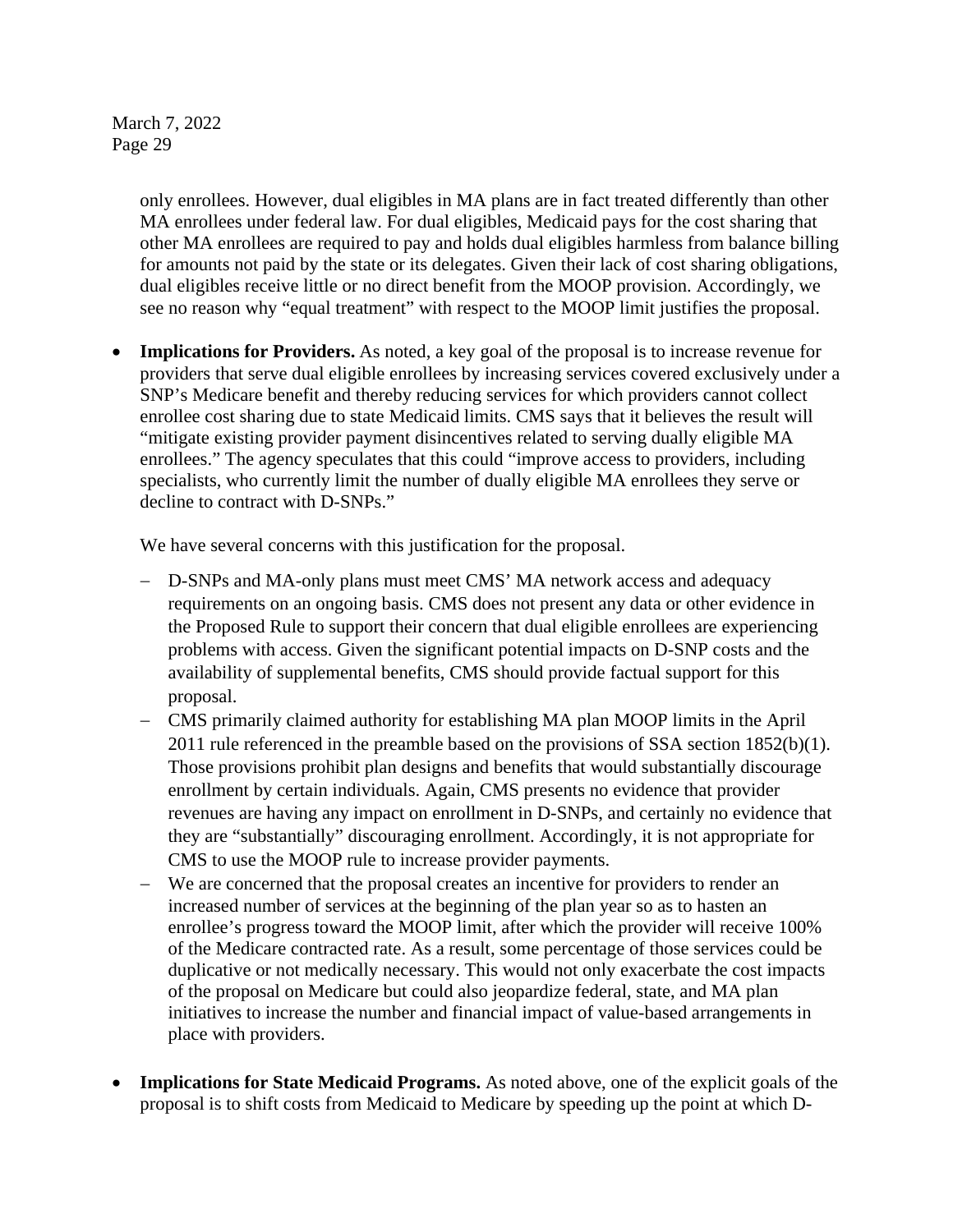> SNPs would be obligated to cover 100% of Part A and Part B costs. In other words, the proposal by its terms is designed to provide a net subsidy of Medicaid by the Medicare program. CMS notes that, if implemented, the MOOP proposal would create estimated savings of \$2.7 billion for the federal share of Medicaid. Based on that number, we infer that state Medicaid programs would also realize an estimated savings of \$1.7 billion. CMS concedes that these amounts would be considered transfers from the Medicare Trust Fund to the states. However, it's unclear whether those estimates adequately account for the reductions in rebate savings available to MA plans, making it more difficult for them to reduce cost sharing, provide supplemental benefits, and reduce Part D premiums to the LIPSA level.

Under federal law, Medicaid coverage of Medicare cost sharing for dual eligibles is the responsibility of Medicaid. Consistent with that fact, policies governing disbursement of Medicaid funds to pay Medicare cost sharing for dual eligible enrollees should be determined by states in their discretion within the 42 CFR 438 regulatory framework under Title XIX. States that decide to adopt the flexibilities provided by the DRA to use the "lesser of" methodology in calculating Medicaid payments for Medicare cost sharing make that decision in the context of a state legislative and political environment in which providers and other stakeholders could advocate with the state legislature and/or state administration for changes in the state's payment policy if desired. However, the CMS proposal interferes with those decisions in the Medicaid program and instead shifts the resulting costs of the proposal to the Medicare program and MA plans, especially D-SNPs.

D-SNPs operate under both federal authority as MA plans and under state authority, as each D-SNP is required to contract with the state Medicaid agency. As CMS describes in the Proposed Rule:

"Section 164 of MIPPA amended section 1859(f) of the Act to require that each D-SNP contract with the State Medicaid agency to provide benefits, or arrange for the provision of Medicaid benefits, to which an enrollee is entitled. Implementing regulations are codified at § 422.107. Notwithstanding this State contracting requirement for D-SNPs, section  $164(c)(4)$  of MIPPA does not obligate a State to contract with a D-SNP, which therefore provides States with significant control over the availability of D-SNPs in their markets. The State's discretion to contract with D-SNPs, combined with the State's control over its Medicaid program, creates flexibility to require greater integration of Medicare and Medicaid benefits from the D-SNPs that operate in the State."

Through the authority established under MIPPA, Congress gave states the discretion and ability to contract with D-SNPs and implement state payment policies through D-SNPs, and authority to direct D-SNPs as to how they should administer payments of Medicaid-covered services, including at the state's option, payment of Medicare cost sharing. Under the SMAC or "MIPPA agreement" required of each D-SNP, the state has the ability to specify the methods a D-SNP will use in administering Medicaid payments of Medicare cost sharing. Given the deference that CMS generally affords to states in structuring the details of the SMACs, we believe that acknowledging state authority over administration of Medicaid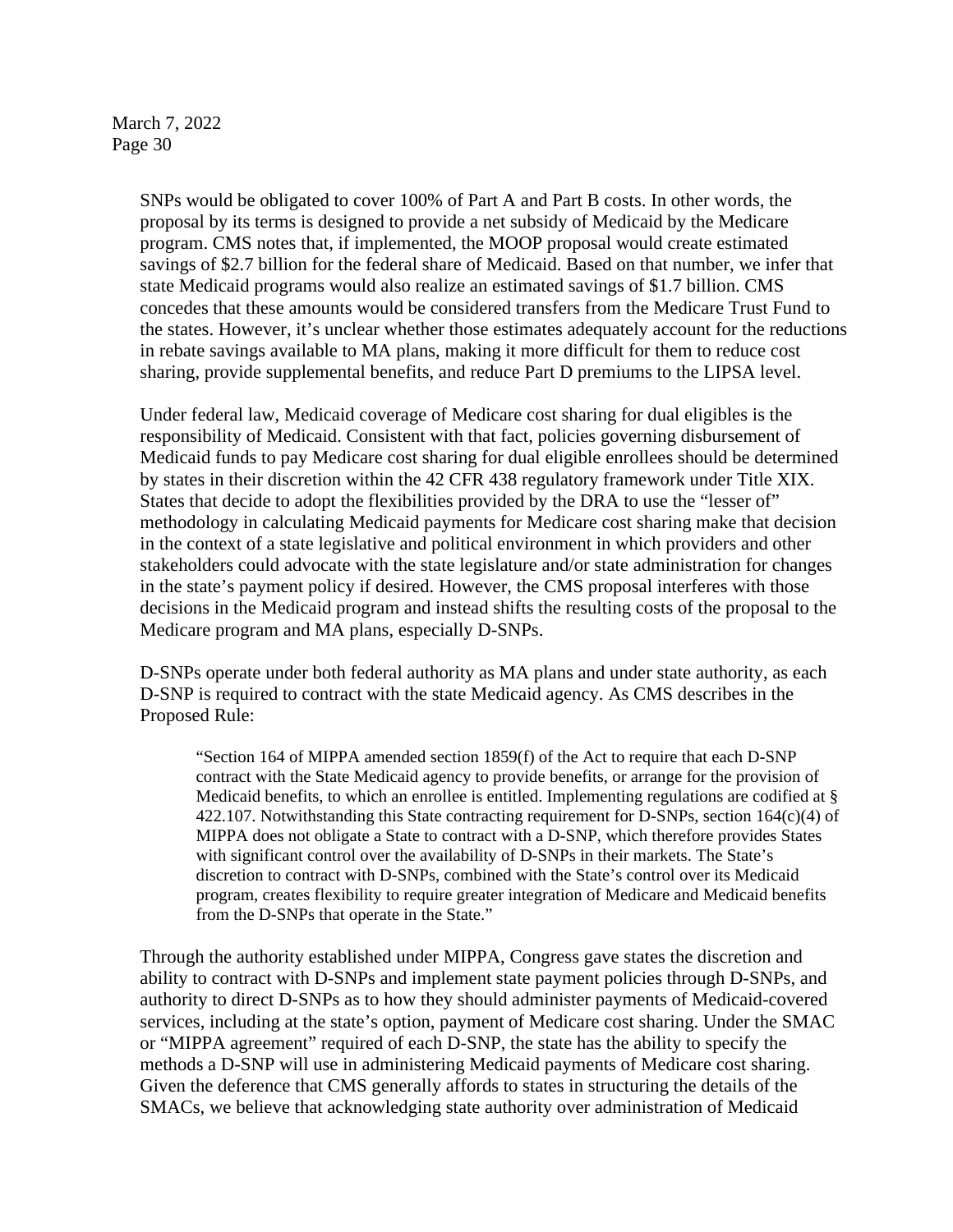> payments for Medicare cost sharing would be consistent with the authority granted states under MIPPA. We question whether CMS can propose a change in Medicare regulations that would supersede the authority granted to states by MIPPA.

As we noted in our comments on the request for comments on "Capitated Medicare Cost-Sharing for All D-SNPs", should the MOOP proposal be applied to D-SNPs, there is also a concern that many D-SNPs would be subject to a reimbursement gap, in which their payments of Medicare cost sharing would be projected and valued in the plan bid according to the Medicare rules, but the state's capitation or reimbursement to the D-SNP would be calculated using the DRA "lesser of" methodology.

• **Regulatory Authority.** MA plans appreciate that MOOP limits are an important benefit for their enrollees. It is one of the key features in which the MA program distinguishes itself from the Original Medicare program, which has no MOOP limits. The fact that MA plans can offer MOOP limits while still providing 98% of Medicare beneficiaries<sup>14</sup> with access to \$0 premium MA plans, and provide  $$123.36$  PMPM<sup>[21](#page-30-0)</sup> in supplemental benefits on average, demonstrates the value and cost effectiveness of the MA program.

That said, the authority for CMS to impose a mandatory MOOP limit on all MA plans is questionable. There is no statutory mandate that requires MOOP limits for most MA plans. Moreover, the statute is not merely silent on MOOP limits in MA; it actually applies MOOP limits only to MA regional plans (SSA section 1858(b)(2)) while not applying MOOP limits to local MA plans. The fact Congress applied MOOP limits to one type of MA plan and not to other types suggests that CMS authority to impose MOOP obligations on these other types of MA plans is limited, at best. Any changes – like the proposal here – that build additional costs and obligations around a MOOP limit with such questionable authority make it more important to assess whether such a requirement is consistent with statutory requirements.

Further, we note again that the key objectives of the MOOP proposal relate to increasing provider payments and reducing Medicaid costs. By contrast, the primary statutory basis under which CMS has justified the application of a MOOP limit to MA plans is avoiding plan designs or benefits that discourage enrollment. CMS does not present any data or other evidence to support the notion that current MOOP policies discourage enrollment by MAonly or dual eligible individuals in MA plans (the criteria set forth in SSA section 1852(b)(1)(A)). This raises further questions about the authority for this particular proposal.

**Discussion and Recommendations: For the numerous reasons noted above, we urge CMS to abandon its proposal to revise the basis for calculation of MOOP limits.** The circumstances do not warrant the change and the change is not supported by the authorities granted CMS in the SSA. The proposal would use the Medicare program to subsidize Medicaid

<span id="page-30-0"></span><sup>21</sup> Avalere analysis, October 2021; accessed at https://avalere.com/insights/more-medicare-advantage-plans-willoffer-non-medical-benefits-in-2022.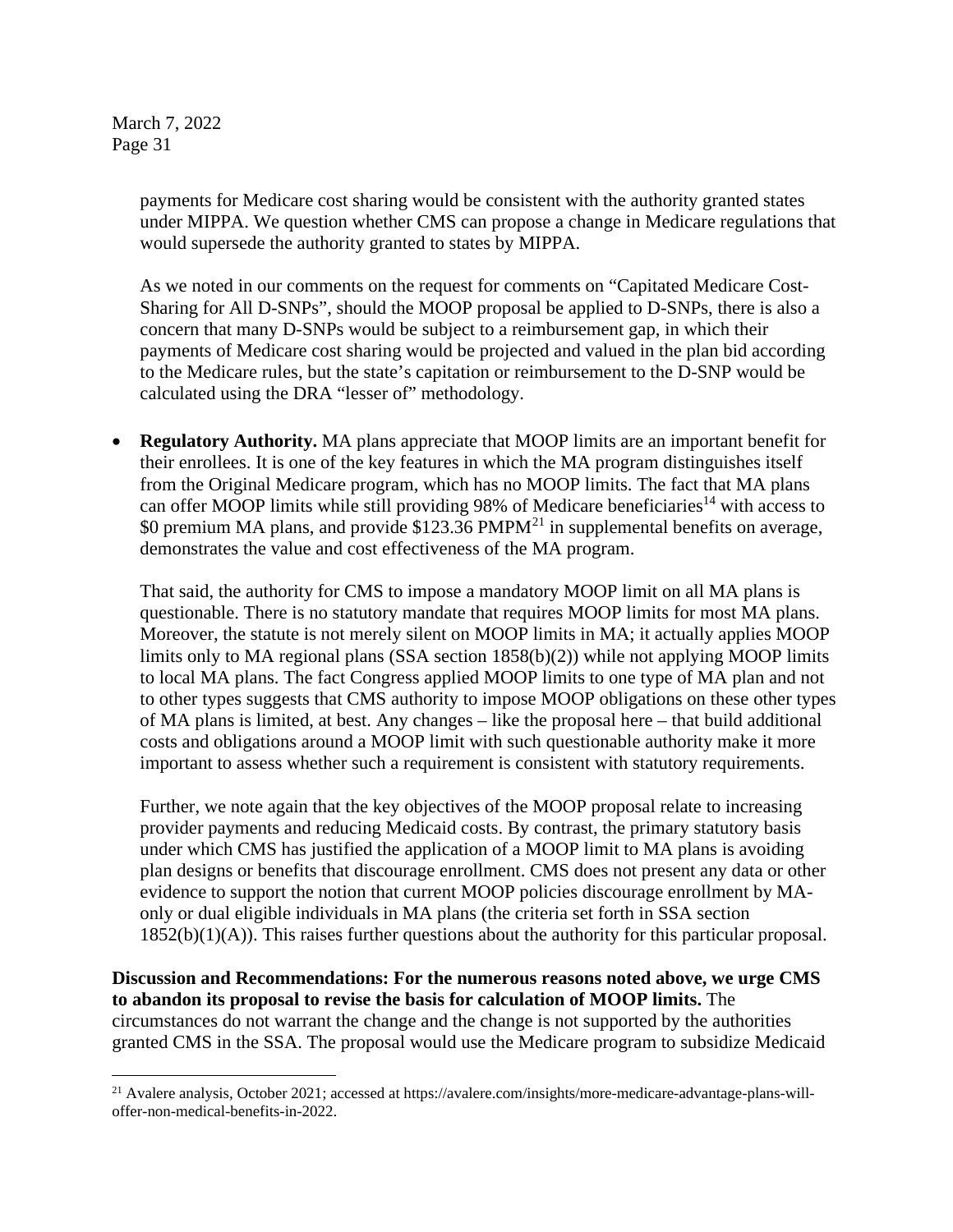costs, increase Medicare expenditures at a time in which there is significant concern about the long-term solvency of the program, and increase the costs of the MA program for enrollees, threatening benefits and stability for dually eligible enrollees. Furthermore, given that the objective of the proposal is to improve practices relating to Medicaid coverage of Medicare cost sharing, it would be more appropriate for CMS to consider changes to the Medicaid program regulations instead of in MA. **However, if CMS decides to implement the amendment despite the significant concerns discussed above, states and MA plans will need additional time to work through the operational and contractual details of the amendment and consider the impacts on bid development, so we request that CMS not require compliance earlier than plan year 2025.**

# *G. Comment Solicitation on Coordination of Medicaid and MA Supplemental Benefits*

CMS seeks comments on several different approaches to coordinating Medicaid services with MA plan supplemental benefits. While any of the approaches is potentially workable, most involve significant levels of data exchange, particularly when Medicaid benefits are administered through FFS arrangements.

**Recommendation: We conclude that the most efficient and effective model for coordination is through a state capitation contract that integrates both Medicare and Medicaid services through D-SNPs.** Through such arrangements, the state and D-SNPs can align and agree on the relationship and precedence between MA supplemental benefits and related Medicaid benefits. However, it is important that the value of benefits such as capitation for coverage of Medicare cost sharing be adequately projected and reflected in the capitation rates consistent with principles of actuarial soundness.

# *H. Converting MMPs to Integrated D-SNPs*

CMS indicates that if it finalizes its proposals regarding D-SNPs, it plans to engage with the states participating in the Financial Alignment Demonstrations during CY 2022 to develop a plan for eventually converting MMPs to integrated D-SNPs.

**Recommendations: We support the eventual phase-out of MMPs and a thoughtful, deliberate transition to a more far-reaching D-SNP program.** Over the long term, we believe this proposal ultimately will help streamline integrated models and will eliminate the "demonstration" status of integrated plans for dual eligibles. **However, we recommend that CMS provide additional details on this proposal**, including a timeline that allows states, MMPs and D-SNPs a sufficient runway for conversion of operations and membership, and integration of lessons learned from the demonstrations into the SNP model. CMS should require existing MMP states to establish end dates for their MMP demonstrations that reflect an adequate transition period of at least two years to ensure that MMP enrollees experience seamless and easy transitions from their MMP model to a successor FIDE or HIDE SNP model. In some cases, we note that states may need the flexibility to extend their demonstrations to achieve that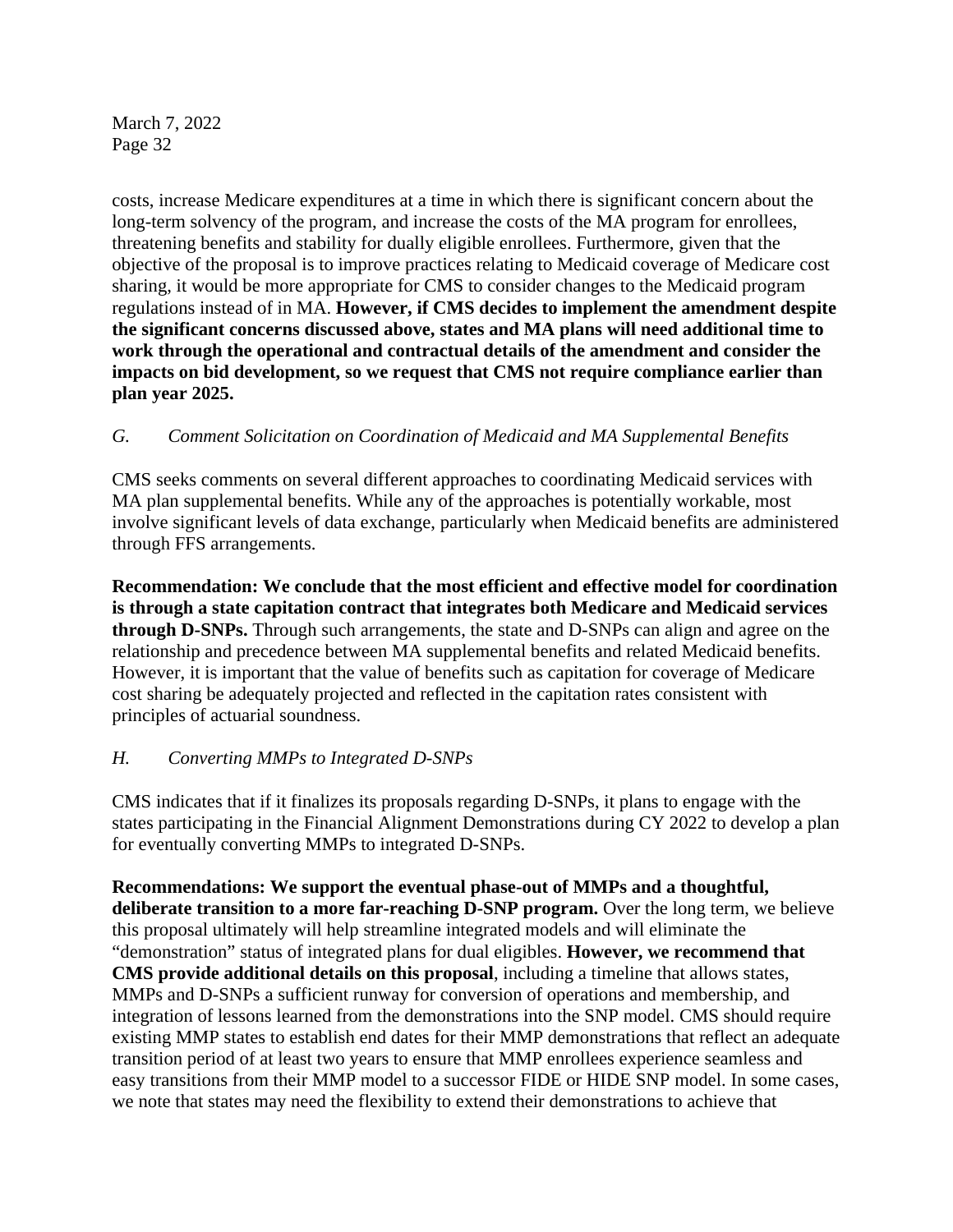objective. **In addition, workgroups consisting of CMS, state, MMP and D-SNP staff would provide an opportunity for collaborative discussion, planning and implementation of the transformation.** With significant planning and coordination, CMS, states and plans can align on a transition path that (1) ensures appropriate outreach and education, (2) minimizes discrepancies in messaging to enrollees and providers, (3) resolves operational and administrative issues that could delay or complicate transitions; and 4) ensures a smooth and successful transition.

# **III. Special Requirements During a Disaster or Emergency** (§ 422.100(m))

CMS proposes to clarify the period of time during which MAOs must comply with special regulatory requirements (e.g., waiver of gatekeeper referrals, required coverage for services provided by non-contracted providers) that apply during (and for a 30-day transition period, after) a disaster or emergency period, including a PHE. CMS also proposes to specify that there must be a disruption in access to health care, in addition to a disaster or emergency declaration, in order to trigger the special requirements. Under the proposal, the special requirements would apply for 30 days after the later of the end of the disruption of access to health care, and the end of the disaster or emergency. In general, a disruption in access to health care would be defined as an interruption or interference in access to health care throughout the service area such that enrollees do not have the ability to access contracted providers or contracted providers do not have the ability to provide needed services causing MAOs to fail to meet the prevailing patterns of community health care delivery in the service area.

**Discussion and Recommendations:** We appreciate CMS' plans to clarify the period of time during which MAOs must comply with special requirements to ensure access for enrollees to covered services throughout a disaster or emergency period. We support the proposal to explicitly limit application of the special requirements to disruptions in access to health care, and the 30-day transition period for enrollees to return to in-network providers.

#### **We also have the following special coverage related recommendations:**

- CMS should ensure that the final regulations support good faith, reasonable assessments made by plans related to the provision of special coverage. We agree with CMS that MAOs are in the best position, due to their knowledge and understanding of their enrollees and service areas, to reasonably assess whether a disaster or emergency is disrupting access to health care.
- CMS should engage with plans on considering alignment of events that trigger special coverage rules with Star Ratings disaster relief adjustments that take into account the effects of extreme and uncontrollable circumstances, which occur during the Star Ratings measurement period.
- We also appreciate and support CMS' intention to issue sub-regulatory guidance for MAOs on this topic. We ask CMS to provide sub-regulatory guidance in draft form with a meaningful opportunity for review and comment.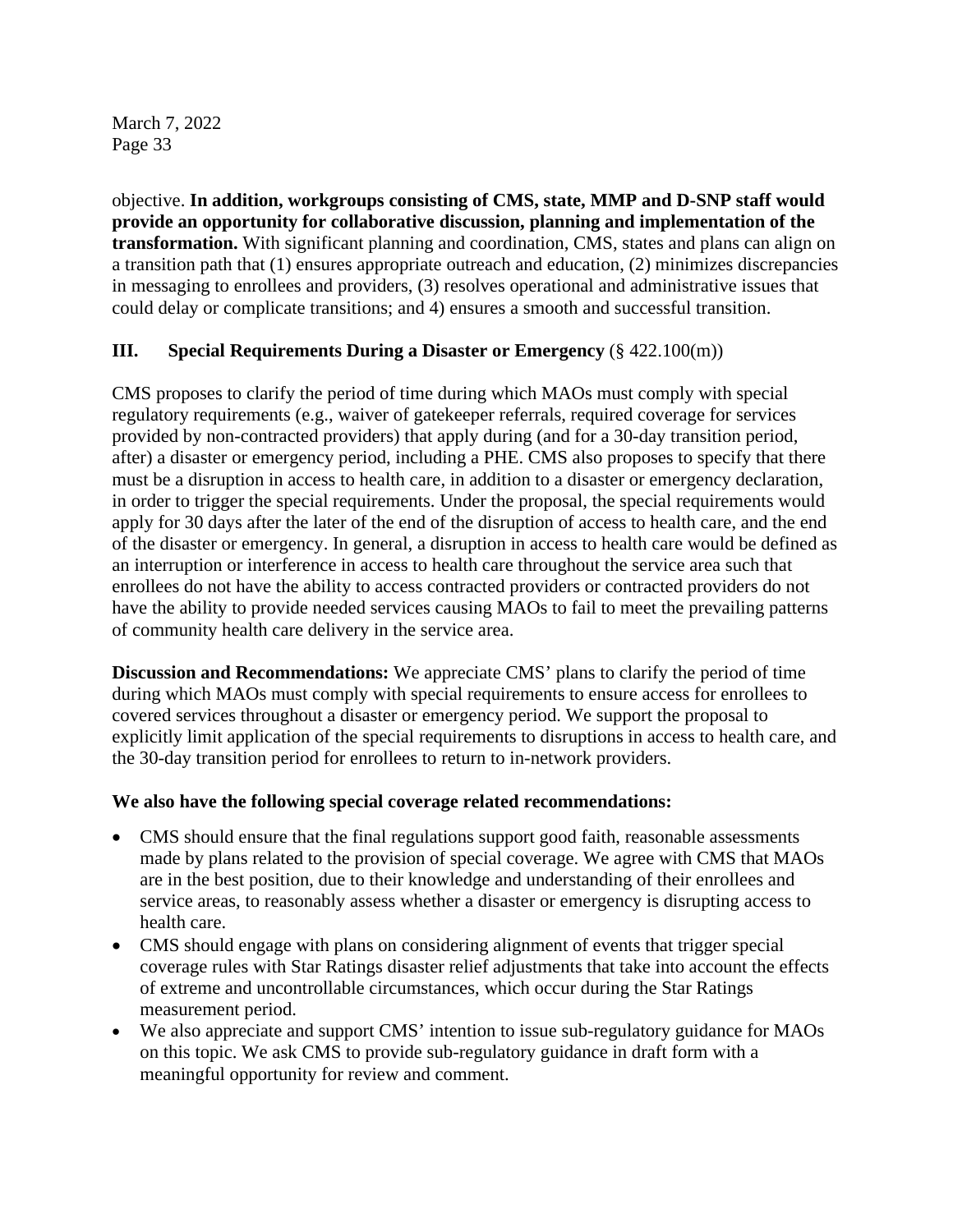• To promote common understanding about CMS' expectations and future development of more objective criteria, the agency should engage with MA plans about their experiences and consider other factors such as Federal Emergency Management Agency (FEMA) and state declaration criteria.

## **IV. Amend MA Network Adequacy Rules by Requiring a Compliant Network at Application** (§ 422.116)

Beginning with the CY 2024 application cycle, CMS proposes to require applicants for new and expanding MA service areas to demonstrate that they meet network adequacy standards for the service areas as part of the application. CMS also proposes to provide the applicants with a 10 percentage point credit toward the percentage of beneficiaries residing within published time and distance standards for the proposed network. The 10-percentage point credit would apply only for the duration of the application review; MAOs would need to be in full compliance with network adequacy requirements at the beginning of the applicable contract year. The proposal changes current rules that require applicants to attest to the adequacy of networks at the time of application for a new or expanding service area, and then have CMS evaluate compliance through a triggering event or triennial network review process. CMS indicates the proposal is needed to address bidding-related and compliance issues. CMS also indicates that plans would have the opportunity to submit exception requests from the network adequacy standards, as provided under current rules.

**Discussion and Recommendations:** We appreciate and support CMS' proposal to automatically apply a 10-percentage point credit towards an applicant meeting the network adequacy requirements for the pending service area, at the time of application and for the duration of the application review. However, we are concerned that even with the 10-percentage point credit, there may be circumstances, particularly in rural and medically underserved areas, where it will be challenging for an applicant to have a full network in place in a new service area almost one year prior to the beginning of the contract year. As noted below, we have longstanding concerns about the ability of the current exceptions process to address legitimate network challenges in certain geographies. Accordingly, if CMS moves forward with this proposal, plans will need more flexibility and time to build their provider networks and/or seek exceptions under certain circumstances before the start of the contract year. **We therefore strongly recommend that in addition to the automatic 10-percentage point credit, CMS should create a process to allow plans to submit letters of intent to meet network adequacy requirements with their application along with a request to apply for additional time and credits.** Additional time and credits may be necessary, especially in cases when meeting the network adequacy requirements for all provider types at the time of or during the application process is challenging due to provider/facility shortages, ongoing negotiations with a provider that has large market share, as well as other factors including those considered under the exceptions process.

**We also ask CMS to engage with AHIP and our members to consider improvements to the current network adequacy exceptions criteria and process.** We believe the exceptions criteria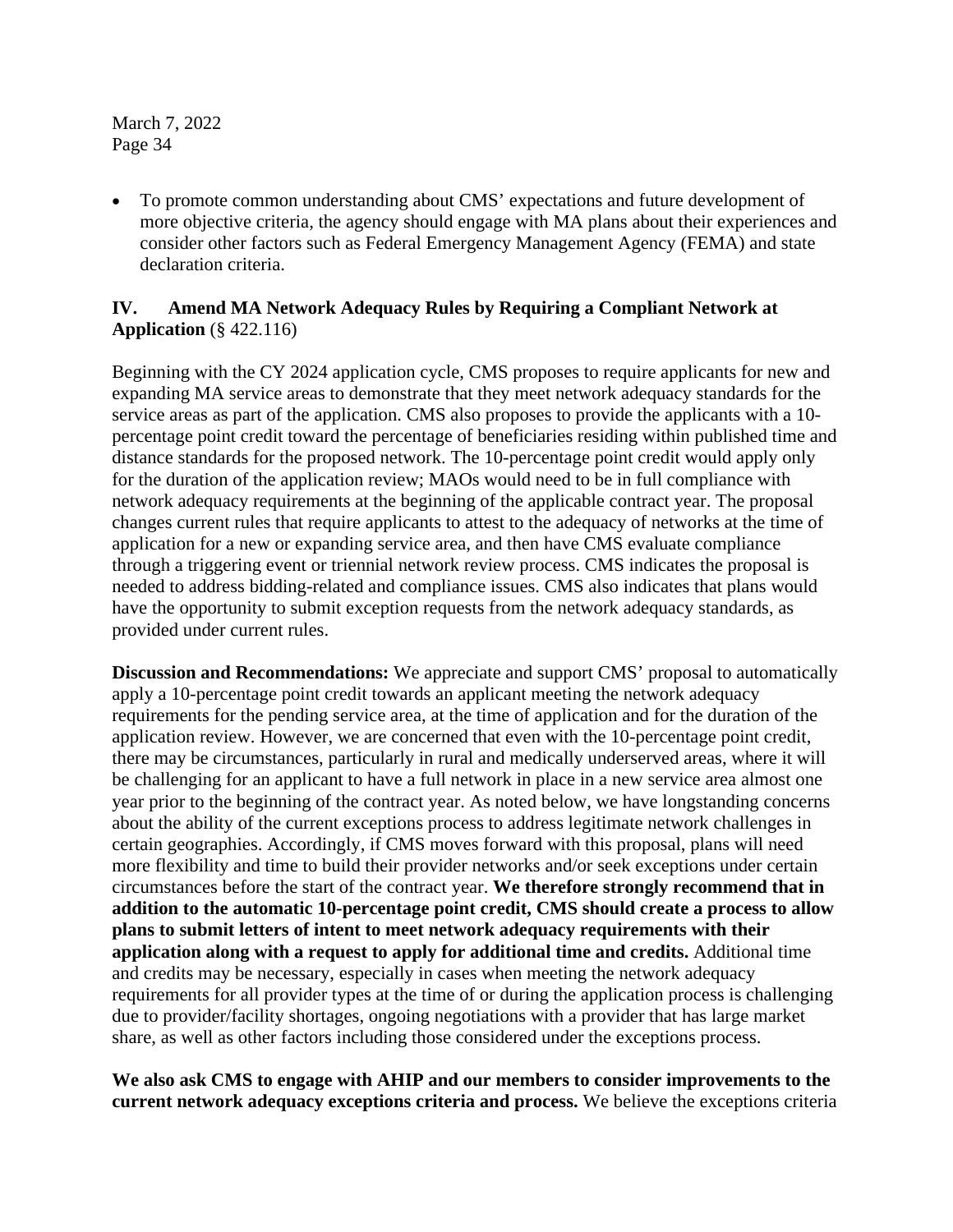and process should be modified to better accommodate increased use of high-value provider networks, integrated care delivery systems, and personalized care access options, especially for rural and underserved service areas. We request that CMS consider the above-mentioned factors as well as others including cases where good faith negotiations have been attempted, but the provider is unwilling to negotiate on reasonable terms.

# **V. Part C and Part D Quality Rating System**

Due to the impacts of COVID-19, CMS proposes to make a technical change to the disaster relief policy by eliminating the 60 percent rule for 2023 Star Ratings for the three Health Outcomes Survey (HOS) measures: Monitoring Physical Activity, Reducing the Risk of Falling, and Improving Bladder Control. CMS also notes it intends, in a future final rule, to address Star Ratings changes and comments the agency received in response to the March 31, 2020 COVID-19 IFC and the September 2, 2020 COVID-19 IFC.

# **Discussion and Recommendations: We support CMS' proposed change to the Star Ratings disaster relief methodology for the three HOS measures to enable the agency to calculate these measures for the 2023 Star Ratings and include them in the 2023 reward factor calculation.**

We note however, that on August 5, 2021, CMS decided to move two HOS outcome measures, Improving or Maintaining Physical Health and Improving or Maintaining Mental Health, to the display page for 2022 and 2023 Star Ratings due to data integrity issues related to COVID-19. We remain concerned about the impact of COVID-19 on all of the Star Ratings measures, including the three HOS measures addressed in this Proposed Rule**. We urge CMS to closely review potential data anomalies for these three HOS measures, and if any are uncovered, we recommend these measures also be removed from the 2023 Star Ratings.**

In addition, we appreciate CMS' statement that it intends additional rulemaking in response to comments submitted to the March and September 2020 IFCs. We believe such guidance is critically important given some of the key issues we and others raised in our comments. For example, the COVID-19 PHE has still not ended. During the 2021 measurement year the country experienced the spread of the Delta variant and the surge of the Omicron variant, both of which impacted patients' desire to seek care and/or access to care. As a result, provider and plan performance on a variety of measures including those focused on health care delivery, utilization, patient experience, and outcomes have been affected. And these impacts vary due to geographic differences in COVID-19 infections rates and restrictions as well as other factors including stay-at-home recommendations, provider and staff shortages and office closures, rescheduling or delay of services, suspensions of elective procedures, and supply chain issues. **We therefore continue to urge CMS to extend its COVID-19 disaster relief policy and special rules through an IFC to all applicable measures for 2023 Star Ratings.** This policy extension would provide needed stability to ensure plans, their network providers, and the affordable benefit offerings and options they provide to their enrollees are not adversely affected.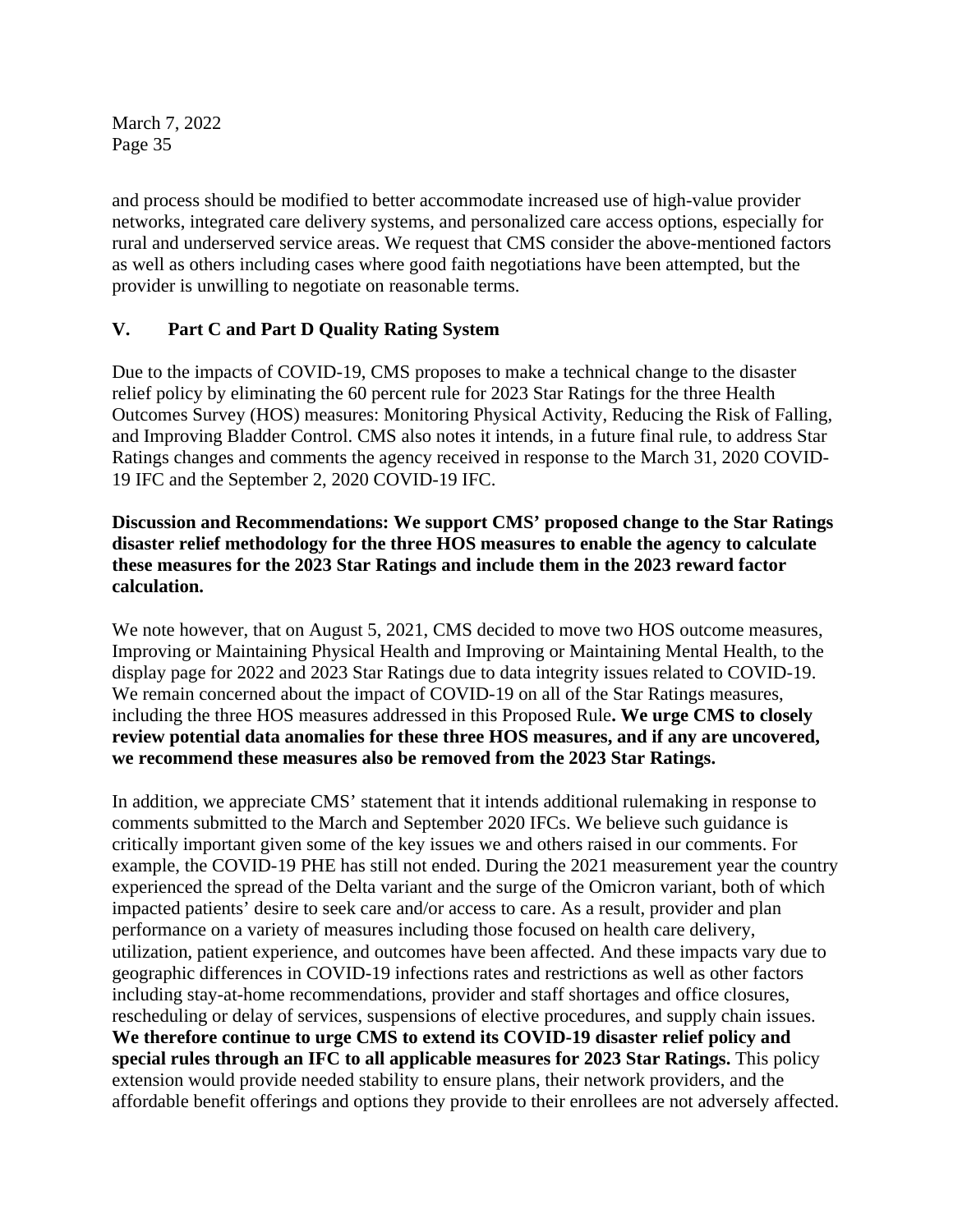Our members have also seen reductions in patient experience survey response rates throughout the pandemic. Lower response rates could adversely affect plan and provider performance on patient experience survey measures. Virtual visits may also have an impact on CAHPS survey results, as beneficiaries completing CAHPS surveys may not consider telephone and video services with clinicians when answering the survey questions. Although the initial instructions for the CAHPS survey do ask responding beneficiaries to consider health care services received through a variety of methods, including by video or telephone, these instructions are fairly new. We are concerned that unlike other CAHPS surveys, not all questions for the MA survey have been updated to align with the initial instructions on virtual visits. This new instruction and method for receiving care combined with the lack of consistency in language about virtual visits throughout the survey could be confusing or misleading to Medicare beneficiaries and impact the reliability of their survey responses. While we appreciate CMS adding in telehealth as a modality for health care services, we have concerns about interpretation and alignment across CAHPS survey versions.

We also remain concerned about other aspects of the CAHPS methodology such as the impact of the tight clustering of CAHPS measure cut points. MA contracts with marginally different performance can receive measure scores that are several star levels apart.[22](#page-35-0) **Because of concerns about lower response rates, other methodological issues and negative impacts of the pandemic we have raised above, we urge CMS through an IFC to maintain the weighting of patient experience/complaints and access measures at 2 (including for the improvement measure calculation) for 2023 Star Ratings.** We also ask CMS to closely review the comments submitted by AHIP members that describe in more detail the impacts of COVID-19 on CAHPS and other measures for 2023 Star Ratings.

We would like to take this opportunity to highlight our previous recommendations for improving the Star Ratings program:

- **COVID-19 Stars Data Analysis**. We ask that CMS analyze and share data and findings on the impact of COVID-19 on plan performance across the categories of Star Ratings measures (e.g., HEDIS, HOS, CAHPS) to promote transparency and inform additional Star Ratings changes.
- **CAHPS Methodology Improvements**. AHIP and our members welcome the opportunity to collaborate with CMS to improve the CAHPS methodology including changes that would ensure meaningful differences between cut points, appropriate weighting of measures, and improvements to survey response rates.

<span id="page-35-0"></span><sup>&</sup>lt;sup>22</sup> For example, the difference between a 1 Star rating and a 5 Star rating for the CAHPS customer service measure in the 2022 Star Ratings was only 5 percentage points (a score of less than 88 percent for 1 Star and greater than or equal to 92 percent for 5 Stars).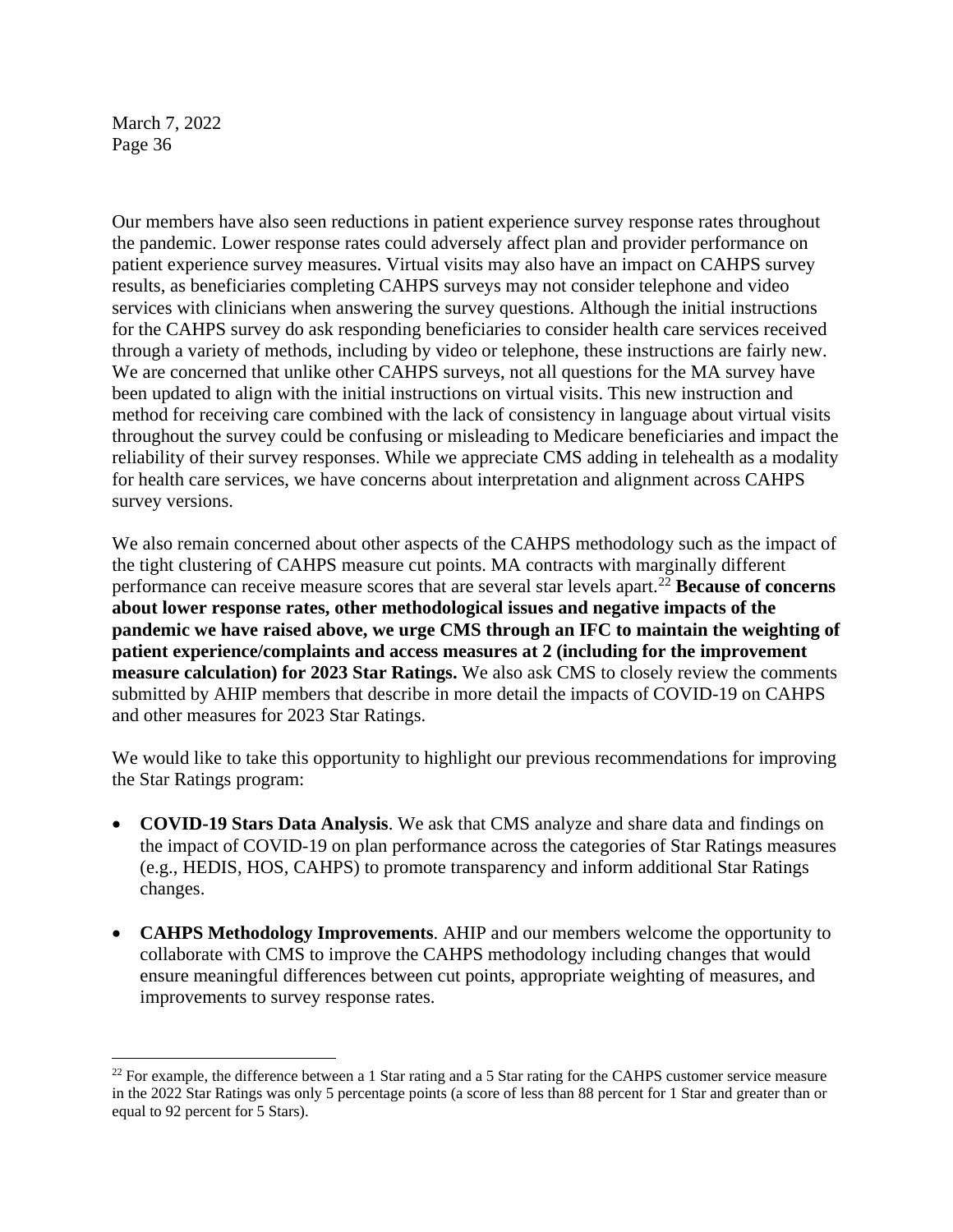- **Disaster Relief Policy Considerations**. We support consideration of enhancements to the disaster relief policy including extending the policy to cover a wider range of local and federal disaster or emergency declarations and providing relief for plans subjected to a disaster than spans more than one year and for new plans impacted by a disaster or emergency during their first year of ratings, while not adversely impacting unaffected plans.
- **CAI Methodology Support and Improvements**. We continue to support the use of the Categorical Adjustment Index (CAI) methodology and welcome engagement with CMS to address volatility some plans have experienced in their scores from year to year and consider other changes to ensure this adjustment is more impactful.
- **Health Equity Measures and Measurement**. AHIP and our members look forward to ongoing engagement with CMS on initiatives to advance health equity for Medicare beneficiaries. We have provided feedback to CMS on future health equity measures and concepts for the Star Ratings program in our comments on the CY 2023 Advance Rate Notice.
- **Cut Points Methodology Improvements**. To ensure more predictability and stability in the Star Ratings program, we continue to recommend CMS consider setting cut points for Star Ratings measures well in advance of the measurement period. Additionally, we ask that CMS delay implementing a change to the cut point methodology scheduled to take effect for 2024 Star Ratings that would exclude performance "outliers" when setting cut points. Such a change should not be considered until concerns with the methodology are addressed and the agency ensures cut points reflect meaningful differences.

We appreciate CMS' consideration of our recommendations for improving the Star Ratings program. AHIP continues to strongly support the overall design of the Star Ratings program, which incentivizes plans to achieve high performance on quality and plays a vital role in helping millions of diverse individuals continue to have access to high-quality, coordinated care, affordable benefit offerings, and options they deserve and rely on. We look forward to working with CMS to support and improve this important program for Medicare consumers.

**VI. Past Performance** (§§ 422.502, 422.504, 423.503, and 423.505)

CMS proposes to add three additional bases for denial of applications for new contracts or service area expansions based on past performance reviews. Those new bases are low Star Ratings (2.5 or below), bankruptcy issues, and thirteen or more compliance action points. While CMS is not yet considering including civil money penalties (CMPs) as a basis for an application denial, the agency is soliciting input on how to factor CMPs into the past performance methodology.

**Discussion and Recommendations: We oppose adding more reasons for application denials into the past performance methodology.** The proposed changes regarding Star Ratings may be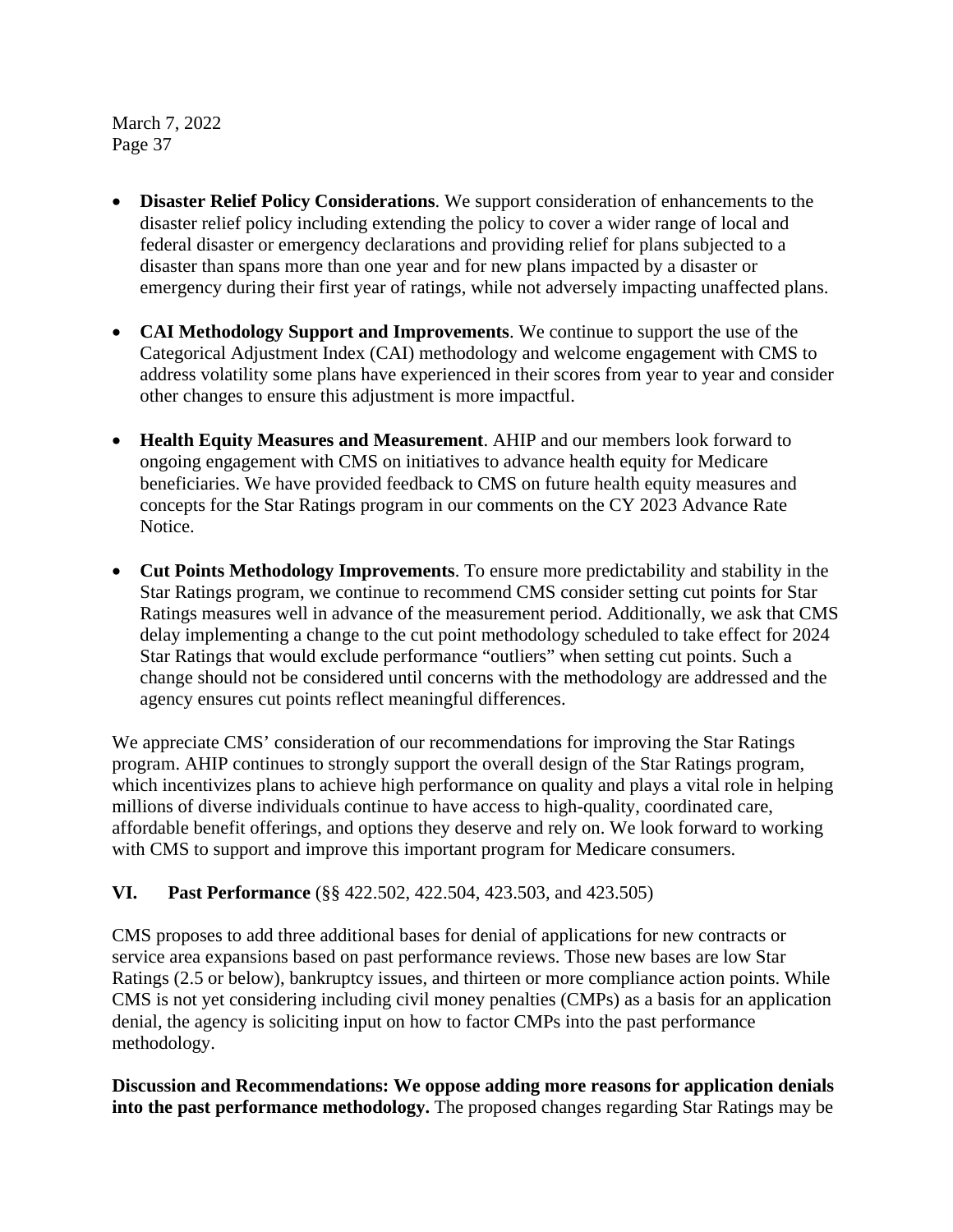unfair and unnecessary; there are a number of important questions not addressed in the proposal; and if adopted, the proposal would potentially have adverse and uneven impacts on plans, including possibly high-performing plans, and the beneficiaries they serve.

As CMS notes, in the January 2021 final rule, the agency considered but did not finalize a proposal to include low Star Ratings as a basis for rejecting applications. CMS concluded at that time it was unnecessary to deny applications based on one year of low Star Ratings given the agency's other enforcement tools. We believe that rationale is still correct. We also note that one year of low performance does not necessarily equate to a low performing organization. Low Star Ratings scores could be the result of recent changes to the Star Ratings measures and methodologies or events not under the control of the plan, including the impacts of COVID-19. Furthermore, plans that receive Star Ratings of 2.5 are already incented to improve performance for their beneficiaries, quality bonus payments and a better rating on Medicare Plan Finder to retain and attract more beneficiaries. Accordingly, **while we recommend CMS reject this proposal as it did in 2021, if CMS were to finalize low Star Ratings as a basis for an application denial, we urge the agency at a minimum to consider low overall Star Ratings (2.5 or lower) at the contract level for two consecutive years for the past performance review.**

We also have critical methodological questions and concerns which would impact application of all three additional denial reasons that CMS proposes to adopt. **We further recommend the following issues be addressed in additional rulemaking if CMS were to move forward with the proposal.**

- It is unclear whether CMS will consider the three additional bases for an application denial at the contract, legal entity, or parent organization level. The higher the level of application, the greater the potential ramifications to beneficiaries and their plan choices, including access to high-performing plans.
- The effective date of the proposal should be prospective, i.e., cover performance review periods after the proposal is finalized. If CMS were to finalize its proposal for CY 2023, the twelve-month look back period for performance reviews would be 2022. As a general matter CMS should always implement proposals only on a prospective basis, consistent with the requirements of SSA section  $1871(e)(1)(A)$ . A retrospective application of this proposal is also problematic since a 2022 performance period would be adversely affected by the ongoing pandemic.

**Finally, given these concerns, if CMS were to move forward with any of the bases the agency is proposing, we recommend that CMS provide plans with a mitigation/remediation opportunity (e.g., implementation of a corrective action plan) and incorporate an appeals process as part of its plan performance review process.**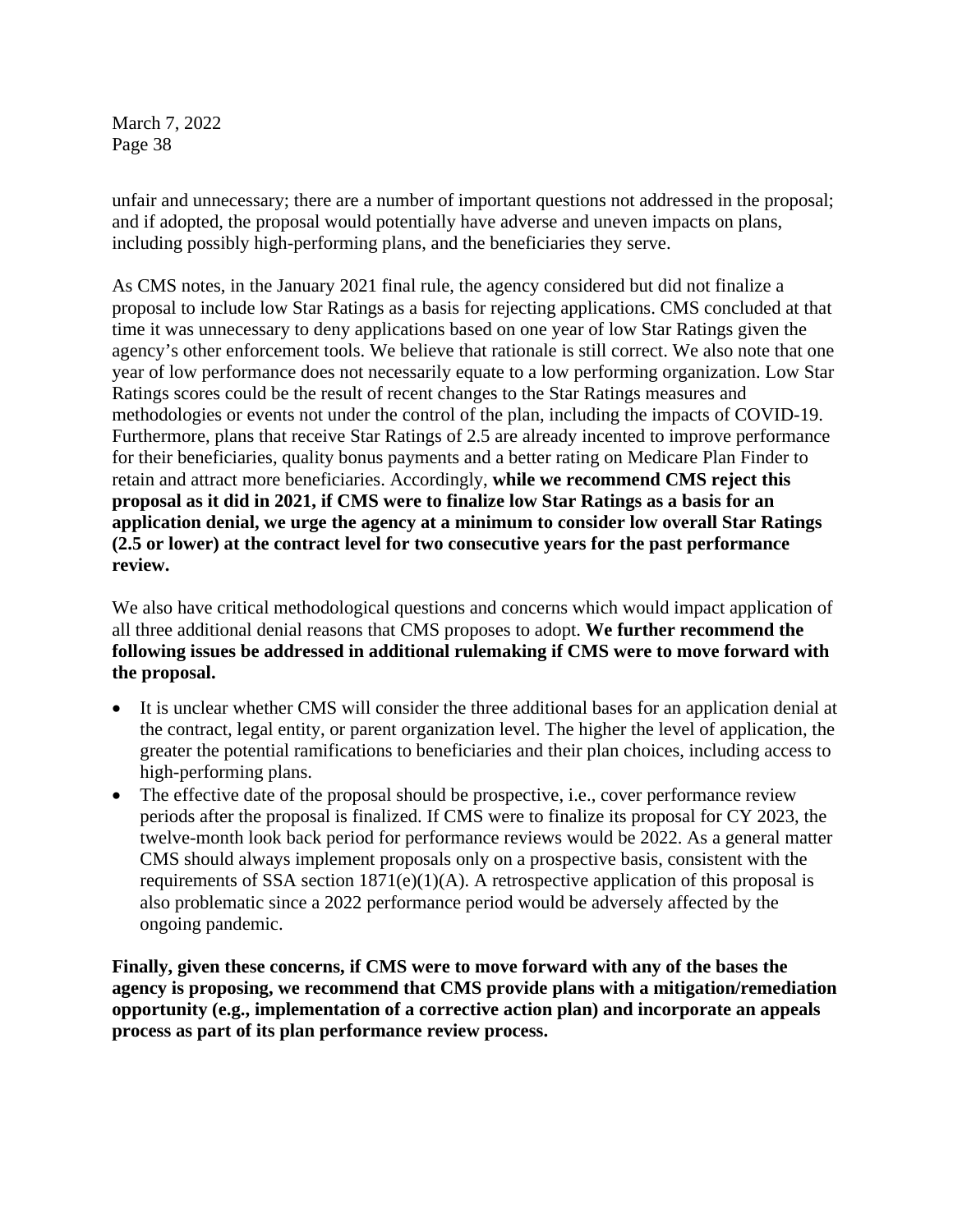**VII. Marketing and Communications Requirements on MA and Part D Plans to Assist Their Enrollees** (§§ 422.2260 and 423.2260, 422.2267, and 423.2267)

CMS proposes to codify several pre-existing sub-regulatory requirements, including provisions relating to Member ID cards, preferred pharmacy disclaimers, and website information related to appointing a representative.

CMS also proposes to reinstitute a previous requirement to include a multi-language insert regarding the availability of free interpreter services for specified required materials. The required statement must be provided in the top fifteen languages spoken in the United States, as specified by CMS, plus additional languages that are the primary languages of at least 5 percent of individuals in a plan's service area.

The proposal further applies new requirements related to TPMOs used by MA or Part D plans. They include:

- A new standardized disclaimer on websites, marketing materials, and in interactions with beneficiaries;
- New TPMO oversight requirements for MA and Part D plans, including: mandated TPMO disclosures to plans regarding subcontracted relationships used for marketing, lead generation, and enrollment; TPMO recording of calls with beneficiaries; and monthly reports to plans of staff disciplinary actions associated with beneficiary interactions; and
- New beneficiary notification requirements for TPMOs when conducting lead generating activities.

In addition, under the proposal plans doing business with a TPMO (either directly or through a downstream entity) would be responsible for ensuring TPMO compliance with any requirements that apply to the plan. CMS indicates this obligation extends to instances where a plan (or its downstream entity) does not contract with the TPMO but merely "purchases leads or otherwise receives leads directly or indirectly from a TPMO."

# **Discussion and Recommendations:**

• **Multi-Language Insert Document. We appreciate and support CMS' goal to improve beneficiary materials and make them more accessible to all beneficiaries.** We believe the multi-language insert document that informs beneficiaries about interpreter services in multiple languages is helpful. However, sending the document every time a beneficiary receives CMS required material may prove redundant for the beneficiary and create unnecessary costs. **We ask CMS to consider limiting the requirement for plans to send the document to once per year with the ANOC. If CMS finalizes its proposal on the multi-language insert document for CY 2023, we recommend the final model document and related requirements be provided to plans no later than May 2022 to provide plans with sufficient lead time to operationalize this change prior to the 2023 annual open**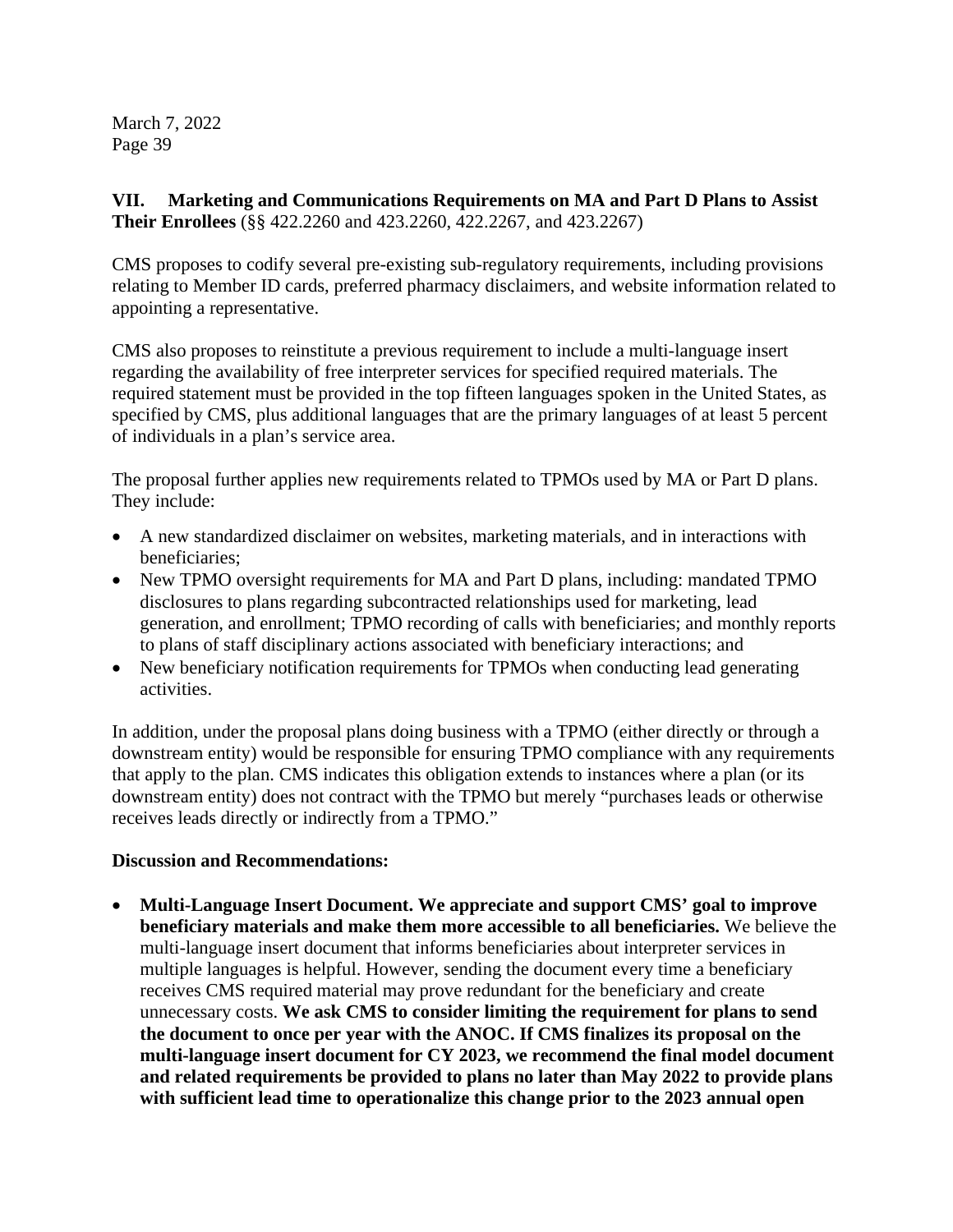> **enrollment period. To promote efficiencies, we also ask that CMS consider permitting plans to continue using their existing multi-language notice/insert document for CY 2023, subject to CMS review and approval.**

• **TPMOs. AHIP supports CMS' goal to protect beneficiaries from misleading advertising and to reduce consumer confusion and abrasion.** We also support CMS' proposal to require the use of a disclaimer by TPMOs, although we recommend CMS provide flexibility for plans to modify the standardized disclaimer to improve readability and understanding, subject to CMS approval. However, we are concerned with the proposal to require plan oversight of TPMOs, and to otherwise hold plans responsible for TPMO compliance with marketing rules, when the plans or their downstream entities do not contract with the TPMOs. Plans are already responsible for ensuring compliance with CMS' marketing and communications regulations. This includes monitoring and overseeing the activities of their subcontractors, downstream entities, and/or delegated entities.<sup>[23](#page-39-0)</sup> Without a contractual relationship, plans would have difficulty monitoring or ensuring compliance of a third party with CMS' rules. **As such, we recommend CMS not finalize the proposed plan oversight requirements for TPMOs for CY 2023. As an initial step, we recommend CMS engage with AHIP, MA plans, the States, agents and brokers, TPMOs, and beneficiary advocates to discuss and address marketing-related concerns before proposing specific requirements related to plan oversight obligations.** If CMS were to finalize its proposed oversight requirements, we ask that they be limited to TPMOs that plans have a direct relationship with that conduct marketing and, potentially, enrollment activities on their behalf.

## **VIII. Proposed Regulatory Changes to Medicare Medical Loss Ratio Reporting Requirements and Release of Part C Medical Loss Ratio Data** (§§ 422.2460, 422.2490, and 423.2460)

CMS proposes to modify the medical loss ratio (MLR) reporting requirements for MA and Part D plans to require more detailed reporting. For calendar years (CYs) 2014 through 2017, plans were required to report detailed information on components of medical costs (numerator) and plan revenues (denominator) using the MLR Reporting Tool, a CMS-developed tool. Beginning with CY 2018, CMS significantly reduced the number of elements plans were required to report. In this rule, CMS proposes to return to the more detailed reporting requirements in place prior to CY 2018, and to use the MLR Reporting Tool for such reporting, with some modifications.

CMS also proposes to expand reporting requirements for medical cost information. If this provision is finalized as proposed, plans will report medical cost information for services covered under Medicare Parts A or B, including amounts paid to reduce cost sharing for such services or enhance such coverage, Part D prescription drug costs, and separately report cost

<span id="page-39-0"></span><sup>&</sup>lt;sup>23</sup> Medicare Communications and Marketing Guidelines[. https://www.cms.gov/files/document/medicare](https://www.cms.gov/files/document/medicare-communications-marketing-guidelines-2-9-2022.pdf)[communications-marketing-guidelines-2-9-2022.pdf.](https://www.cms.gov/files/document/medicare-communications-marketing-guidelines-2-9-2022.pdf)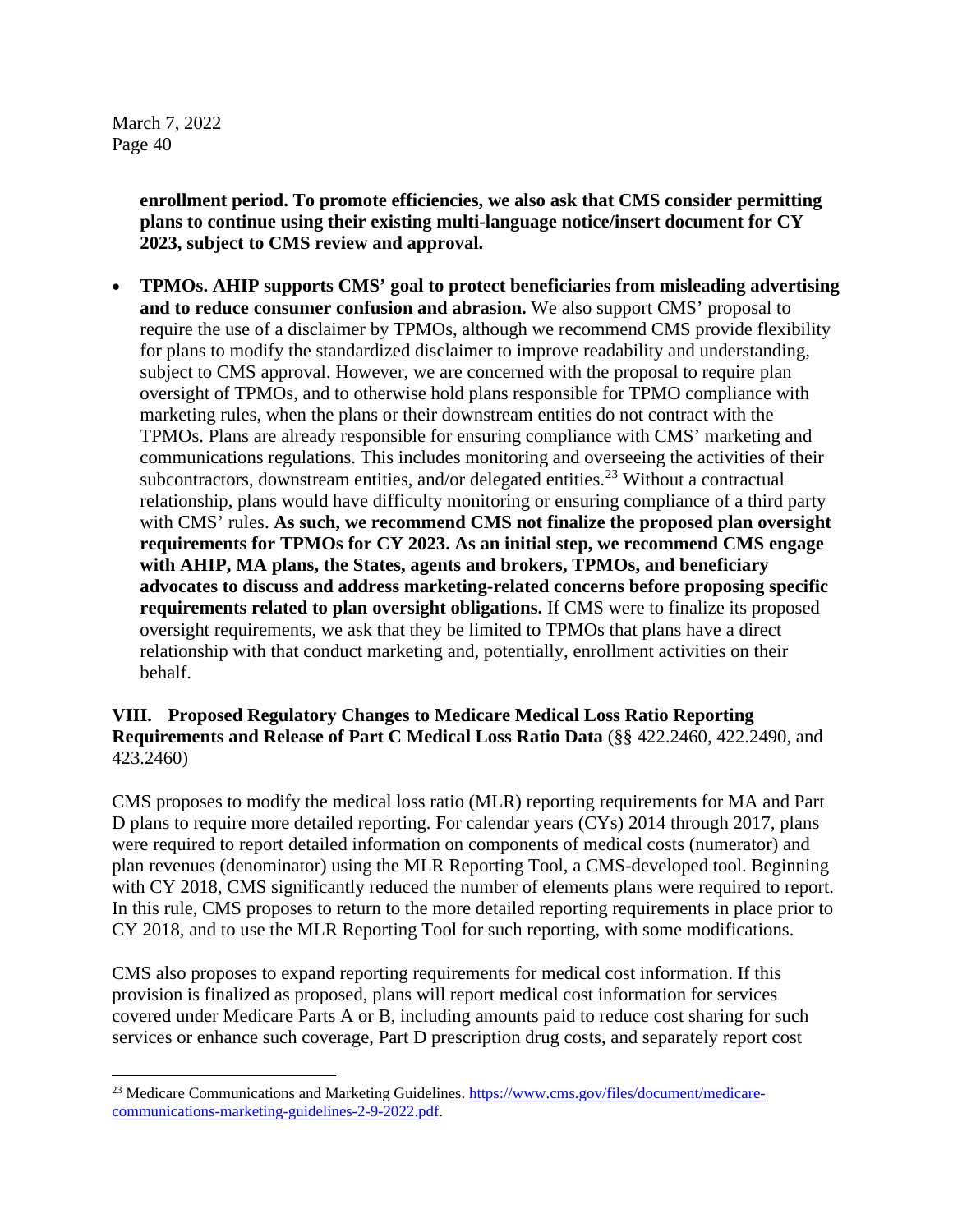information for each of 18 categories of supplemental benefits. The supplemental benefit categories CMS proposes to include in the MLR Reporting Tool are:

| Dental                               | <b>Routine Foot Care</b>                                                                                   |
|--------------------------------------|------------------------------------------------------------------------------------------------------------|
| Vision                               | Out-of-Network Services                                                                                    |
| Hearing                              | <b>Acupuncture Treatments</b>                                                                              |
| Transportation                       | Chiropractic Care                                                                                          |
| <b>Fitness Benefit</b>               | Personal Emergency Response<br>System                                                                      |
| Worldwide Coverage/Visitor<br>Travel | <b>Health Education</b>                                                                                    |
| Over the Counter Items               | Smoking and Tobacco<br><b>Cessation Counseling</b>                                                         |
| Remote Access Technologies           | All Other Primarily Health<br>Related Supplemental Benefits                                                |
| Meals                                | Non-Primarily Health Related<br>Items that are Special<br>Supplemental Benefits for the<br>Chronically Ill |

Finally, CMS proposes to modify MLR regulations to specify that a plan may resubmit an MLR report or MLR data, at CMS' direction, in order to correct the prior MLR report or data submission.

**Discussion and Recommendations: AHIP does not support the return to detailed MLR reporting requirements and does not believe requiring more detailed reporting will affect the likelihood a plan will fail to meet the MLR threshold in a particular year**. MLR reporting takes place well after the end of a payment year and the way in which reporting takes place does not affect plan revenues or costs in any way. As CMS points out in the Proposed Rule, plans must already account for all revenues, medical claims and quality improvement activity costs, and administrative expenditures in order to track MLR performance. Requiring that detailed information be reported to CMS and publicly released will not affect the actual components of the MLR but as discussed below, will threaten the confidentiality of proprietary information and lead to confusion for users of CMS data.

AHIP is particularly concerned with CMS' proposal to require plans to report detailed cost information about different types of supplemental benefits. CMS' proposal assumes all plan designs structure supplemental benefits in a consistent way, which is not always the case. While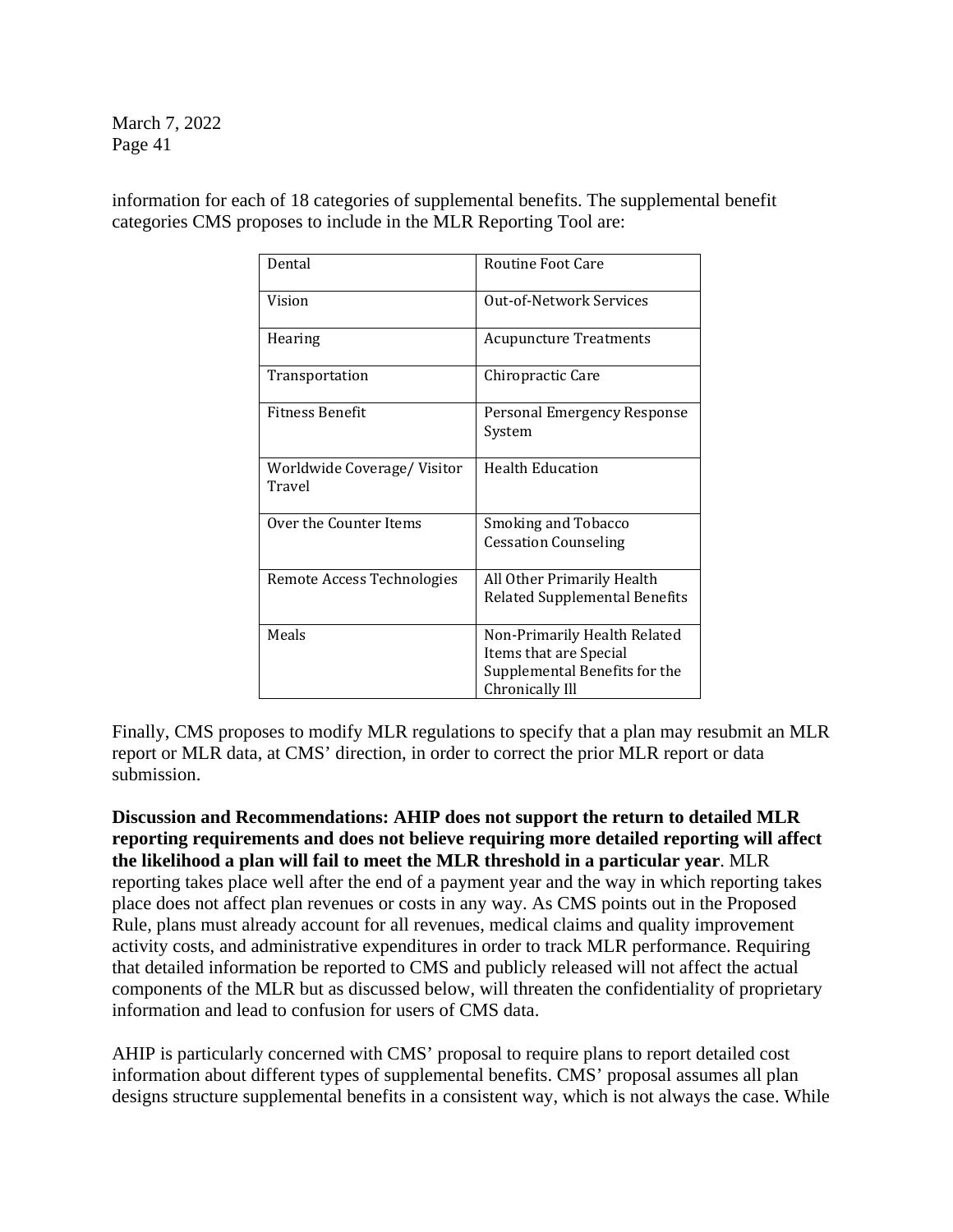plans must track detailed information about the revenue and costs that affect MLR calculations, plans do not necessarily track the information according to the categories CMS is proposing to use. Plans may use financial accounting systems that track supplemental benefits generally. Converting these systems to mirror CMS' proposed reporting scheme would be expensive and time-consuming.

Additionally, requiring that such detailed information be reported to CMS and included in public release of MLR data will hinder competition in the MA market. Supplemental benefits are a key factor in driving competition among MA plans. Revealing detailed information about plan expenditures for such benefits threatens to compromise such competition by laying bare the distribution of plan spending across benefit categories. Furthermore, public release of data on CMS-defined categories of supplemental benefits suggests that such benefit categories represent comparable services or cost structures across plans, which may not be true. Rather than providing meaningful information to users, the data will create misunderstanding and confusion about supplemental benefits.

**We therefore urge CMS to withdraw its proposal to return to detailed MLR reporting requirements and require more detailed reporting on supplemental benefits. If CMS does move forward with this proposal, we urge the agency to allow more time for plans to implement the necessary accounting changes to meet new reporting requirements. Finally, we recommend that CMS not include data on specific supplemental categories in publiclyreleased MLR data.** 

# **IX. Requests for Information**

# *A. Request for Information: Prior Authorization for Hospital Transfers to Post-Acute Care Settings during a Public Health Emergency*

CMS requests input from MAOs and other affected stakeholders regarding the effects of both the relaxation of and reinstatement of prior authorizations on patient transfers during a PHE.

**Discussion and Recommendations:** We thank CMS for the opportunity to provide input on this topic. Patients should receive clinically effective, evidence-based, high-value care. Prior authorization is a valuable tool to ensure that patients receive safe, affordable, effective care. We appreciate that CMS has repeatedly recognized prior authorization as an important tool to protect patients and has taken a number of actions to thoughtfully expand its use under Original Medicare. We believe that it is important to work together to ensure these processes work as effectively as possible, which is why health insurance providers are continually improving prior authorization programs to reduce physician and enrollee burdens and improve outcomes for patients.

AHIP and our members are committed to improving the prior authorization process for enrollees and their providers. In January 2020, AHIP launched its Fast Prior Authorization Technology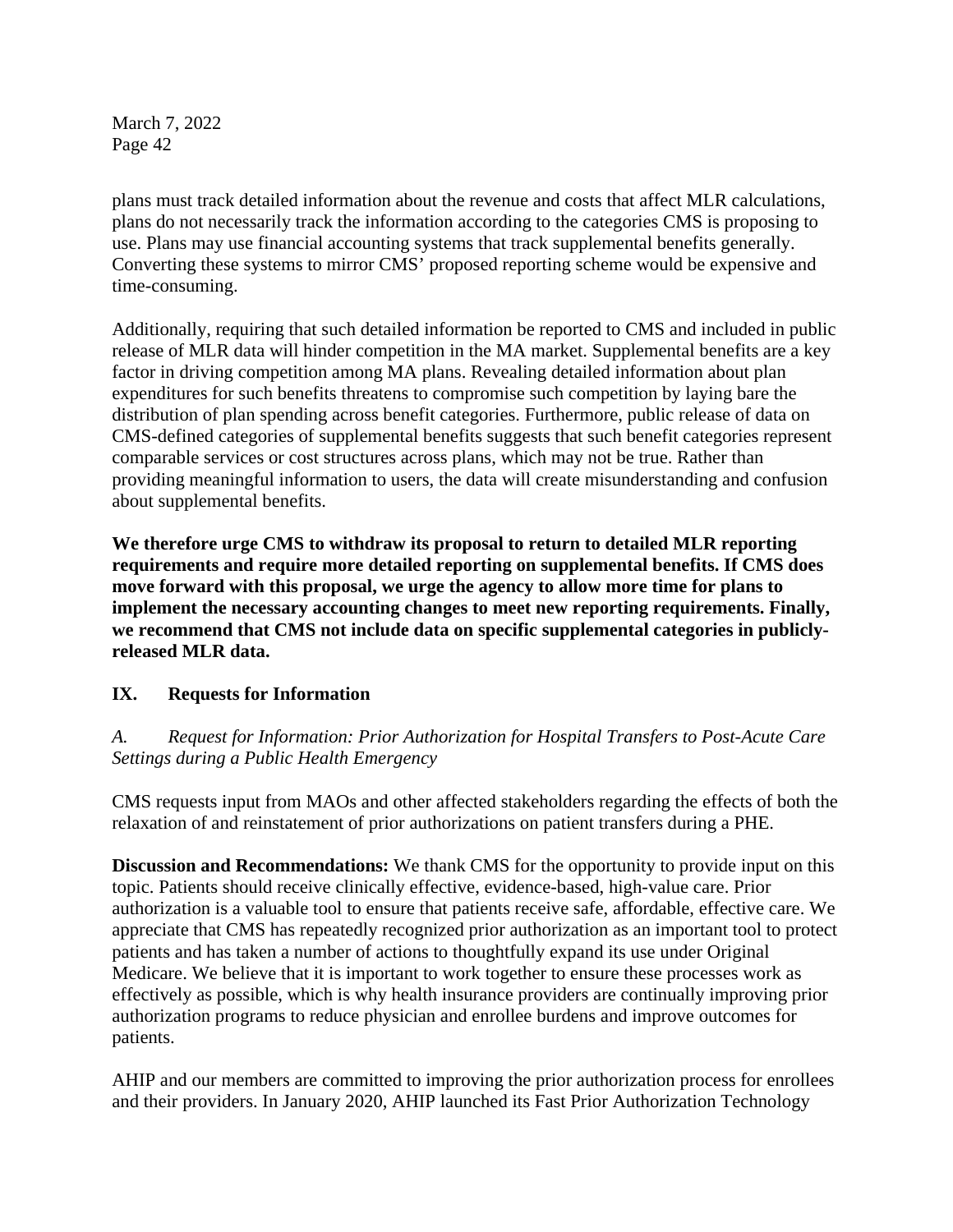Highway (Fast PATH) initiative to better understand the impact of electronic prior authorization (ePA) on the prior authorization process.[24](#page-42-0) In March 2021, AHIP publicly announced and shared the findings from our Fast PATH initiative.<sup>[25](#page-42-1)</sup> AHIP's initiative demonstrated that providers who are high users of the ePA technology experience the greatest benefit. The benefits include faster time to a decision following a prior authorization request, greater transparency of information on what drugs or services require prior authorization, less time spent on phone calls and faxes related to prior authorization, and improved provider and patient experience. It is also clear that to maximize the efficiencies of ePA, strong provider adoption of the technology solution is critical.

To further realize the benefits of prior authorization, AHIP has recommended additional pathways be explored to increase provider adoption of ePA technology. These pathways could include a combination of: (1) increasing the availability of the technology enabling electronic prior authorization to providers; and (2) increasing the use of the technology where it is already available by identifying and addressing challenges, such as provider readiness and training, workflow integration, and incentives for providers to use the technology.<sup>[26](#page-42-2)</sup>

AHIP recognizes that health care providers continue to be under enormous pressure and stress during the COVID-19 pandemic. And the infection rates and unpredictability of COVID-19 surges has only exacerbated hospital, health system and provider capacity. Throughout the COVID-19 pandemic, health plans have worked closely with their network providers to ensure that prior authorizations did not pose administrative and clinical concerns for providers and patients. Patient transfer delays have been caused by a number of factors including staffing shortages, lack of availability of post-acute beds as well as other factors outside the control of plans or providers.

AHIP members have partnered with hospitals to build capacity and have taken steps to simplify and accelerate the transfer and discharge of patients from hospitals to the safest, clinically appropriate setting of care. Patients who can be treated safely in alternate sites of care for postacute care services have been quickly moved to those facilities. Plans have used a variety of approaches including temporarily suspending or relaxing prior authorization requirements where inpatient capacity is most compromised and most at risk. **AHIP's members continue to partner with their network providers to mitigate and resolve health care delivery impacts. To help support these efforts, we recommend CMS continue to provide MA plans with COVID-19 policy flexibilities, including those related to use of prior authorization and other tools for ensuring that patients receive safe and appropriate care.**

<span id="page-42-0"></span><sup>&</sup>lt;sup>24</sup> AHIP FAST Path Initiative. January 2020. Available online at: [https://www.ahip.org/new-fast-path-initiative](https://www.ahip.org/new-fast-path-initiative-aims-to-improve-prior-authorization-for-patients-and-doctors/)[aims-to-improve-prior-authorization-for-patients-and-doctors/.](https://www.ahip.org/new-fast-path-initiative-aims-to-improve-prior-authorization-for-patients-and-doctors/)

<span id="page-42-1"></span><sup>&</sup>lt;sup>25</sup> AHIP FAST Path Key Findings. March 2021. Available online at: [https://www.ahip.org/prior-authorization](https://www.ahip.org/prior-authorization-helping-patients-receive-safe-effective-and-appropriate-care/)[helping-patients-receive-safe-effective-and-appropriate-care/.](https://www.ahip.org/prior-authorization-helping-patients-receive-safe-effective-and-appropriate-care/)

<span id="page-42-2"></span><sup>&</sup>lt;sup>26</sup> AHIP FAST Path Key Findings. March 2021. Available online at[: https://www.ahip.org/prior-authorization](https://www.ahip.org/prior-authorization-helping-patients-receive-safe-effective-and-appropriate-care/)[helping-patients-receive-safe-effective-and-appropriate-care/.](https://www.ahip.org/prior-authorization-helping-patients-receive-safe-effective-and-appropriate-care/)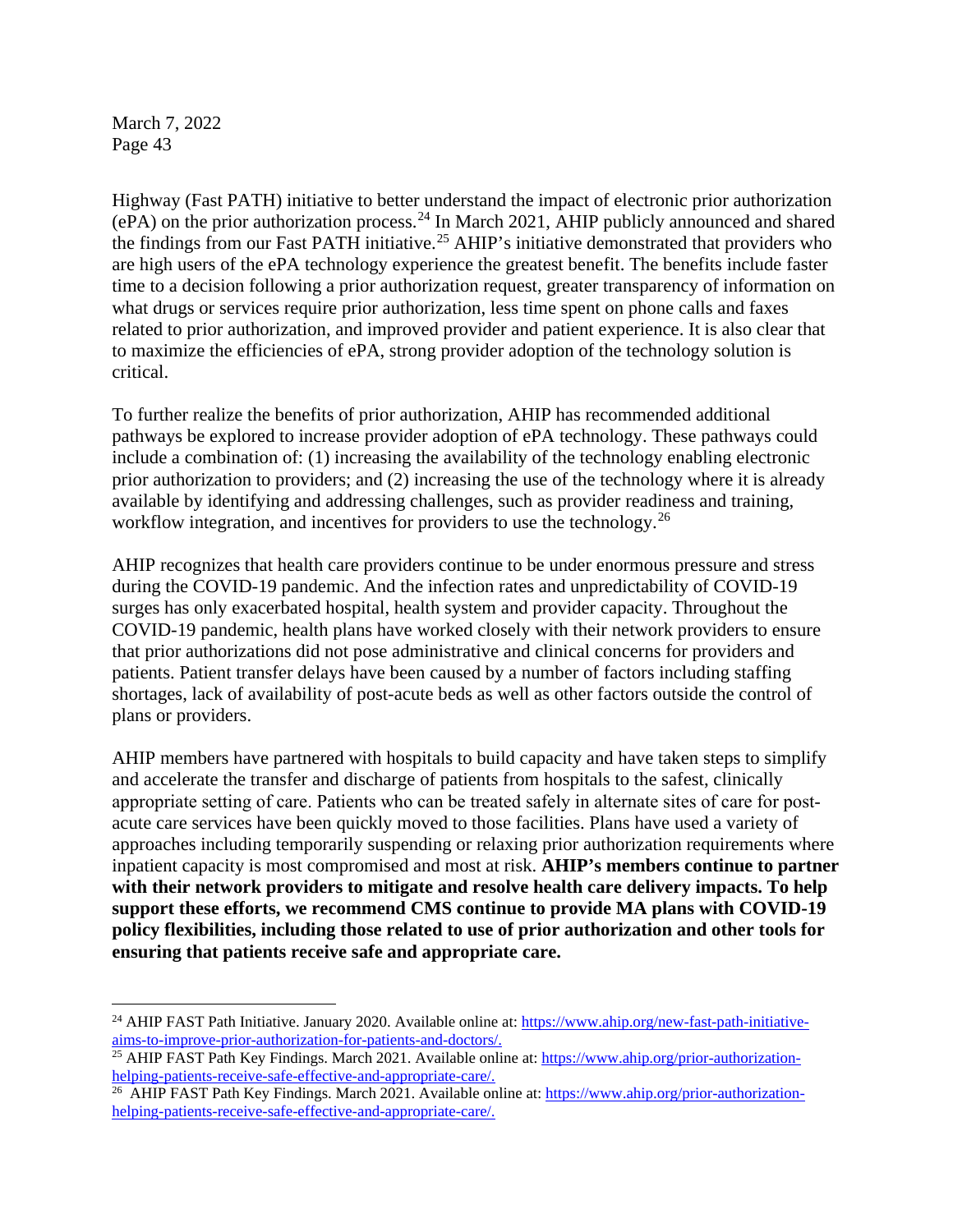## *B. Request for Information: Building Behavioral Health Specialties within MA Networks*

CMS seeks information on challenges MAOs face when building an adequate network of behavioral health providers and suggestions on how to address issues with building adequate behavioral health networks within MA plans.

**Discussions and Recommendations:** We appreciate CMS' dedication to ensuring that MA beneficiaries have access to behavioral health services. Health insurance providers are committed to ensuring access to quality, affordable behavioral health care, including both mental health care and treatment for substance use disorders in the context of whole-person care. Health insurance providers have been leaders in supporting access to telehealth, inclusive of tele-behavioral health services, the need for which has been accelerated by the pandemic. Health insurance providers have also increasingly implemented approaches to integrate behavioral health into primary care as a strategy to improve both access and quality.

Challenges exist for building behavioral health specialties within plan networks, the most significant of which is the national shortage of behavioral health providers. A March 2021 Government Accountability Office report<sup>[27](#page-43-0)</sup> on patient access to behavioral health noted the longstanding workforce shortages and health system capacity issues that have only been exacerbated by an increased demand for services during the COVID-19 pandemic. The Health Resources & Services Administration also projects that by 2030, there will be a 20 percent decrease in the supply of adult psychiatrists.<sup>[28](#page-43-1)</sup>

In addition to addressing the overall shortage of behavioral health providers, we also believe it is important to have diverse provider networks that reflect communities served so that individuals can find providers that meet their preferences and needs to receive culturally competent and patient-centered care. This not only includes provider and practitioner demographic diversity but also diversity of staff and care team members who have varied living experiences to build empathic relationships with patients. Many of the strategies to address the overall workforce shortage can be targeted also to increase diversity in the behavioral health workforce. These strategies include, for example, expansion of loan repayment and scholarship programs that help incentivize providers to enter the health care field and serve in underserved areas (such as National Health Service Corps or Nurse Corps). To help individuals know the demographic diversity of behavioral health providers available to them and find someone that they feel comfortable seeing for care, it is important to collect provider demographic data (on a voluntary basis). This voluntary provider data should be collected in a streamlined manner and securely stored in national or state databases to serve as "single sources of truth". Potential data collection vehicles for provider demographic data include state medical licensure boards or the CMS National Provider and Plan Enumeration System (NPPES).

<span id="page-43-0"></span><sup>27</sup> [https://www.gao.gov/assets/gao-21-437r.pdf.](https://www.gao.gov/assets/gao-21-437r.pdf)

<span id="page-43-1"></span><sup>&</sup>lt;sup>28</sup> [Behavioral Health Workforce Projections | Bureau of Health Workforce \(hrsa.gov\).](https://bhw.hrsa.gov/data-research/projecting-health-workforce-supply-demand/behavioral-health)